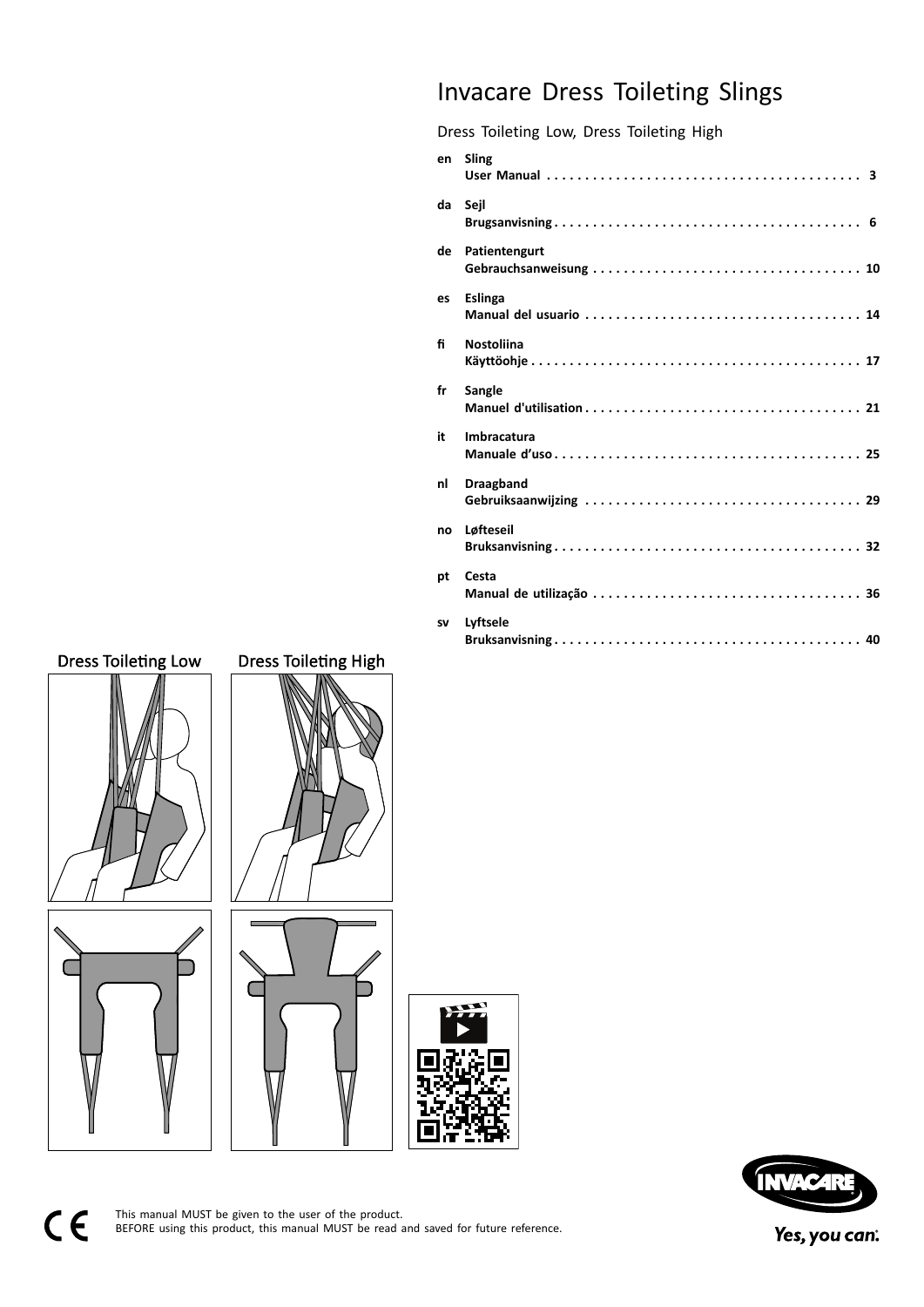



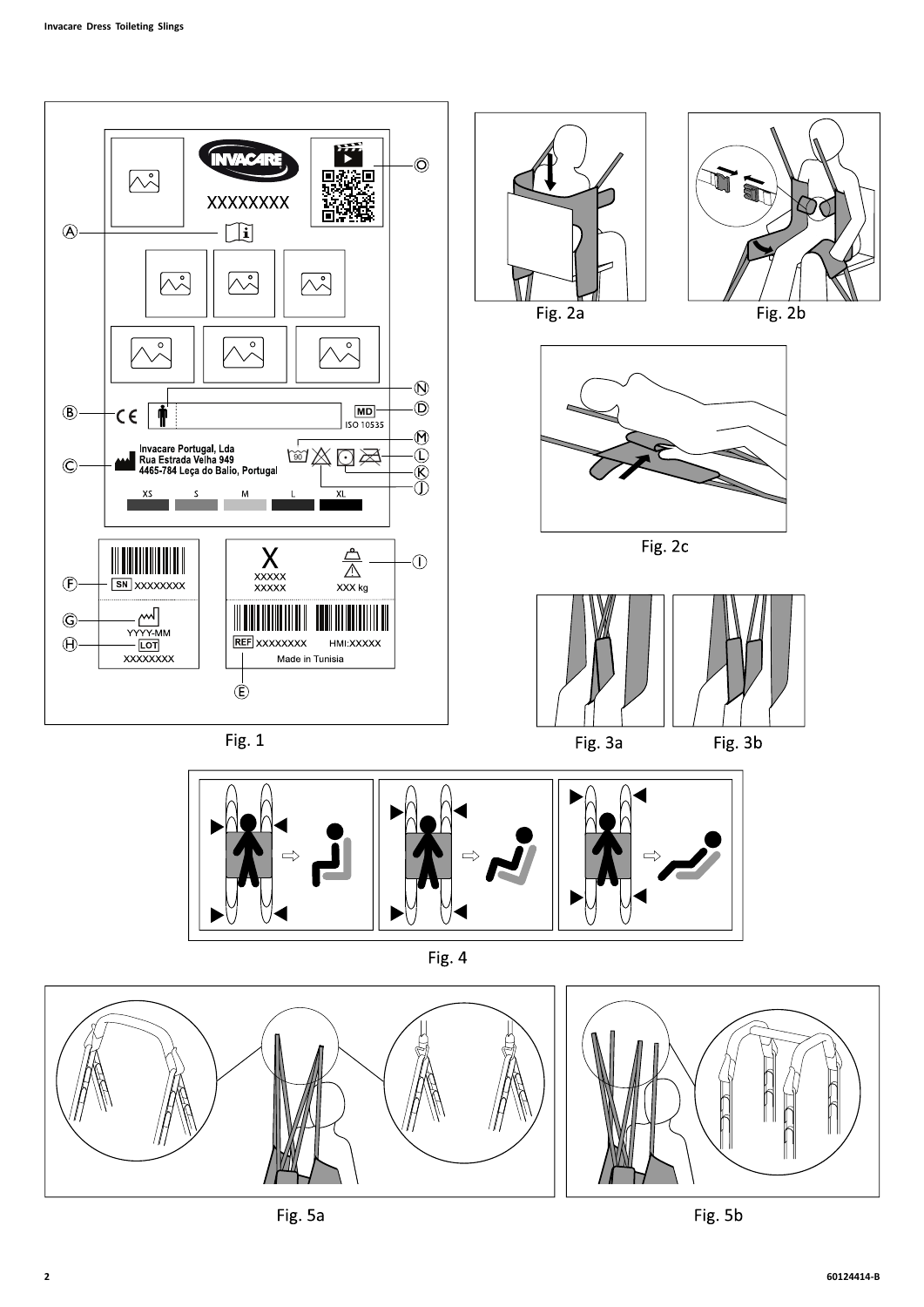# <span id="page-2-0"></span>**<sup>1</sup> General**

# **1.1 Introduction**

This user manual contains important information about the handling of the product. To ensure safety when using the product, read the user manual carefully and follow the safety instructions.

Invacare reserves the right to alter product specifications without further notice.

Before reading this document, make sure you have the latest version. You find the latest version as <sup>a</sup> PDF on the Invacare website.

If you find that the font size in the printed document is difficult to read, you can download the PDF version from the website. The PDF can then be scaled on screen to <sup>a</sup> font size that is more comfortable for you.

In case of <sup>a</sup> serious incident with the product, you should inform the manufacturer and the competent authority in your country.

#### **Symbols in this Document**

Symbols and signal words are used in this document and apply to hazards or unsafe practices which could result in personal injury or property damage. See the information below for definitions of the signal words.



#### WARNING

Indicates <sup>a</sup> hazardous situation that could result in serious injury or death if it is not avoided.



#### CAUTION

Indicates <sup>a</sup> hazardous situation that could result in minor or slight injury if it is not avoided.

#### IMPORTANT

Indicates <sup>a</sup> hazardous situation that could result in damage to property if it is not avoided.

Tips and Recommendations ĭ Gives useful tips, recommendations and information for efficient, trouble-free use.

# **1.2 Service Life**

Expected service life of the product is 1-5 years. Service life time varies depending on the fabric, frequency of use, laundering practices, and weight carried.

# **1.3 Warranty Information**

We provide <sup>a</sup> manufacturer's warranty for the product in accordance with our General Terms and Conditions of Business in the respective countries.

Warranty claims can only be made through the provider from whom the product was obtained.

# **1.4 Limitation of Liability**

Invacare accepts no liability for damage arising from:

- Non-compliance with the user manual
- Incorrect use
- Natural wear and tear
- Incorrect assembly or set-up by the purchaser or <sup>a</sup> third party
- Technical modifications
- Unauthorised modifications and/or use of unsuitable spare parts<br>60124414-B

**IenI**

Quality is fundamental to the company's operation, working within the disciplines of ISO 13485.

This product features the CE mark, in compliance with the Medical Device Regulation 2017/745 Class I. The launch date of this product is stated in the CE declaration of conformity.

We are continuously working towards ensuring that the company's impact on the environment, locally and globally, is reduced to <sup>a</sup> minimum.

We only use REACH compliant materials and components.

#### **Product-specific standards**

The product has been tested and conforms to ISO <sup>10535</sup> (Hoists for the transfer of disabled persons) and all related standards.

For further information about local standards and regulations, contact your local Invacare representative. See addresses at the end of this document.

# **<sup>2</sup> Safety**

#### **2.1 General Safety Information**

#### **WARNING!**

**Risk of Serious Injury or Damage** Improper use of this product may cause injury or damage.

- If you are unable to understand the warnings, cautions or instructions, contact <sup>a</sup> health care professional or provider before attempting to use this equipment.
- Do not use this product or any available optional equipment without first completely reading and understanding these instructions and any additional instructional material such as user manual, service manual or instruction sheet supplied with this product or optional equipment.

#### **WARNING!**

**Risk of Injury or Damage**

Improper use of this product may cause injury or damage.

- Do not make any unauthorized alterations or modifications to the product.
- Do not use the sling for any other purpose than to transfer an individual from one resting surface to another.



#### **The maximum safe working load must not be exceeded**

- Do not exceed the maximum safe working load of this product or other components of the lifting system. See documentation or the labeling for the stated maximum safe working load.
- The component with the lowest load limit determines the maximum safe working load of the entire system.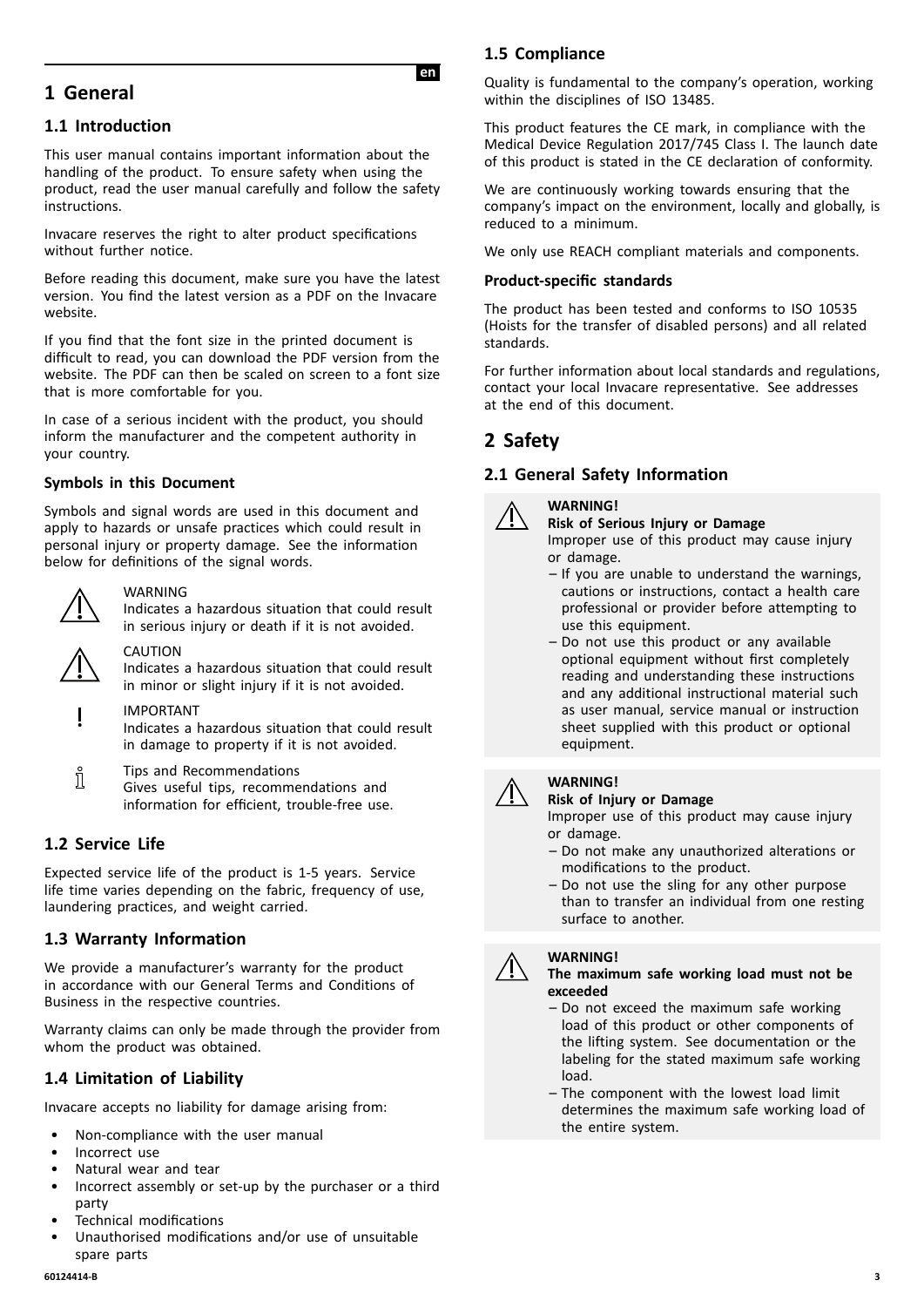# **WARNING!**

# **Risk of Injury or Damage**

Ignition sources can cause burns or fire.

- Patient transfer must be performed with <sup>a</sup> safety space between the lift and possible ignition sources (heater, stove, fireplace, etc.).
- The patient and assistants must not smoke during transfer.
- The sling must not be placed over heat sources (heater, stove, fireplace, etc.).

#### **CAUTION!**

**Compatibility of Slings with Attachment System** Invacare uses <sup>a</sup> common attachment system based on hooks and loops. Loops on the sling are attached to hooks on the lift.

- <sup>A</sup> risk assessment is always to be carried out by <sup>a</sup> professional prior to use of Invacare slings with lifts of other manufacturers.
- If you are in doubt about the use of Invacare slings with equipment of other manufacturers, contact your Invacare provider for advice.

# **2.2 Labels and Symbols on the Product**

The labels are placed on the upper backside of the sling.

#### $Symbols$  **– Fig. 1**

| (A)                         | Read user manual                       |
|-----------------------------|----------------------------------------|
| $\circledR$                 | European Conformity                    |
| ©                           | Manufacturer                           |
| O)                          | Medical device                         |
| $\mathbf{\widehat{E}}$      | Reference number                       |
| $^{\circledR}$              | Serial number                          |
| G                           | Date of manufacture                    |
| $^{\textcircled{\text{H}}}$ | Lot number                             |
| $\circled{\scriptstyle 1}$  | Max. safe working load                 |
| ⊕                           | Do not bleach                          |
| (R)                         | Tumble dry, low temperature            |
| $\mathbb O$                 | Do not iron                            |
| $^{\textregistered}$        | Washing max. 90 °C                     |
| $\circledR$                 | Field for patient name                 |
| O)                          | QR code with link to instruction video |

# **<sup>3</sup> Product Overview**

# **3.1 Intended Use**

The Invacare Dress Toileting slings are non-rigid body-support units to transfer an individual from one surface to another. The slings are intended to be combined with <sup>a</sup> passive lift using <sup>a</sup> loop to hook attachment with <sup>2</sup> or <sup>4</sup> connection points.

The slings are not intended to be left underneath the patient after the transfer.

<sup>A</sup> healthcare professional or private person who has received proper training is the intended operator of this product.

#### **Indications**

The slings are indicated for the transfer of partially immobile patients with the following minimum degrees of body control:<br>4

|                      | Hip<br>control | Trunk<br>control | Head<br>control |
|----------------------|----------------|------------------|-----------------|
| Dress Toileting Low  |                | Good             | Good            |
| Dress Toileting High | Good           |                  | Limited         |

#### **Contraindications**

The Dress Toileting slings are contraindicated both for immobile individuals, and those with high and bilateral amputee legs.

# **3.2 Accessories**

Extension loops  $-20$  cm or 30 cm length Intended to be attached to the outer loops and extend the suspension straps of the sling for more reach or positioning options.

# **<sup>4</sup> Usage**

# **4.1 General Safety Information**



- **WARNING!**
- **Risk of injury or damage**

Improper use of this product may cause injury or damage.

- Do not attempt any transfer without approval of the patient's healthcare professional.
- Ensure that the patient is not prone to spasm or <sup>a</sup> risk assessment has been completed to address the possibility of forward pitching.

# **WARNING!**

#### **Risk of injury**

Improperly attached or adjusted slings can cause the patient to fall or cause injury to assistants.

- See the user manual of the lift in addition and follow the instructions for safety and use.
- Check for proper sling attachment before starting the transfer.
- Check again for proper sling attachment when the straps are tensioned before lifting the patient off the surface.
- Do not use any kind of plastic back incontinence pad or seating cushion between patient and sling material that may cause the patient to slide out of the sling during transfer.
- Make sure that there is sufficient head support when lifting <sup>a</sup> patient.
- Position the patient in the sling as directed by the instructions provided with the sling.
- Adjustments for patient safety and comfort should be made before moving the patient.



#### **WARNING! Risk of injury**

Usage of damaged slings can cause the patient to fall or cause injury to assistants.

– Bleached, torn, cut, frayed, or damaged slings are unsafe and could result in injury. Discard immediately.

To select the appropriate sling, <sup>a</sup> risk assessment must be performed by <sup>a</sup> healthcare professional. The risk assessment must consider:

- The patient's weight, size, physical ability and medical condition.
- The type of transfer and the environment.
- The compatibility to the other lifting equipment used.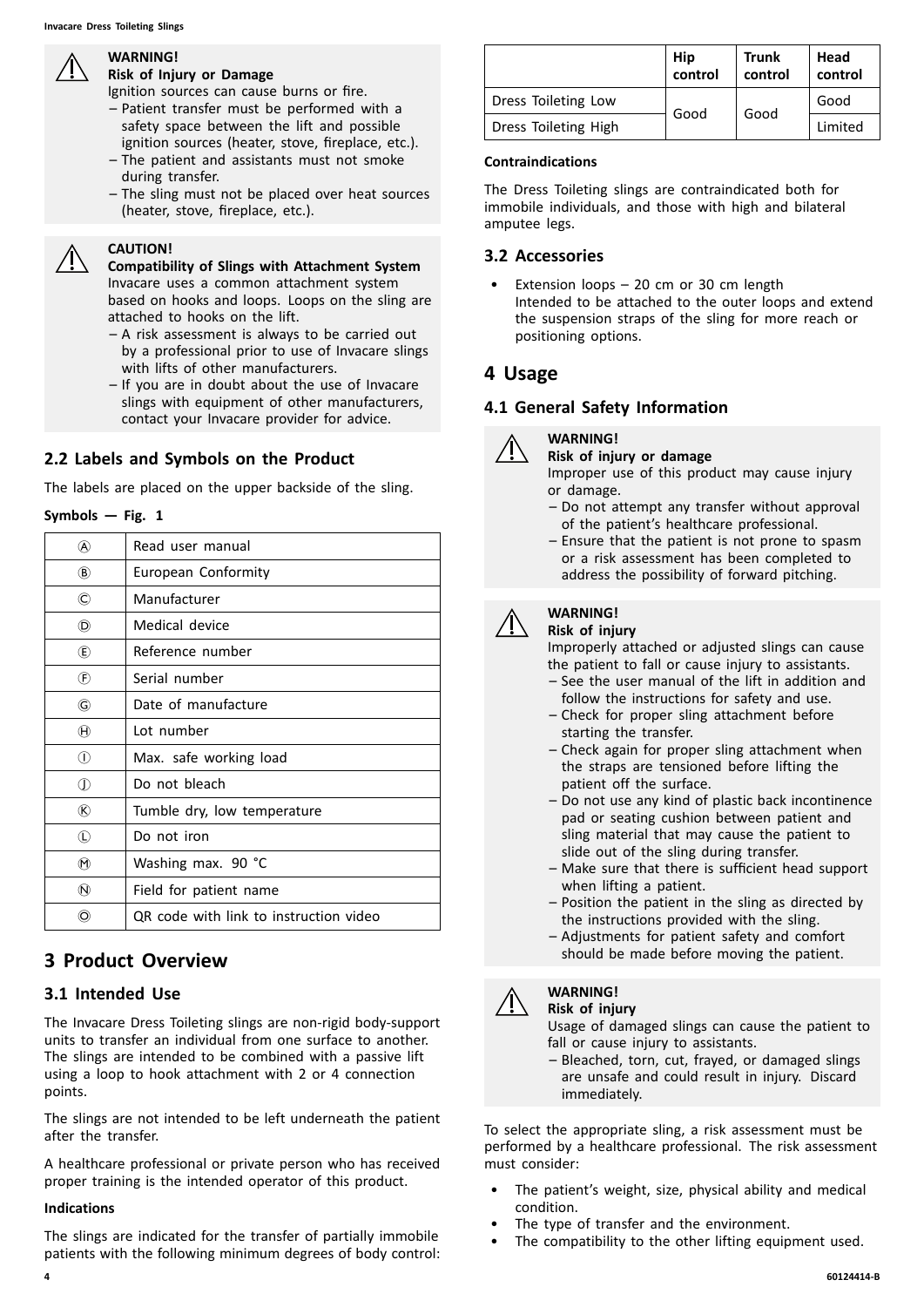<span id="page-4-0"></span>For more information see the *Invacare Sling Selection* Ñ *Guide*

# **4.2 Applying the Sling**

#### **Sling Application in Sitting Position**

- 1. Lean the patient forward ensuring that he is well supported to reduce the risk of falling.
- 2. Slide the sling down behind the back of the patient in <sup>a</sup> central position. **Fig. 2a**
- 3. Lean the patient back against the sling.
- 4. Pull the leg support forward along the outside of the thigh on each side. **Fig. 2b**
- 5. Pass each leg support under the corresponding thigh.
- 6. Close the belt around the patients chest and make sure that it is well adjusted to the patient.

#### **Sling Application in Lying Position**

- 1. Turn the patient to the side.
- 2. Fold up half of the sling and place it centrally along the spine. **Fig. 2c**
- 3. Turn the patient to the other side and unfold the sling.
- 4. Turn the patient on his back onto the sling. Ensure the sling is symmetrically placed.
- 5. Lift the legs by bending the knees and apply the sling under the legs.
- 6. Close the belt around the patients chest and make sure that it is well adjusted to the patient.
- If the patient has sufficient trunk control and is able Ĭ to sit up from the bed or floor, this will ease the application and steps 1–4 can be performed similar to applying the sling in sitting position.

#### **Positioning of Patient Arms**

The arms of the patient must be placed outside the sling

# **4.3 Positioning of the Leg Supports**

The leg supports can be positioned in different ways depending on patient conditions or preferences and tasks to be performed:

- • **with crossed leg straps - Fig. 3a**: The leg straps are crossed one through the other and are attached to the opposite hook.
	- Recommended for maximum security as it i reduces the risk of forward pitching and also maintains <sup>a</sup> better alignment of the hips and lower limbs.
- • **with uncrossed leg straps - Fig. 3b**: The leg straps are not crossed and attached to the hook on the corresponding side.
	- Recommended when the patient has abdominal ĬĬ sensitivity or requires intimate hygiene.

# **4.4 Sling Attachment to the Lift**

The suspension straps of the sling are equipped with color coded loops providing different lengths to place the patient into different positions. Shorter straps at the shoulders and longer straps at the legs will produce <sup>a</sup> more vertical lift, which will assist <sup>a</sup> transfer into <sup>a</sup> sitting position. By lengthening the straps at the shoulders and shortening the straps at the legs, <sup>a</sup> more reclined position can be achieved which is more suitable for <sup>a</sup> transfer into <sup>a</sup> lying position. Match the loop colors of the corresponding straps on each side of the sling for an even lift of the patient. **Fig. <sup>4</sup>**

#### **IMPORTANT!**

For <sup>a</sup> transfer into <sup>a</sup> sitting position, place the patient as vertical as possible in the sling

- 1. Attach the desired loop of each strap to the corresponding hook on the lift:
	- a. With <sup>2</sup> connection points attach the shoulder strap before the leg strap on each of the hooks. **Fig. 5a**
	- b. With <sup>4</sup> connection points attach each of the shoulder and leg straps to an individual hook. **Fig. 5b**
	- For models with head support, attach the head straps ĭ to the same hooks as the shoulder straps.

# **4.5 Removing the Sling**

- 1. After completion of the transfer, detach the sling from the lift.
- 2. Reverse the procedure described in *4.2 Applying the Sling, page <sup>5</sup>* .

# **<sup>5</sup> Maintenance**

#### **5.1 Inspection**

#### **Daily Inspection Before Use**

Inspection to be performed daily, before use and after each laundering:

Visually inspect the sling and check all parts for signs of damage, wear or potential failure.

#### **Periodic Inspection**

#### **IMPORTANT!**

Inspections must be performed by <sup>a</sup> qualified person who is well acquainted with the design, use and care of slings.

<sup>A</sup> periodic safety inspection of the sling must be performed at least every <sup>6</sup> months unless otherwise stated in local requirements.

<sup>A</sup> detailed safety inspection checklist is available from ĭ Invacare as <sup>a</sup> separate document.

#### **LOLER Statement**

The UK Health and Safety Executive's Lifting Operations and Lifting Equipment Regulations 1998, require any equipment that is used in the workplace to lift <sup>a</sup> load be subject to safety inspection on <sup>a</sup> six monthly basis. Please refer to the HSE web site for guidance www.hse.gov.uk.

The person responsible for the equipment must ensure adherence to LOLER regulations.

# **5.2 Cleaning and Disinfection**



#### **WARNING! Risk of injury**

Usage of damaged slings can cause the patient to fall or cause injury to assistants.

– After each laundering, inspect the sling for wear, tear, and loose stitching.

# **IMPORTANT!**

Regular cleaning and disinfection prevents contamination.

- Clean and disinfect the product
- regularly while it is in use,
- when it has been in contact with any body fluids,
- before using it for <sup>a</sup> new user.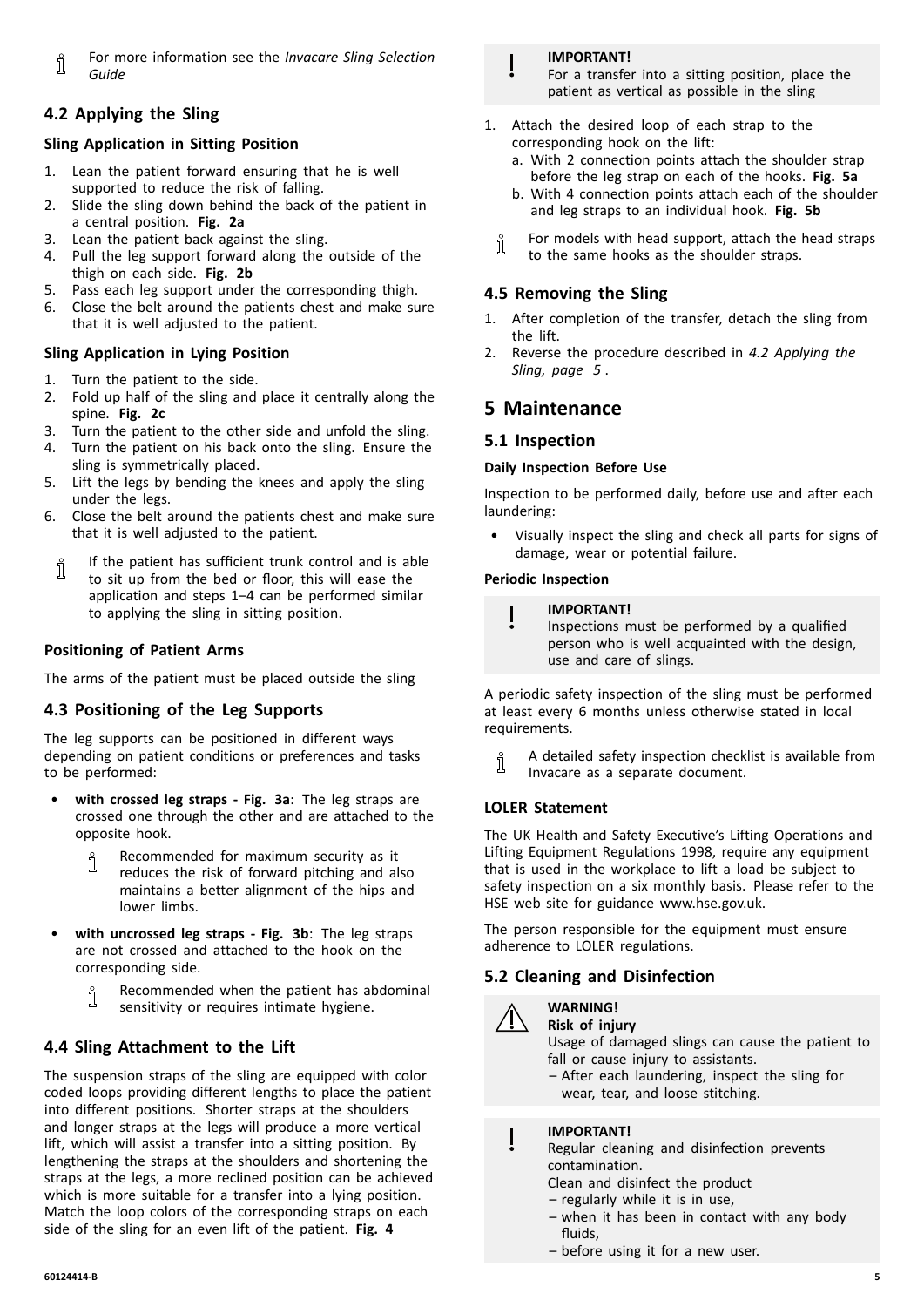#### <span id="page-5-0"></span>**IMPORTANT!**

Always make sure that the product is completely dried before taking it into use again.

#### **Cleaning Instructions**

Launder and dry the sling according to the washing instructions on the label.

Frequent use of high temperatures and tumble drying can reduce the service life of the product.

We recommend the use of an ordinary household laundry detergent. Do not use softener.

For disinfection, select <sup>a</sup> disinfectant that is compatible with the sling materials and follow the instructions of the disinfectant manufacturer.

#### **<sup>6</sup> After Use**

#### **6.1 Storage Conditions**

The sling must be stored in dry conditions with <sup>a</sup> maximum relative humidity of 50% and without direct sunlight.

#### **6.2 Reconditioning**

This product is suitable for reuse. To recondition the product for <sup>a</sup> new user, carry out the following actions:

- **Inspection**
- Cleaning and disinfection

For detailed information, see *<sup>5</sup> [Maintenance,](#page-4-0) page [5](#page-4-0)* .

Make sure that the user manual is handed over with the product.

If any damage or malfunction is detected, do not reuse the product.

#### **6.3 Disposal**

Be environmentally responsible and recycle this product through your recycling facility at its end of life.

Disassemble the product and its components, so the different materials can be separated and recycled individually.

The disposal and recycling of used products and packaging must comply with the laws and regulations for waste handling in each country. Contact your local waste management company for information.

# **<sup>7</sup> Technical Data**

#### **7.1 Maximum Safe Working Load**

|                      | XS, S, M & L | хı     |
|----------------------|--------------|--------|
| Dress Toileting Low  |              |        |
| Dress Toileting High | 200 kg       | 250 kg |

#### **7.2 Materials**

| <b>Material</b> | Part                                                          |
|-----------------|---------------------------------------------------------------|
| Polyester       | Main fabric, straps, edge band<br>(solid), main label (woven) |
| Polyamide       | Edge band (net & spacer),<br>secondary label                  |
| Polyurethane    | Padding                                                       |

The materials used are not flame retardant.

# **<sup>1</sup> Generelt**

#### **1.1 Indledning**

Denne brugsanvisning indeholder vigtige anvisninger om håndtering af produktet. Af sikkerhedsmæssige årsager, bør brugsanvisningen læses grundigt, og sikkerhedsanvisningerne følges.

Invacare forbeholder sig retten til at ændre produktspecifikationer uden forudgående varsel.

Før denne manual læses, skal det sikres, at det er den nyeste version. Den nyeste version findes <sup>i</sup> PDF-format på Invacares hjemmeside.

Hvis du synes, at skriftstørrelsen <sup>i</sup> det trykte dokument er svær at læse, kan du hente PDF-versionen fra hjemmesiden. PDF-versionen kan derefter skaleres på skærmen til en skriftstørrelse, der passer dig bedre.

<sup>I</sup> tilfælde af en alvorlig hændelse <sup>i</sup> forbindelse med produktet, skal du informere producenten og den relevante myndighed <sup>i</sup> dit land.

#### **Symboler <sup>i</sup> denne manual**

<sup>I</sup> denne manual anvendes symboler og signalord til angivelse af faresituationer eller uhensigtsmæssig anvendelse, som kan medføre person- eller produktskader. Se oplysningerne nedenfor for at få en definition af symbolerne.

#### ADVARSEL



Angiver en potentielt farlig situation, som kan resultere <sup>i</sup> alvorlig kvæstelse eller dødsfald, hvis den ikke undgås.



#### FORSIGTIG

Angiver en potentielt farlig situation, som kan resultere <sup>i</sup> en mindre eller lille kvæstelse, hvis den ikke undgås.

#### **VIGTIGT**

Angiver en potentielt farlig situation, som kan resultere <sup>i</sup> beskadigelse af ejendom, hvis den ikke undgås.

Tips og anbefalinger

Giver nyttige tips, anbefalinger og oplysninger, der sikrer en effektiv, problemfri anvendelse.

#### **1.2 Levetid**

Ñ

Produktets forventede servicelevetid er 1-5 år. Servicelevetiden varierer afhængigt af stoffet, brugshyppigheden, vaskemetoder og den vægt, der bæres.

#### **1.3 Garantioplysninger**

Vi yder en producentgaranti på produktet <sup>i</sup> overensstemmelse med vores almindelige forretningsbetingelser og vilkår <sup>i</sup> de respektive lande.

Der kan kun rejses garantikrav gennem den forhandler, som produktet er købt hos.

#### **1.4 Ansvarsbegrænsning**

Invacare påtager sig ikke ansvaret for skader, der skyldes:

- Manglende overholdelse af brugsanvisningen
- Forkert anvendelse
- Almindeligt slid
- Forkert samling eller indstilling foretaget af køber eller en tredjepart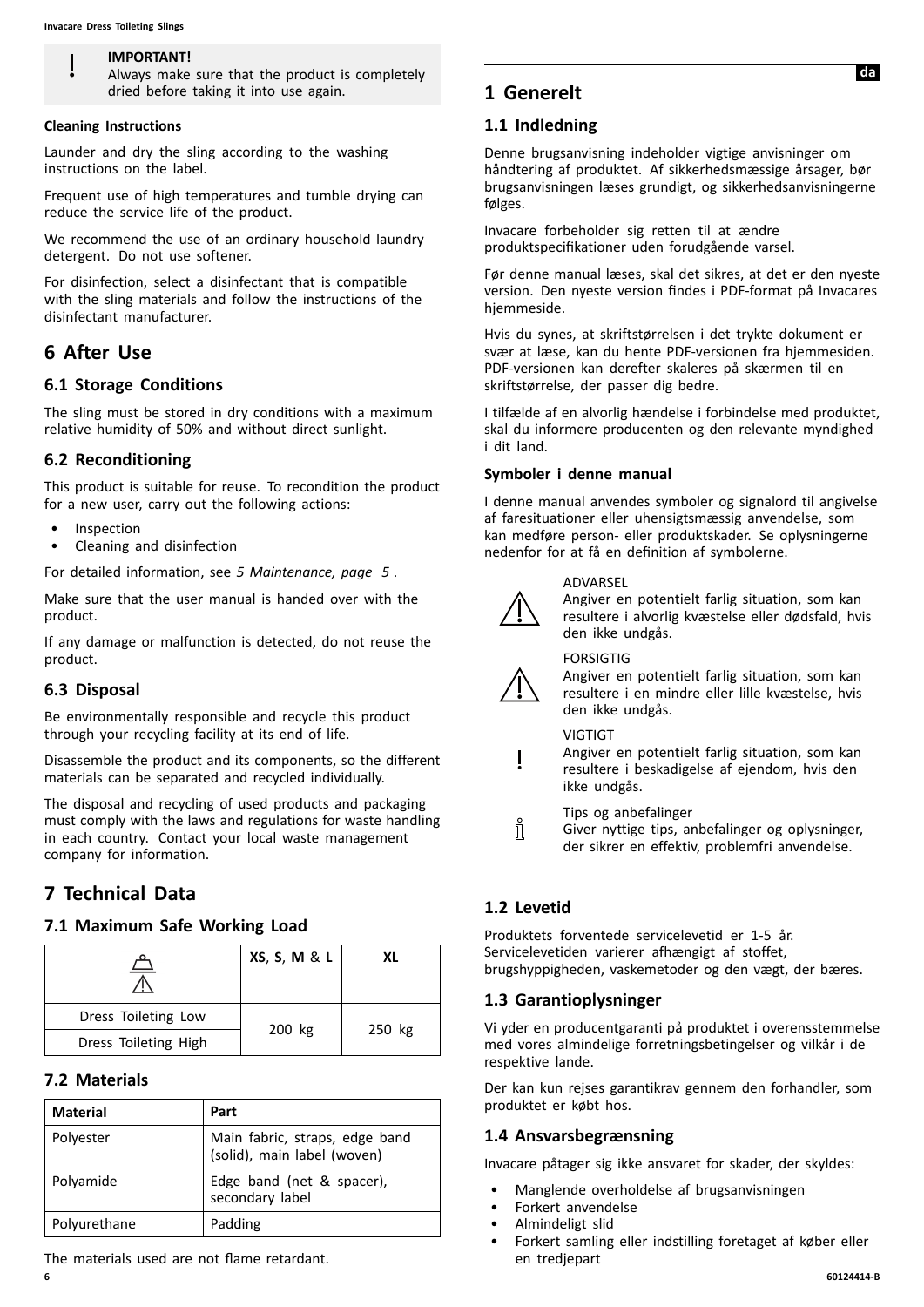- Tekniske ændringer
- Uautoriserede ændringer og/eller brug af uegnede reservedele

# **1.5 Overensstemmelse**

Kvalitet er afgørende for virksomhedens virke, og vi arbejder ud fra ISO 13485.

Dette produkt er CE-mærket <sup>i</sup> overensstemmelse med forordningen 2017/745 om medicinsk udstyr <sup>i</sup> klasse I. Lanceringsdatoen for dette produkt fremgår af CE-overensstemmelseserklæringen.

Vi arbejder løbende på at sikre, at virksomhedens påvirkning af miljøet, lokalt og globalt, reduceres til et minimum.

Vi anvender udelukkende materialer og komponenter, der overholder REACH-direktivet.

#### **Produktspecifikke standarder**

Produktet er blevet testet og overholder standarderne ISO <sup>10535</sup> (Personløftere til flytning af handicappede personer – krav og prøvningsmetoder) og alle relaterede standarder.

Kontakt din lokale Invacare-repræsentant for yderligere information om lokale standarder og forskrifter. Adresserne findes <sup>i</sup> slutningen af dette dokument.

# **<sup>2</sup> Sikkerhed**

# **2.1 Generelle sikkerhedsanvisninger**



#### **ADVARSEL!**

**Risiko for alvorlig kvæstelse eller materielskade** Forkert brug af dette produkt kan medføre personskade eller materiel skade.

- Hvis du ikke kan forstå advarslerne, forsigtighedshenvisningerne eller anvisningerne, bedes du kontakte en sundhedsprofessionel medarbejder eller leverandør, inden du forsøger at tage produktet <sup>i</sup> brug.
- Undlad at bruge dette produkt eller nogen former for ekstraudstyr uden først at have læst og forstået denne vejledning og andet instruktionsmateriale som f.eks. brugsanvisningen, servicemanualer eller instruktionsblade, der leveres sammen med dette produkt eller ekstraudstyret.

**ADVARSEL! Risiko for kvæstelser eller skader**

Forkert brug af dette produkt kan medføre personskade eller materiel skade.

- Foretag ikke uautoriserede ændringer af produktet.
- Brug ikke sejlet til andre formål end at til flytte en person fra én hvileflade til en anden.

#### **ADVARSEL!**



- Den maksimale sikre arbejdsbelastning af dette produkt eller andre dele af løftesystemet må ikke overskrides. Se dokumentationen eller mærkningen for den angivne maksimale sikre arbejdsbelastning.
- Komponenten med den laveste belastningsgrænse bestemmer den maksimale sikre arbejdsbelastning for hele systemet.



#### **ADVARSEL! Risiko for kvæstelser eller skader**

Antændingskilder kan medføre forbrændinger eller brand.

- Patientflytning skal udføres med en sikkerhedsafstand mellem personløfteren og mulige antændingskilder (radiator, komfur, pejs osv.).
- Patienten eller hjælperne må ikke ryge under forflytningen.
- Sejlet må ikke placeres over varmekilder (radiator, komfur, pejs osv.).

#### **FORSIGTIG!**

**Kompatibilitet for sejl med fastgørelsessystem** Invacare bruger et fælles fastgørelsessystem baseret på kroge og løkker. Løkkerne på sejlet fastgøres til krogene på personløfteren.

- Der skal altid foretages en risikovurdering af en professionel inden brug af Invacare sejlene med personløftere fra andre producenter.
- Kontakt din Invacare-leverandør for at få råd, hvis du er <sup>i</sup> tvivl om brugen af Invacare sejl med udstyr fra andre producenter.

# **2.2 Mærkater og symboler på produktet**

Etiketterne er placeret øverst bag på sejlet.

#### $Symboler - Fig. 1$

| (A)                         | Læs brugsanvisning                     |
|-----------------------------|----------------------------------------|
| $\circledR$                 | Overholdelse af EU-krav                |
| $\circled{c}$               | Producent                              |
| O)                          | Medicinsk udstyr                       |
| (E)                         | Referencenummer                        |
| $^{\circledR}$              | Serienummer                            |
| G                           | Fremstillingsdato                      |
| $^{\textcircled{\text{H}}}$ | Partinummer                            |
| ⋒                           | Maks. sikker arbejdsbelastning         |
| O)                          | Må ikke bleges                         |
| $^\circledR$                | Tørretumbling, lav temperatur          |
| $^{\circ}$                  | Må ikke stryges                        |
| $^\circledR$                | Vask max. 90 °C                        |
| $\circledR$                 | Felt til patientnavn                   |
| (O)                         | QR-kode med link til instruktionsvideo |
|                             |                                        |

# **<sup>3</sup> Produktoversigt**

# **3.1 Tiltænkt brug**

Invacare Dress Toileting-sejlene er ikke-stive kropsstøttende enheder til brug, når en person skal flyttes fra én flade til en anden. Sejlene er beregnet til kombination med en passiv personløfter ved hjælp af en ring til krog-fastgørelse med <sup>2</sup> eller <sup>4</sup> forbindelsespunkter.

Det er ikke meningen, at sejlene skal efterlades under patienten efter flytningen.

En lægefaglig person eller en privatperson, der har modtaget korrekt oplæring, er den tiltænkte operatør af dette produkt.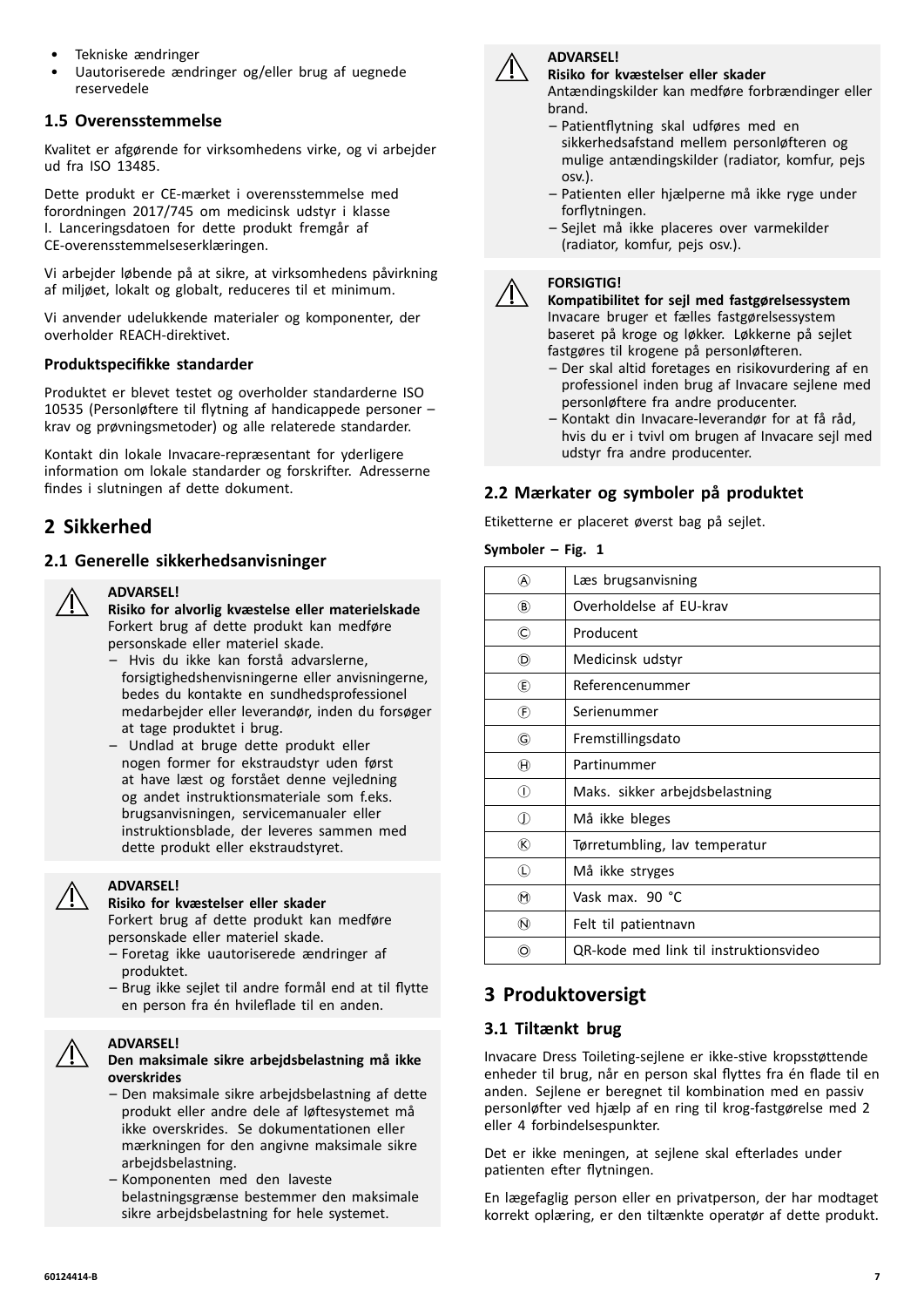#### <span id="page-7-0"></span>**Indikationer**

Sejlene er indiceret til flytning af delvist immobile patienter med følgende minimumsgrader af kropskontrol:

|                      | Hofte-<br>styring | Krops-<br>styring | Hoved-<br>styring |
|----------------------|-------------------|-------------------|-------------------|
| Dress Toileting Low  |                   | God               | God               |
| Dress Toileting High | God               |                   | <b>Begrænset</b>  |

#### **Kontraindikationer**

Dress Toileting-sejlene er kontraindicerede både til immobile personer og personer med høje og bilaterale amputerede ben.

#### **3.2 Tilbehør**

• Forlængerstropper – <sup>20</sup> cm eller <sup>30</sup> cm længde Beregnet til at blive fastgjort til de ydre løkker og udvide suspensionsstropperne på sejlet for større rækkevidde eller positioneringsmuligheder.

# **<sup>4</sup> Brug**

#### **4.1 Generelle sikkerhedsanvisninger**

#### **ADVARSEL!**

**Risiko for personskade eller beskadigelse** Forkert brug af dette produkt kan medføre personskade eller materiel skade.

- Forsøg ikke forflytning uden godkendelse fra patientens læge.
- Sørg for, at patienten ikke har tendens til kramper, eller at der er udført en risikovurdering <sup>i</sup> forhold til risikoen for af falde forover.

#### **ADVARSEL!**

#### **Risiko for personskade**

Forkert fastgjorte eller justerede sejl kan medføre, at patienten falder, eller at hjælperne kommer til skade.

- Se derudover personløfterens brugsanvisning, og følg anvisningerne for sikkerhed og brug.
- Kontrollér, om sejlet er fastgjort korrekt, før flytningen startes.
- Kontrollér igen, om sejlet er fastgjort korrekt, når stropperne strammes før patienten løftes væk fra fladen.
- Brug ikke nogen form for inkontinensbind eller sædepolstring med plastbagside mellem patienten og sejlmaterialet, da det kan medføre, at patienten glider ud af sejlet under flytningen.
- Sørg for, at patientens hoved får tilstrækkelig støtte, når han/hun løftes.
- Anbring patienten <sup>i</sup> sejlet <sup>i</sup> henhold til anvisningerne, der fulgte med sejlet.
- Justeringer af hensyn til patientens sikkerhed og komfort skal foretages, før patienten flyttes.

#### **ADVARSEL! Risiko for personskade**

Brug af beskadigede sejl kan medføre, at patienten falder, eller at hjælperne kommer til skade. – Afblegede, flængede, flossede eller beskadigede sejl er ikke sikre og kan medføre personskade. De skal kasseres med det samme.

For at vælge det relevante sejl skal en risikovurdering udføres af en sundhedsperson. Risikovurderingen skal tage højde for:

• Patientens vægt, størrelse, fysiske evne og sygdomstilstand.

- Typen af forflytning og omgivelser.
- Kompatibiliteten med det andet løfteudstyr, der anvendes.
- Du kan finde flere oplysninger <sup>i</sup> *Vejledningen til* ĭ *udvælgelse af Invacare-sejl*

# **4.2 Anvendelse af sejlet**

#### **Anvendelse af sejlet <sup>i</sup> siddende stilling**

- 1. Læn patienten fremad, og sørg for, at han er godt understøttet for at reducere risikoen for at falde.
- 2. Skub sejlet ned bag patientens ryg <sup>i</sup> en central position. **Fig. 2a**
- 3. Læn patienten tilbage mod sejlet.
- 4. Træk benstøtten fremad langs ydersiden af låret på hver side. **Fig. 2b**
- 5. Før hver benstøtte under det tilsvarende lår.<br>6. Luk bæltet omkring patientens bryst, og søre
- Luk bæltet omkring patientens bryst, og sørg for, at det er godt tilpasset patienten.

#### **Anvendelse af sejlet <sup>i</sup> liggende stilling**

- 1. Vend patienten om på siden.<br>2. Fold seilet på midten, og læg
- 2. Fold sejlet på midten, og læg det centralt langs rygsøjlen. **Fig. 2c**
- 3. Vend patienten om på den anden side, og fold sejlet ud.<br>4. Vend patienten om på ryggen og ind i sejlet. Sørg for, at
- 4. Vend patienten om på ryggen og ind <sup>i</sup> sejlet. Sørg for, at sejlet er anbragt symmetrisk.
- 5. Løft benene ved at bøje knæene og påføre sejlet under benene.
- 6. Luk bæltet omkring patientens bryst, og sørg for, at det er godt tilpasset patienten.
	- Hvis patienten har tilstrækkelig kontrol over kroppen J, og er <sup>i</sup> stand til at sætte sig op fra sengen eller gulvet, vil dette lette påføringen, og trin 1-4 kan udføres på samme måde som ved påføring af sejlet <sup>i</sup> siddende stilling.

#### **Placering af patientens arme**

Patientens arme skal placeres uden for sejlet

#### **4.3 Placering af benstøtterne**

Benstøtterne kan placeres på forskellige måder afhængig af patientens tilstand eller præferencer og de opgaver, der skal udføres:

- • **med krydsede benstropper - Fig. 3a**: Benstropperne krydses, den ene gennem den anden, og fastgøres til den modsatte krog.
	- Anbefales for maksimal sikkerhed, da det ĭ reducerer risikoen for at falde fremover og også opretholder en bedre tilpasning af hofter og ben.
- • **med ikke-krydsede benstropper - Fig. 3b**: Benstropperne krydses ikke og fastgøres til krogen på den tilsvarende side.
	- Anbefales, når patienten har mavefølsomhed ႞႞ eller kræver intim hygiejne.

# **4.4 Fastgørelse af sejlet på personløfteren.**

Sejlets suspensionsstropper er udstyret med farvekodede løkker <sup>i</sup> forskellige længder, så patienten kan placeres <sup>i</sup> forskellige positioner. Kortere stropper på skuldrene og længere stropper på benene vil give et mere lodret løft, som vil hjælpe med flytning til siddende stilling. Ved at forlænge stropperne ved skuldrene og forkorte stropperne ved benene kan der opnås en mere tilbagelænet position, som er mere egnet til flytning til en liggende stilling. Afstem løkkernes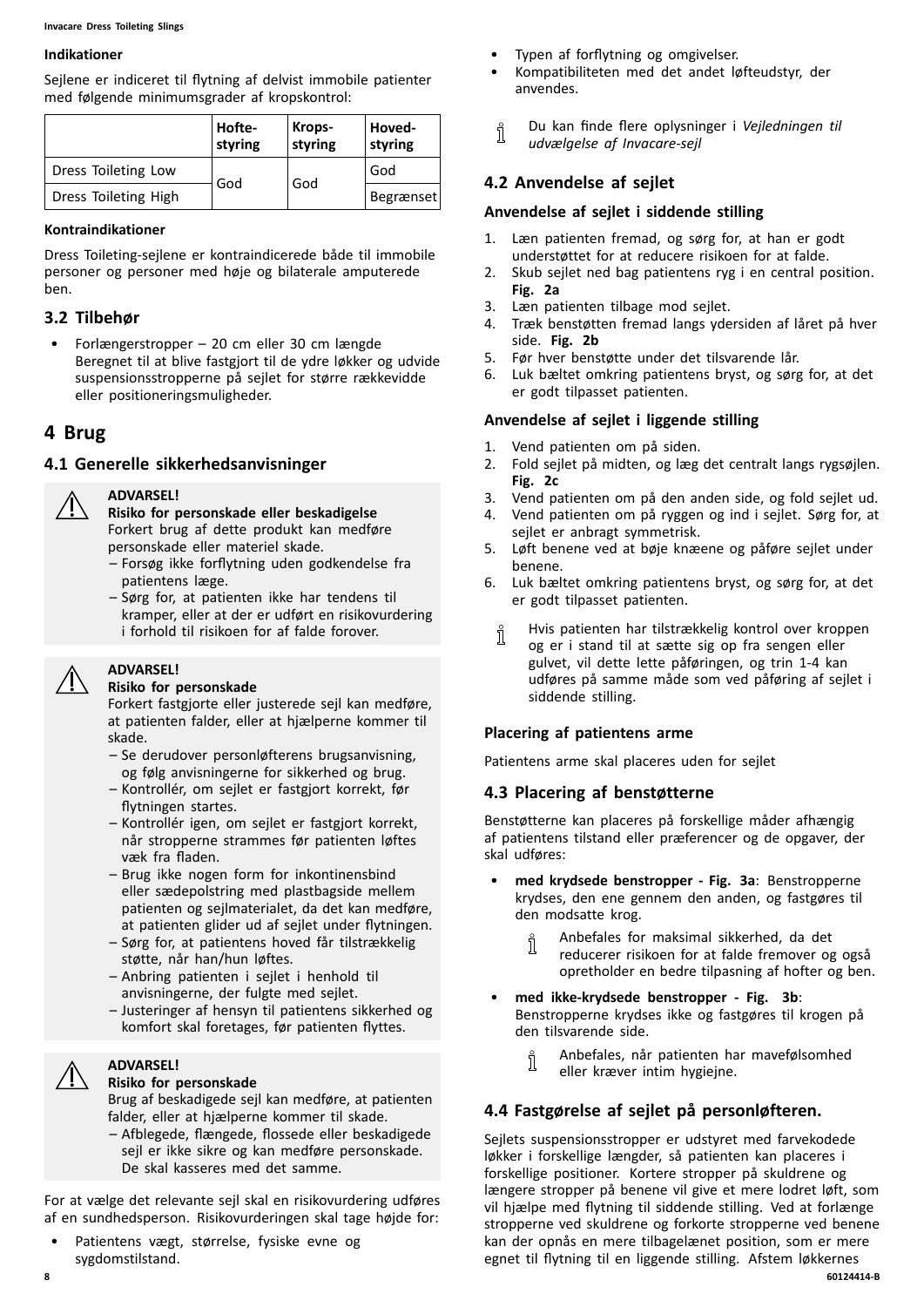farver efter de tilsvarende stropper på hver side af sejlet, så patienten løftes jævnt og lige. **Fig. <sup>4</sup>**

- **VIGTIGT!**
- Ved flytning til siddende stilling skal patienten placeres så lodret som muligt <sup>i</sup> sejlet
- 1. Fastgør den ønskede løkke for hver strop til den tilsvarende krog på personløfteren:
	- a. Med <sup>2</sup> forbindelsespunkter fastgøres skulderstroppen før benstroppen på hver krog. **Fig. 5a**
	- b. Med <sup>4</sup> forbindelsespunkter fastgøres hver skulder- og benstrop til hver sin krog. **Fig. 5b**
	- For modeller med hovedstøtte fastgøres Ĭ hovedstropperne til de samme kroge som skulderstropperne.

# **4.5 Afmontering af sejlet**

- 1. Når flytningen er afsluttet, skal sejlet afmonteres personløfteren.
- 2. Brug fremgangsmåden <sup>i</sup> *4.2 [Anvendelse](#page-7-0) af sejlet, side [8](#page-7-0)* <sup>i</sup> omvendt rækkefølge.

# **<sup>5</sup> Vedligeholdelse**

# **5.1 Eftersyn**

#### **Daglig inspektion før brug**

Inspektion, der skal udføres dagligt, før brug og efter hver vask:

• Undersøg sejlet visuelt, og kontroller alle dele for tegn på beskadigelse, slid eller potentielle fejl.

#### **Regelmæssigt eftersyn**

#### **VIGTIGT!**

Eftersynene skal foretages af en kvalificeret person, der har et godt kendskab til sejlenes konstruktion, brug og vedligeholdelse.

Der skal foretages et periodisk sikkerhedseftersyn af sejlet mindst hver 6. måned, medmindre andet er anført <sup>i</sup> de lokale krav.

En detaljeret tjekliste til sikkerhedseftersyn er ĭ tilgængelig fra Invacare som et separat dokument.

# **5.2 Rengøring og desinfektion**



#### **ADVARSEL! Risiko for personskade**

Brug af beskadigede sejl kan medføre, at patienten falder, eller at hjælperne kommer til skade.

– Efter hver vask skal sejlet inspiceres slitage og løse syninger.

#### **VIGTIGT!**

Regelmæssig rengøring og desinfektion forhindrer kontaminering.

Rengør og desinficer produktet

- regelmæssigt, mens det er <sup>i</sup> brug,
- når det har været <sup>i</sup> kontakt med kropsvæsker,
- før det bruges til en ny bruger.

#### **VIGTIGT!**

Sørg altid for, at produktet er helt tørt, før det tages <sup>i</sup> brug igen.

#### **Rengøringsinstruktioner**

Vask og tør sejlet <sup>i</sup> henhold til vaskeanvisningerne på etiketten.

Hyppig brug af høje temperaturer og tørring <sup>i</sup> tørretumbler kan reducere produktets servicelevetid.

Vi anbefaler brug af et almindeligt husholdningsvaskemiddel. Undlad at bruge skyllemiddel.

Ved desinfektion vælges et desinfektionsmiddel, der er kompatibelt med sejlets materialer, og instruktionerne fra producenten af desinfektionsmidlet følges.

# **<sup>6</sup> Efter brug**

# **6.1 Opbevaringsbetingelser**

Sejlet skal opbevares under tørre forhold med en maksimal relativ fugtighed på <sup>50</sup> % og væk fra direkte sollys.

# **6.2 Eftersyn**

Dette produkt er egnet til brug flere gange. Følgende handlinger skal udføres <sup>i</sup> forbindelse med istandsættelse af produktet til en ny bruger:

- **Eftersyn**
- Rengøring og desinfektion

Se *<sup>5</sup> Vedligeholdelse, side <sup>9</sup>* for mere detaljerede oplysninger.

Sørg for, at brugsanvisningen bliver overdraget sammen med produktet.

Undlad at genbruge produktet, hvis der konstateres skader eller fejl.

# **6.3 Bortskaffelse**

Vær miljøbevidst, og indlever dette produkt til genbrug til den lokale genbrugsstation, når dets levetid er opbrugt.

Skil produktet og dens komponenter ad, så de forskellige materialer kan adskilles og genbruges hver for sig.

Bortskaffelse og genanvendelse af brugte produkter og emballagematerialer skal overholde love og forskrifter for affaldshåndtering <sup>i</sup> det enkelte land. Kontakt den lokale renovationsmyndighed for at få yderligere oplysninger.

# **<sup>7</sup> Tekniske Data**

# **7.1 Maksimal sikker arbejdsbelastning**

|                      | XS, S, M og L | XL     |
|----------------------|---------------|--------|
| Dress Toileting Low  |               | 250 kg |
| Dress Toileting High | 200 kg        |        |

# **7.2 Materialer**

| <b>Materiale</b> | Del                                                          |
|------------------|--------------------------------------------------------------|
| Polyester        | Hovedstof, stropper, kantbånd<br>(fast), hovedetiket (vævet) |
| Polyamid         | Kantbånd (net og afstandsstykke),<br>sekundær etiket         |
| Polyuretan       | Polstring                                                    |

De anvendte materialer er ikke flammehæmmende.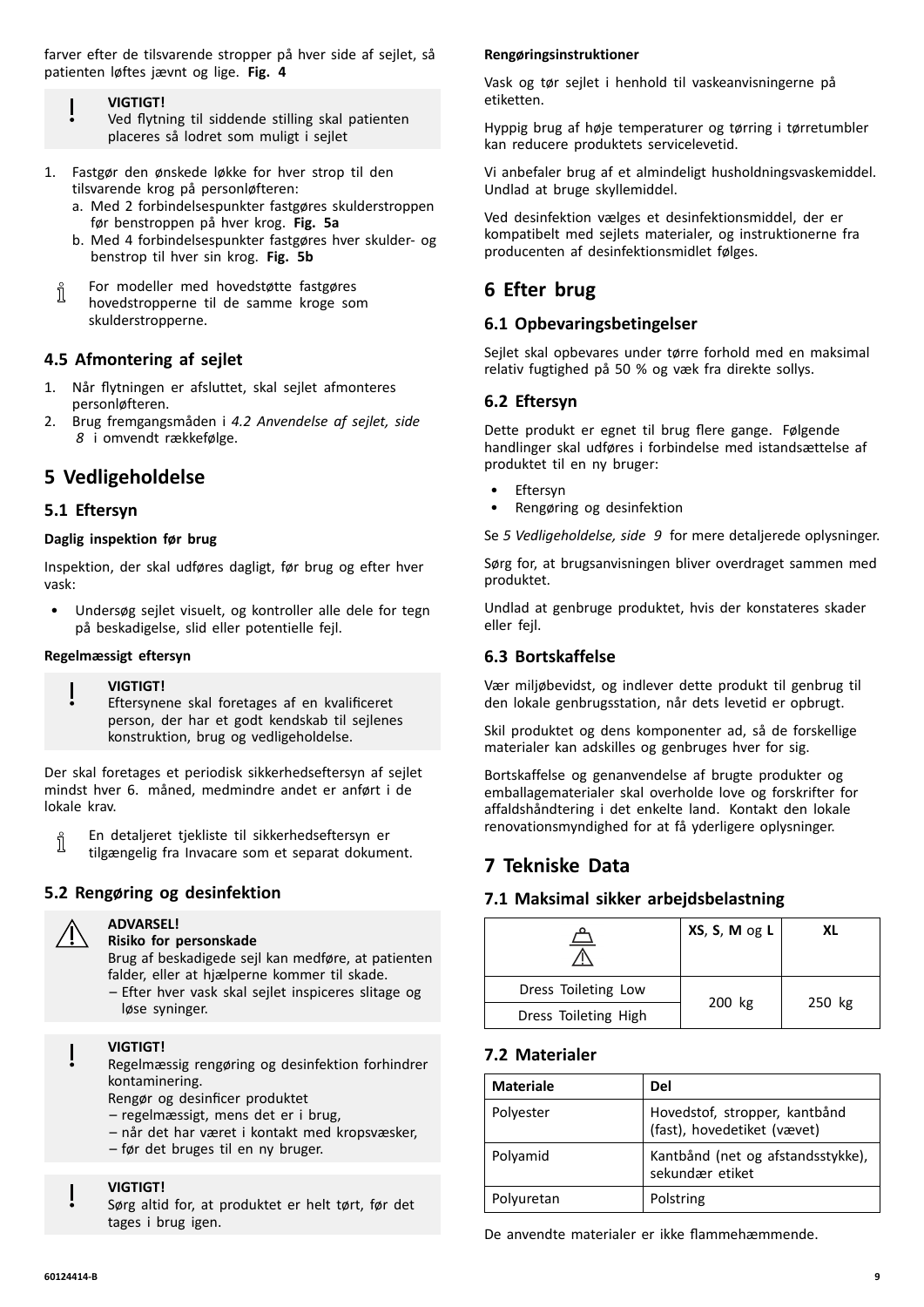# <span id="page-9-0"></span>**<sup>1</sup> Allgemein**

# **1.1 Einleitung**

Diese Gebrauchsanweisung enthält wichtige Informationen zur Handhabung des Produkts. Lesen Sie die Gebrauchsanweisung sorgfältig durch und befolgen Sie die Sicherheitsanweisungen, damit eine sichere Verwendung des Produkts gewährleistet ist.

Invacare behält sich das Recht vor, Produktspezifikationen ohne vorherige Ankündigung abzuändern.

Vergewissern Sie sich vor dem Lesen dieses Dokuments, dass Sie die aktuelle Fassung haben. Die jeweils aktuelle Fassung können Sie als PDF-Datei von der Invacare-Website herunterladen.

Wenn die gedruckte Ausführung des Dokuments für Sie aufgrund der Schriftgröße schwer zu lesen ist, können Sie die entsprechende PDF-Version von der Invacare-Website herunterladen. Sie können das PDF-Dokument dann auf dem Bildschirm so anzeigen, dass die Schriftgröße für Sie angenehmer ist.

Bei einem ernsthaften Vorfall mit dem Produkt informieren Sie bitte den Hersteller und die zuständige Behörde in Ihrem Land.

# **Symbole in diesem Dokument**

In diesem Dokument werden Symbole und Signalwörter verwendet, um auf Gefahren oder unsichere Praktiken hinzuweisen, die zu Verletzungen oder Sachschaden führen können. Die Definitionen der verwendeten Signalwörter finden Sie in der nachfolgenden Tabelle.



#### WARNUNG

Weist auf eine gefährliche Situation hin, die bei Nichtbeachtung zu schweren Verletzungen oder zum Tod führen kann.

#### VORSICHT



Weist auf eine gefährliche Situation hin, die bei Nichtbeachtung zu leichten Verletzungen führen kann.

#### **WICHTIG**

Weist auf eine gefährliche Situation hin, die bei Nichtbeachtung der Hinweise zu Sachschäden führen kann.

Tipps und Empfehlungen

Enthalten nützliche Tipps, Empfehlungen und ĭ Anleitungen für eine effiziente und problemlose Verwendung.

# **1.2 Nutzungsdauer**

Die voraussichtliche Nutzungsdauer für das Produkt beträgt ein bis fünf Jahre. Die tatsächliche Nutzungsdauer schwankt je nach Stoff, Häufigkeit der Verwendung, Art der Wäsche und Patientengewicht.

# **1.3 Garantieinformationen**

Wir gewähren für das Produkt eine Herstellergarantie gemäß unseren Allgemeinen Geschäftsbedingungen für das entsprechende Land.

Garantieansprüche können nur über den Händler geltend gemacht werden, von dem das Produkt bezogen wurde.

# **1.4 Beschränkung der Haftung**

Invacare übernimmt keine Haftung für Schäden aufgrund von: **10 60124414-B**

- Nichteinhaltung der Gebrauchsanweisung<br>• falscher Verwendung
- falscher Verwendung<br>• normalem Verschleiß
- normalem Verschleiß

de

- falscher Montage oder Einrichtung durch den Käufer oder einen Dritten
- technischen Änderungen
- unbefugten Änderungen bzw. Einsatz nicht geeigneter Ersatzteile

# **1.5 Konformität**

Qualität ist für das Unternehmen entscheidend. Alle Abläufe sind an den Anforderungen von ISO <sup>13485</sup> ausgerichtet.

Dieses Produkt ist mit dem CE-Kennzeichen versehen und erfüllt die europäische Verordnung 2017/745 über Medizinprodukte der Klasse I. Das Markteinführungsdatum des Produkts ist in der CE-Konformitätserklärung aufgeführt.

Wir setzen uns kontinuierlich dafür ein, die Umwelt durch unsere Unternehmenstätigkeit sowohl direkt vor Ort als auch weltweit möglichst wenig zu beeinträchtigen.

Wir verwenden ausschließlich REACH-konforme Materialien und Bauteile.

#### **Produktspezifische Normen**

Dieses Produkt wurde getestet und entspricht der Norm ISO <sup>10535</sup> (Lifter zum Transport von behinderten Menschen) und allen einschlägigen Normen.

Weitere Informationen zu lokalen Normen und Vorschriften erhalten Sie bei Ihrem Invacare-Vertreter vor Ort. Die entsprechenden Internetadressen finden Sie am Ende dieses Dokuments.

# **<sup>2</sup> Sicherheit**

# **2.1 Allgemeine Sicherheitsinformationen**



#### **Gefahr von schweren Verletzungen oder Sachschäden**

Die unsachgemäße Verwendung dieses Produkts kann zu Verletzungen oder Sachschäden führen.

- Falls Ihnen die Warnungen, Sicherheitshinweise und Anweisungen unverständlich sind, wenden Sie sich an einen Arzt oder den Anbieter, bevor Sie das Produkt verwenden.
- Verwenden Sie dieses Produkt oder optionales Zubehör erst, nachdem Sie diese Anweisungen und mögliches zusätzliches Anweisungsmaterial – wie die zum Produkt oder optionalen Zubehör gehörende(n) Gebrauchsanweisung, Servicehandbücher oder Merkblätter – vollständig gelesen und verstanden haben.



#### **WARNUNG!**

**Verletzungsgefahr oder Gefahr von Sachschäden** Die unsachgemäße Verwendung dieses Produkts kann zu Verletzungen oder Sachschäden führen.

- Keine unbefugten Änderungen am Produkt vornehmen.
- Verwenden Sie den Patientengurt ausschließlich für den Transfer einer Person von einer Sitzoder Liegefläche auf eine andere.

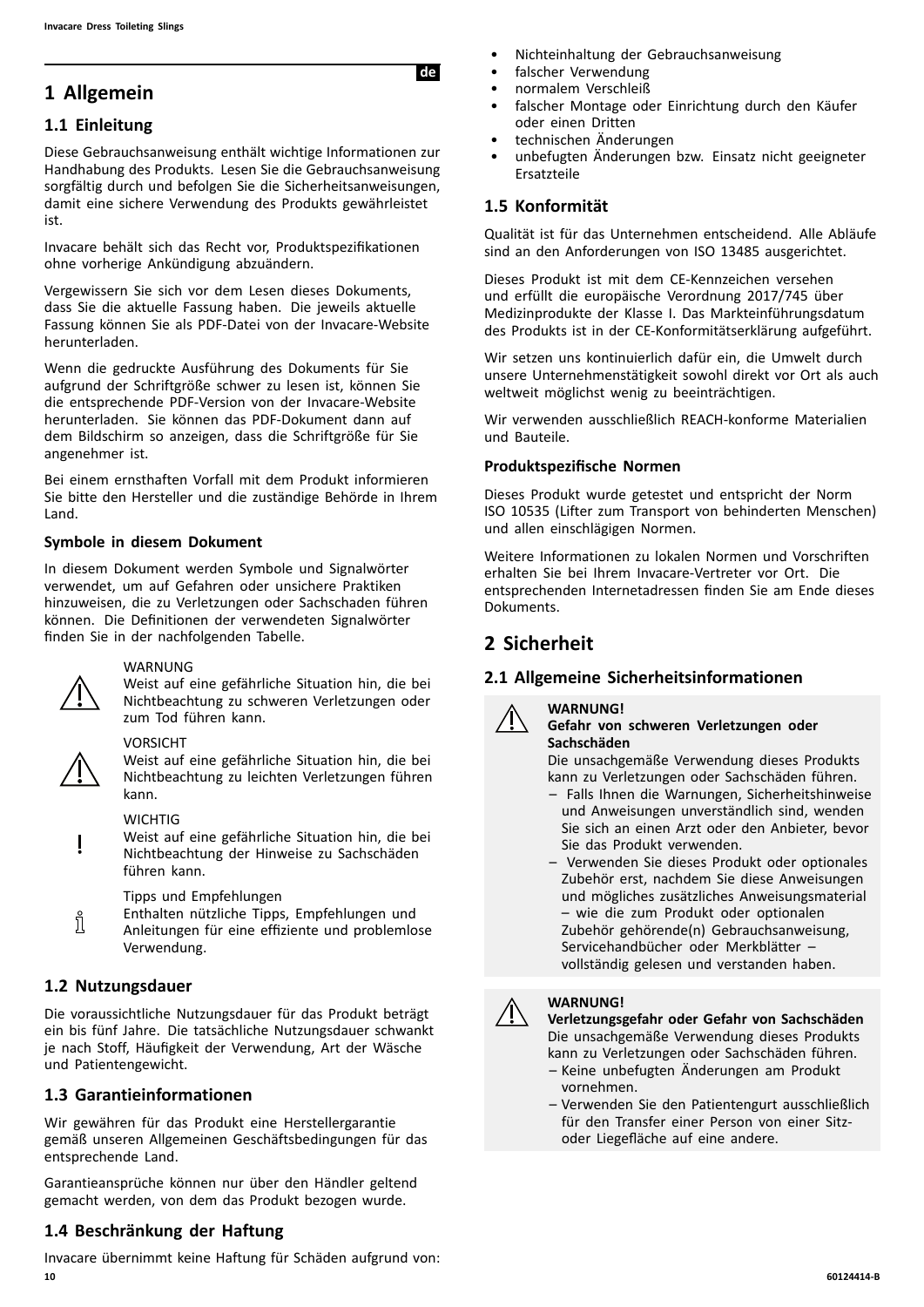

#### **WARNUNG!**

#### **Die maximale Tragfähigkeit darf nicht überschritten werden**

- Überschreiten Sie nicht die maximale Tragfähigkeit dieses Produkts oder anderer Komponenten des Hebesystems. Die maximale Tragfähigkeit können Sie der Dokumentation oder dem Etikett entnehmen.
- Die Komponente mit der niedrigsten Tragfähigkeit bestimmt die maximale Tragfähigkeit des gesamten Systems.

#### **WARNUNG!**

**VORSICHT!**

**Verletzungsgefahr oder Gefahr von Sachschäden** Zündquellen können zu Verbrennungen und Bränden führen.

- Beim Transfer eines Patienten muss ein ausreichend großer Sicherheitsabstand zwischen dem Patientenlifter und möglichen Zündquellen (Heizung, Ofen, Kamin usw.) bestehen.
- Weder Patient noch Begleitpersonen dürfen während des Transfers rauchen.
- Der Patientengurt darf nicht über Zündquellen (Heizung, Herd, Ofen) gelegt werden.

#### **Kompatibilität der Patientengurte mit Befestigungssystemen**

Invacare verwendet ein gängiges Befestigungssystem, das auf Haken und Schlaufen basiert. Die Schlaufen am Patientengurt werden in Haken am Patientenlifter eingehängt.

- Vor der Verwendung von Invacare Patientengurten mit Patientenliftern anderer Hersteller muss eine fachkundige Risikobewertung vorgenommen werden.
- Wenn Sie hinsichtlich der Verwendung von Invacare Patientengurten mit Vorrichtungen anderer Hersteller im Zweifel sind, kontaktieren Sie Ihre Invacare Anbieter.

# **2.2 Etiketten und Symbole am Produkt**

Die Etiketten sind oben an der Rückseite des Patientengurtes angebracht.

#### **Symbole – Fig. <sup>1</sup>**

| (A)                         | Gebrauchsanweisung lesen                      |
|-----------------------------|-----------------------------------------------|
| $\circledR$                 | CE-Kennzeichnung                              |
| ©                           | Hersteller                                    |
| (D)                         | Medizinprodukt                                |
| ®                           | Referenznummer                                |
| $^{\circledR}$              | Seriennummer                                  |
| G)                          | Herstellungsdatum                             |
| $^{\textcircled{\text{H}}}$ | Chargennummer                                 |
| ⋒                           | Max. Tragfähigkeit                            |
| ⋔                           | Nicht bleichen                                |
| $^{\circledR}$              | Trocknen im Trockner bei niedriger Temperatur |
| $\mathbb O$                 | Nicht bügeln                                  |
| $^\circledR$                | Waschen bei max. 90 °C                        |
| $\omega$                    | Feld für Patientennamen                       |
| O)                          | QR-Code mit Link zur Videoanleitung           |
|                             |                                               |

# **<sup>3</sup> Produktübersicht**

#### **3.1 Anwendungszweck**

Dress Toileting-Patientengurte von Invacare sind nicht starre Körperstützsysteme für den Transfer einer Person von einer Oberfläche auf eine andere. Die Patientengurte sind für die Verwendung in Kombination mit einem Passivlifter vorgesehen, wobei die Schlaufen (2 oder 4) am Patientengurt an den Haken des Patientenlifters eingehängt werden.

Die Patientengurte sind nicht dafür vorgesehen, nach dem Transfer unter dem Patienten belassen zu werden.

Qualifiziertes Pflegepersonal oder entsprechend geschulte Privatpersonen sind für die Bedienung dieses Produkts vorgesehen.

#### **Indikationen**

Die Patientengurte sind für den Transfer teilweise bewegungsunfähiger Patienten vorgesehen, die ein Mindestmaß an Körperkontrolle aufweisen (siehe nachstehende Tabelle).

|                      | Hüft-<br>kontrolle | Rumpf-<br>kontrolle | Kopf-<br>kontrolle |
|----------------------|--------------------|---------------------|--------------------|
| Dress Toileting Low  |                    |                     | Gut                |
| Dress Toileting High | Gut                | Gut                 | Einge-<br>schränkt |

#### **Gegenanzeigen**

Die Dress Toileting-Patientengurte sind für bewegungsunfähige Personen ebenso wie für Personen mit hoch oder beidseitig amputierten Beinen kontraindiziert.

#### **3.2 Zubehörteile**

• Verlängerungsschlaufen – Länge <sup>20</sup> cm oder <sup>30</sup> cm Sie sind vorgesehen zum Anbringen an den äußeren Schlaufen zur Verlängerung der Aufhängbänder des Patientengurtes für eine größere Reichweite bzw. weitere Positionierungsmöglichkeiten.

# **<sup>4</sup> Verwenden**

# **4.1 Allgemeine Sicherheitsinformationen**

#### **WARNUNG!**

**Gefahr von Verletzungen oder Sachschäden** Die unsachgemäße Verwendung dieses Produkts kann zu Verletzungen oder Sachschäden führen.

- Versuchen Sie nicht, ohne Zustimmung des für den Patienten zuständigen Pflegepersonals einen Transfer durchzuführen.
- Stellen Sie sicher, dass der Patient nicht anfällig für Spasmen ist bzw. eine Risikobewertung durchgeführt wurde, um die Gefahr einzudämmen, dass der Patient nach vorne fallen könnte.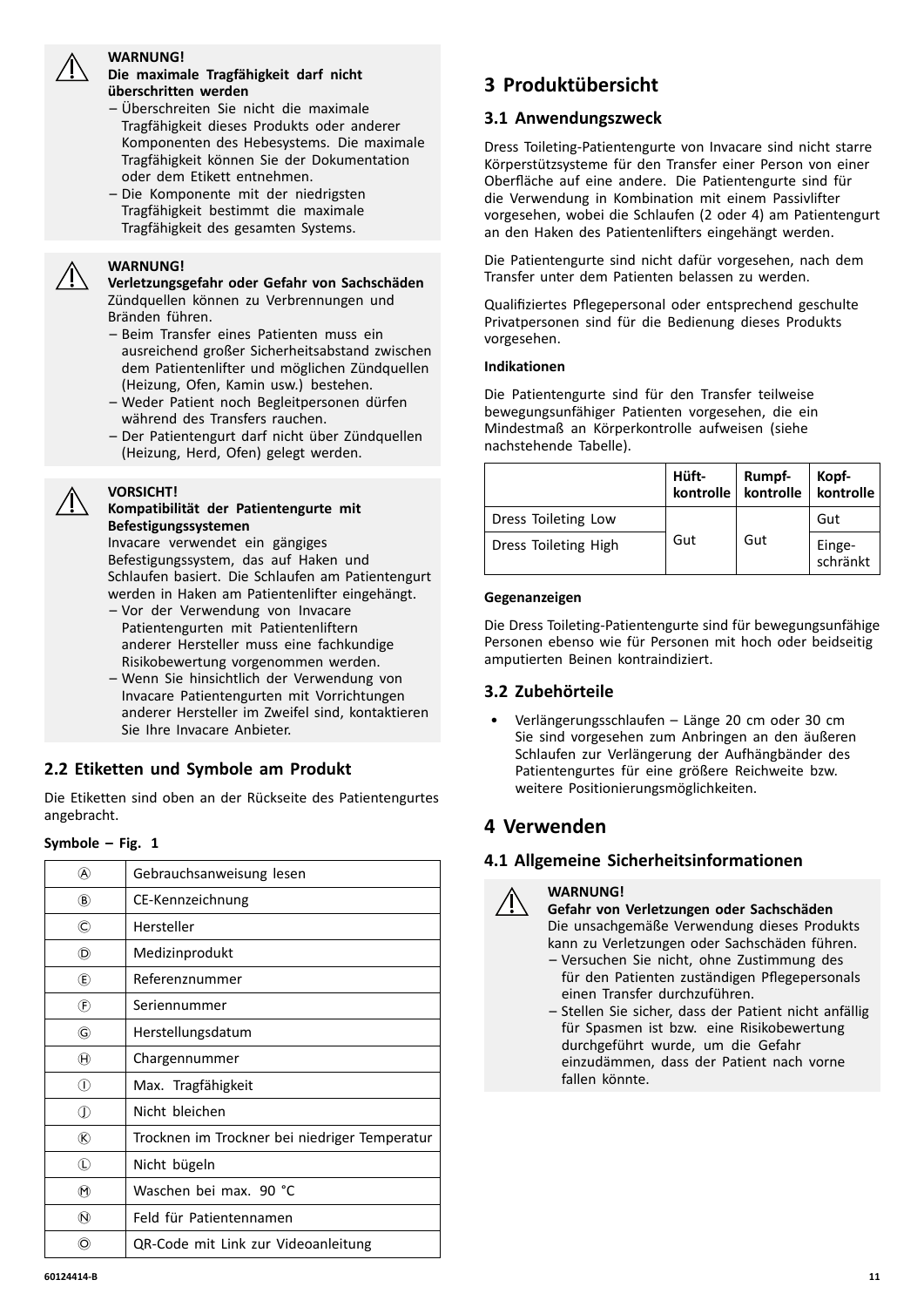<span id="page-11-0"></span>

#### **WARNUNG! Verletzungsgefahr**

Unsachgemäß angebrachte oder eingestellte Patientengurte können dazu führen, dass der Patient herunterfällt oder Begleitpersonen verletzt werden.

- Lesen Sie auch die Gebrauchsanweisung des Patientenlifters und befolgen Sie die Sicherheitsund Nutzungshinweise.
- Prüfen Sie vor dem Transfer, ob der Patientengurt ordnungsgemäß angebracht ist.
- Prüfen Sie vor dem Anheben des Patienten von der Oberfläche, wenn die Bänder unter Spannung stehen, noch einmal, ob der Patientengurt ordnungsgemäß angebracht ist.
- Verwenden Sie keine Inkontinenzeinlagen mit Kunststoffträger oder Sitzkissen zwischen dem Patienten und dem Patientengurt. Diese könnten dazu führen, dass der Patient während des Transfers aus dem Patientengurt rutscht.
- Stellen Sie sicher, dass der Kopf des Patienten beim Anheben ausreichend gestützt wird.
- Positionieren Sie den Patienten gemäß den mitgelieferten Anweisungen für den Patientengurt.
- Sämtliche Anpassungen aus Gründen der Sicherheit und des Komforts des Patienten müssen durchgeführt werden, ehe Sie den Patienten bewegen.

# **WARNUNG!**

#### **Verletzungsgefahr**

Die Verwendung beschädigter Patientengurte kann dazu führen, dass der Patient herunterfällt oder Begleitpersonen verletzt werden.

– Ausgeblichene, verschlissene, eingeschnittene, ausgefranste oder anderweitig beschädigte Patientengurte sind unsicher und können zu Verletzungen führen. Entsorgen Sie solche Patientengurte unverzüglich.

Zur Auswahl eines geeigneten Patientengurts muss eine Risikobeurteilung von einer medizinischen Fachkraft vorgenommen werden. Die Risikobeurteilung muss folgende Punkte berücksichtigen:

- Gewicht, Größe, körperliche Fähigkeiten und gesundheitlichen Zustand des Patienten.
- Art des Transfers und Umgebung.
- Die Kompatibilität mit anderen verwendeten Hebehilfen.

Weitere Informationen finden Sie in der *Auswahlhilfe* ſ *für Patientengurte von Invacare*

# **4.2 Anwenden des Patientengurtes**

# **Anwendung des Patientengurtes in Sitzposition**

- 1. Lehnen Sie den Patienten nach vorne und stellen Sie dabei sicher, dass er gut gestützt ist, um die Sturzgefahr zu verringern.
- 2. Schieben Sie den Patientengurt hinter dem Rücken des Patienten in zentraler Position nach unten. **Fig. 2a**
- 3. Lehnen Sie den Patienten wieder zurück in den Patientengurt.
- 4. Ziehen Sie die Beinstütze nach vorne entlang der Außenseite der Oberschenkel auf jeder Seite. **Fig. 2b**
- 5. Platzieren Sie jede Beinstütze unter dem entsprechenden Oberschenkel.
- 6. Schließen Sie den Brustgurt und stellen Sie sicher, dass dieser richtig an den Patienten angepasst ist.

# **Anwendung des Patientengurtes in Liegeposition**

- 1. Drehen Sie den Patienten zur Seite.<br>2. Klappen Sie die Hälfte des Patienter
- 2. Klappen Sie die Hälfte des Patientengurtes ein und platzieren Sie ihn zentral entlang der Wirbelsäule. **Fig. 2c**
- 3. Drehen Sie den Patienten auf die andere Seite und klappen Sie den Patientengurt wieder auseinander.
- 4. Drehen Sie den Patienten auf dem Patientengurt auf den Rücken. Achten Sie darauf, dass der Patientengurt symmetrisch platziert ist.
- 5. Heben Sie die Beine an, indem Sie die Knie beugen, und platzieren Sie den Patientengurt unter den Beinen.
- 6. Schließen Sie den Brustgurt und stellen Sie sicher, dass dieser richtig an den Patienten angepasst ist.
	- Wenn der Patient über eine ausreichende ĭ Rumpfkontrolle verfügt und in der Lage ist, sich vom Bett oder Boden aufzusetzen, wird die Anwendung erleichtert und die Schritte <sup>1</sup> bis <sup>4</sup> können wie bei der Anwendung des Patientengurtes in Sitzposition durchgeführt werden.

#### **Positionieren der Patientenarme**

Die Arme des Patienten müssen sich außerhalb des Patientengurtes befinden.

# **4.3 Positionieren der Beinstützen**

Die Beinstützen können je nach Verfassung oder Vorliebe des Patienten und der durchzuführenden Aufgaben auf unterschiedliche Art und Weise positioniert werden:

- • **mit überkreuzten Beinbändern – Fig. 3a**: Die Beinbänder werden überkreuzt und an dem gegenüberliegenden Haken angebracht.
	- Diese Vorgehensweise wird für höchste Sicherheit
	- Ñ empfohlen, da dadurch die Gefahr eingedämmt werden kann, dass der Patient nach vorne fällt, und zudem eine bessere Ausrichtung von Hüfte und unteren Gliedmaßen erzielt wird.
- • **mit nicht überkreuzten Beinbändern – Fig. 3b**: Die Beinbänder werden nicht überkreuzt und an dem Haken auf der jeweiligen Seite angebracht.
	- Diese Vorgehensweise wird empfohlen, wenn der ĭ Patient in der Bauchgegend empfindlich ist oder Hilfe bei der Intimpflege benötigt.

# **4.4 Anbringen des Patientengurtes am Lifter**

Die Aufhängbänder des Patientengurtes sind mit farblich markierten Schlaufen unterschiedlicher Länge ausgestattet, um den Patienten in verschiedene Positionen bringen zu können. Kürzere Bänder an den Schultern und längere Bänder an den Beinen bewirken, dass der Patient beim Transfer in eine Sitzposition eine eher aufrechte Haltung einnimmt. Durch eine längere Einstellung der Bänder an den Schultern und eine kürzere Einstellung der Bänder an den Beinen lässt sich eine eher liegende Position erreichen, was für den Transfer in eine Liegeposition besser geeignet ist. Verwenden Sie auf beiden Seiten des Patientengurtes Schlaufen derselben Farbe, damit der Patient gleichmäßig angehoben wird. **Fig. <sup>4</sup>**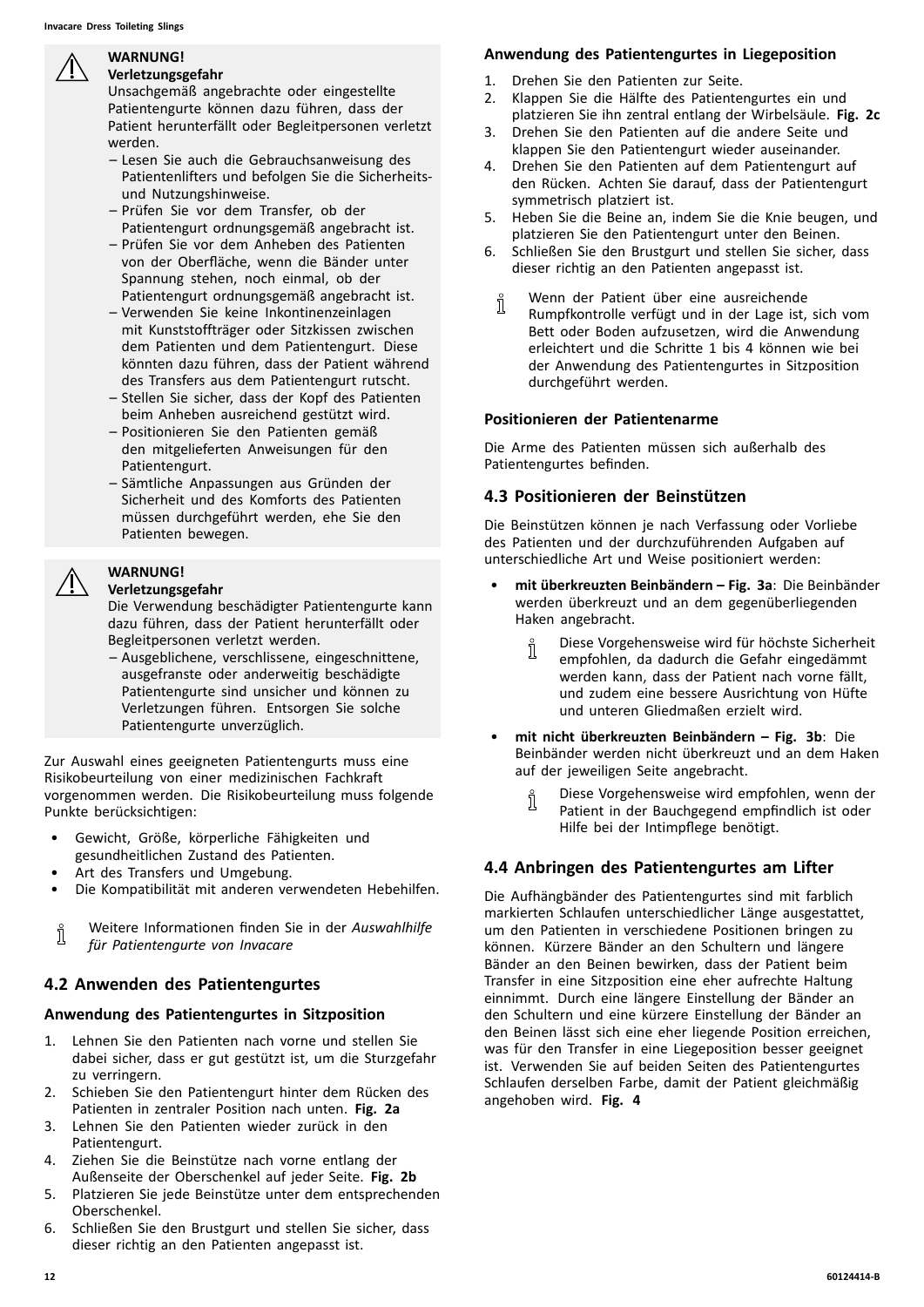**WICHTIG!**

Für den Transfer in eine Sitzposition, positionieren Sie den Patienten so aufrecht wie möglich im Patientengurt.

- 1. Bringen Sie die gewünschte Schlaufe jedes Bandes am entsprechenden Haken des Patientenlifters an:
	- a. Bei <sup>2</sup> Verbindungspunkten, bringen Sie zunächst das Schulterband und erst danach das Beinband am selben Haken an. **Fig. 5a**
	- b. Bei <sup>4</sup> Verbindungspunkten, bringen Sie jedes Schulterband und jedes Beinband an einem eigenen Haken an. **Fig. 5b**
	- Bringen Sie bei Modellen mit Kopfstütze die ่า Kopfbänder an denselben Haken wie die Schulterbänder an.

# **4.5 Entfernen des Patientengurtes**

- 1. Nehmen Sie den Patientengurt nach Abschluss des Transfers vom Patientenlifter ab.
- 2. Führen Sie die in *4.2 Anwenden des [Patientengurtes,](#page-11-0) [Seite](#page-11-0) [12](#page-11-0)* aufgeführten Schritte in umgekehrter Reihenfolge durch.

# **<sup>5</sup> Instandhaltung**

# **5.1 Prüfung**

#### **Tägliche Überprüfung vor der Verwendung**

Die Überprüfung ist täglich, vor der Verwendung und nach jeder Wäsche durchzuführen:

• Unterziehen Sie den Patientengurt einer Sichtkontrolle und überprüfen Sie alle Teile auf Anzeichen einer Beschädigung, Verschleiß bzw. mögliche Fehlfunktion.

#### **Regelmäßige Inspektion**

#### **WICHTIG!**

Die Inspektionen müssen von einer qualifizierten Person vorgenommen werden, die mit dem Schnitt, der Verwendung und der Pflege der Patientengurte vertraut ist.

Sofern es die lokalen Anforderungen nicht anders vorsehen, muss mindestens alle <sup>6</sup> Monate eine regelmäßige Sicherheitsinspektion am Patientengurt durchgeführt werden.

Eine ausführliche Checkliste zur Sicherheitsinspektion Ĭ erhalten Sie von Invacare als separates Dokument.

# **5.2 Reinigung und Desinfektion**



# **Verletzungsgefahr**

**WARNUNG!**

Die Verwendung beschädigter Patientengurte kann dazu führen, dass der Patient herunterfällt oder Begleitpersonen verletzt werden.

– Überprüfen Sie den Patientengurt nach jeder Wäsche auf Abnutzung, Risse und lose Nähte.

#### **WICHTIG!**

Eine regelmäßige Reinigung und Desinfektion verhindern Kontamination.

- Reinigen und desinfizieren Sie das Produkt – regelmäßig, sofern es verwendet wird
- nach Kontakt mit Körperflüssigkeiten
- vor Benutzung durch einen neuen Patienten

# **WICHTIG!**

Immer sicherstellen, dass das Produkt absolut trocken ist, bevor es wieder in Gebrauch genommen wird.

#### **Reinigungsanleitung**

Waschen und trocknen Sie den Patientengurt entsprechend der Hinweise zur Reinigung auf dem Etikett.

Durch häufiges Waschen bei hohen Temperaturen und Trocknen im Trockner kann die Nutzungsdauer des Produkts reduziert werden.

Wir empfehlen die Verwendung eines gewöhnlichen Haushaltswaschmittels. Verwenden Sie keinen Weichspüler.

Wählen Sie ein Desinfektionsmittel, das mit den Materialen des Patientengurtes kompatibel ist, und befolgen Sie die Anweisungen des Desinfektionsmittelherstellers.

# **<sup>6</sup> Nach dem Gebrauch**

# **6.1 Lagerbedingungen**

Der Patientengurt muss trocken bei einer maximalen relativen Luftfeuchtigkeit von <sup>50</sup> % und ohne direkte Sonneneinstrahlung gelagert werden.

# **6.2 Wiederaufbereitung**

Dieses Produkt ist für die wiederholte Verwendung geeignet. Um das Produkt für einen neuen Benutzer wiederaufzubereiten, sind die folgenden Maßnahmen zu ergreifen:

- Prüfung
- Reinigung und Desinfektion

Detaillierte Informationen siehe *<sup>5</sup> Instandhaltung, Seite <sup>13</sup>*.

Stellen Sie sicher, dass die Gebrauchsanweisung zusammen mit dem Produkt übergeben wird.

Das Produkt darf nicht wiederholt verwendet werden, wenn es beschädigt ist oder Funktionsstörungen vorliegen.

# **6.3 Entsorgung**

Handeln Sie umweltbewusst, und lassen Sie dieses Produkt nach dem Ende seiner Lebensdauer über eine lokale Müllverwertungsanlage recyceln.

Demontieren Sie das Produkt und seine Bauteile, damit die verschiedenen Materialen einzeln getrennt und recycelt werden können.

Die Entsorgung und das Recycling von gebrauchten Produkten und Verpackungen müssen in Übereinstimmung mit den einschlägigen Gesetzen und Vorschriften des jeweiligen Landes zur Abfallentsorgung erfolgen. Wenden Sie sich an Ihr Abfallentsorgungsunternehmen, wenn Sie weitere Informationen wünschen.

# **<sup>7</sup> Technische Daten**

# **7.1 Maximale Tragfähigkeit**

|                      | XS, S, M<br>und $L$ | ΧI     |  |
|----------------------|---------------------|--------|--|
| Dress Toileting Low  |                     |        |  |
| Dress Toileting High | 200 kg              | 250 kg |  |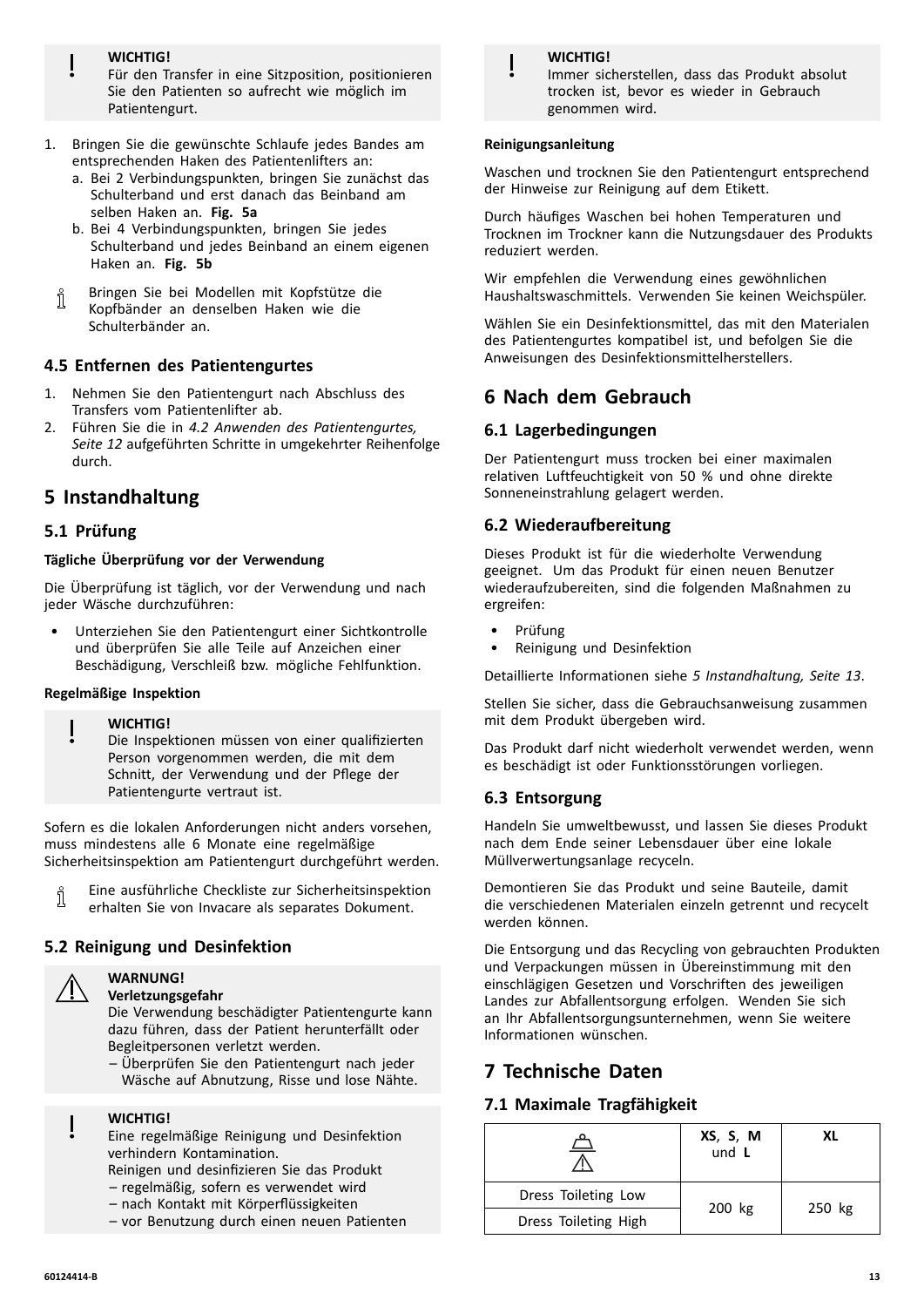#### <span id="page-13-0"></span>**7.2 Materialien**

| <b>Material</b> | Teil                                                                |
|-----------------|---------------------------------------------------------------------|
| Polyester       | Hauptstoff, Bänder, Paspelband<br>(Standard), Hauptetikett (gewebt) |
| Polyamid        | Paspelband (Netz und<br>Premium-Soft), Sekundär-Etikett             |
| Polyurethan     | Polsterung                                                          |

Die verwendeten Materialien sind nicht flammhemmend.

# **<sup>1</sup> Generalidades**

# **1.1 Introducción**

Este manual del usuario contiene información importante sobre el manejo del producto. Para garantizar su seguridad al utilizar el producto, lea detenidamente el manual del usuario <sup>y</sup> siga las instrucciones de seguridad.

Invacare se reserva el derecho de modificar las especificaciones del producto sin previo aviso.

Antes de leer este documento, asegúrese de contar con la versión más reciente. Podrá encontrarla en formato PDF en el sitio web de Invacare.

Si la versión impresa del documento tiene un tamaño de letra que le resulta difícil de leer, podrá descargarlo en formato PDF en el sitio web. Podrá ampliar el PDF en pantalla <sup>a</sup> un tamaño de letra que le resulte más cómodo.

En caso de un accidente grave con el producto, informe al fabricante <sup>y</sup> <sup>a</sup> las autoridades competentes de su país.

#### **Símbolos en este manual**

En este manual se utilizan símbolos <sup>y</sup> señales que hacen referencia <sup>a</sup> peligros <sup>o</sup> usos poco seguros que pueden provocar lesiones <sup>o</sup> daños <sup>a</sup> la propiedad. <sup>A</sup> continuación, se muestran las descripciones de estos símbolos.

#### ADVERTENCIA

Indica una situación peligrosa que, si no se evita, podría tener como consecuencia la muerte <sup>o</sup> lesiones graves.



#### PRECAUCIÓN

Indica una situación peligrosa que, si no se evita, podría tener como consecuencia lesiones menos graves.

#### IMPORTANTE

Indica una situación peligrosa que, si no se evita, podría tener como consecuencia daños <sup>a</sup> la propiedad.

Consejos <sup>y</sup> recomendaciones

Proporciona consejos útiles, recomendaciones i <sup>e</sup> información para un uso eficiente <sup>y</sup> sin problemas.

# **1.2 Vida útil**

La vida útil prevista para este producto es de <sup>1</sup> <sup>a</sup> <sup>5</sup> años. Este periodo varía según el tejido, la frecuencia de uso, los procedimientos de lavado <sup>y</sup> el peso transportado.

# **1.3 Información sobre la garantía**

Ofrecemos la garantía del fabricante del producto conforme <sup>a</sup> nuestras Condiciones generales <sup>y</sup> Condiciones comerciales en los distintos países.

Las reclamaciones relativas <sup>a</sup> la garantía solo pueden efectuarse <sup>a</sup> través del distribuidor en el que se adquirió el producto.

# **1.4 Limitación de responsabilidad**

Invacare no se hace responsable de los daños surgidos por:

- Incumplimiento del manual del usuario
- Uso incorrecto
- Desgaste natural<br>• Montaie o instali

**IesI**

- Montaje <sup>o</sup> instalación incorrectos por parte del comprador <sup>o</sup> de terceros
- Modificaciones técnicas
- Modificaciones no autorizadas y/o uso de recambios inadecuados

# **1.5 Cumplimiento**

La calidad es fundamental para el funcionamiento de nuestra empresa, que trabaja conforme <sup>a</sup> las normas ISO 13485.

Este producto lleva la marca CE, en cumplimiento con el Reglamento 2017/745 sobre productos sanitarios de clase 1. La fecha de lanzamiento de este producto figura en la declaración de conformidad de la CE.

Trabajamos continuamente para garantizar que se reduzca al mínimo el impacto medioambiental de la empresa, tanto <sup>a</sup> nivel local como global.

Solo utilizamos materiales <sup>y</sup> componentes que cumplen con las directivas REACH.

#### **Normas específicas del producto**

Este producto se ha sometido <sup>a</sup> pruebas <sup>y</sup> cumple con la norma ISO <sup>10535</sup> (Grúas para el traslado de personas con discapacidad) <sup>y</sup> todos los estándares relacionados.

Para obtener más información sobre las normativas locales, póngase en contacto con el representante local de Invacare. Consulte las direcciones al final de este documento.

# **<sup>2</sup> Seguridad**

# **2.1 Información general de seguridad**



# **¡ADVERTENCIA!**

**Riesgo de daños <sup>o</sup> lesiones graves** Un uso incorrecto de este producto puede provocar lesiones <sup>o</sup> daños.

- Si tiene alguna duda relacionada con las advertencias, precauciones <sup>o</sup> instrucciones, póngase en contacto con un profesional sanitario <sup>o</sup> con su proveedor antes de intentar utilizar este equipo.
- No utilice este producto ni cualquier otro equipo opcional disponible sin antes haber leído <sup>y</sup> comprendido estas instrucciones <sup>y</sup> cualquier otro material informativo adicional, como el manual del usuario, manuales de servicio <sup>u</sup> hojas de instrucciones proporcionados con este producto <sup>o</sup> equipo opcional.

# **¡ADVERTENCIA!**

#### **Riesgo de lesiones <sup>o</sup> daños** Un uso incorrecto de este producto puede

- provocar lesiones <sup>o</sup> daños.
- No realice modificaciones ni alteraciones no autorizadas en el producto.
- No utilice la eslinga para ningún otro fin que no sea el traslado de una persona de una superficie de descanso <sup>a</sup> otra.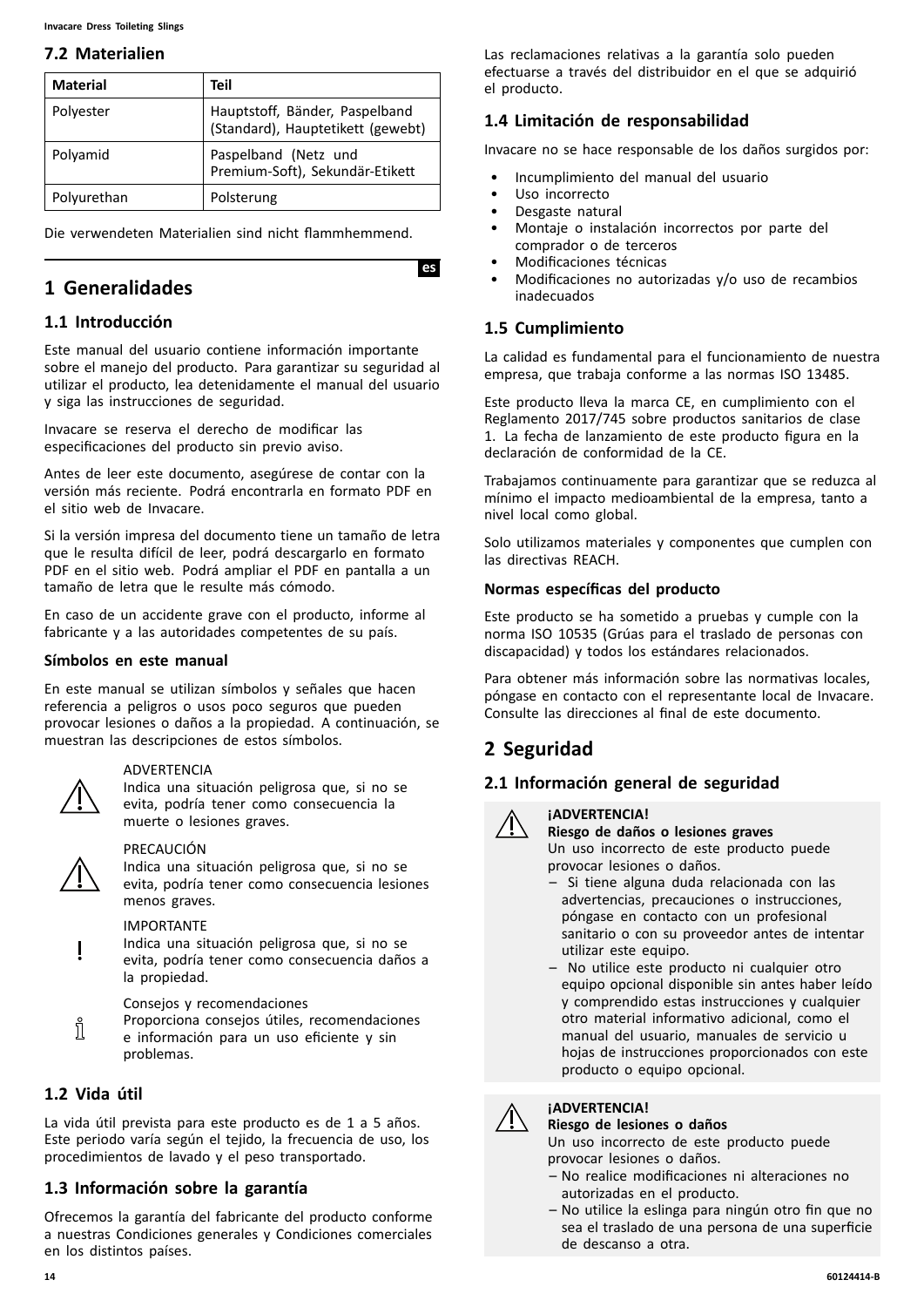

#### **¡ADVERTENCIA!**

#### **No deberá sobrepasarse la carga máxima de utilización segura**

- No supere la carga máxima de utilización segura de este producto <sup>o</sup> de otros componentes del sistema de elevación. Consulte la documentación <sup>o</sup> el etiquetado para ver la carga máxima de utilización segura que se indica.
- El componente con el límite de carga más bajo determina la carga máxima de utilización segura de todo el sistema.

#### **¡ADVERTENCIA!**

#### **Riesgo de lesiones <sup>o</sup> daños**

Las fuentes de ignición pueden provocar quemaduras <sup>o</sup> provocar un incendio.

- El traslado de pacientes deberá realizarse dejando un espacio de seguridad entre la grúa <sup>y</sup> las posibles fuentes de ignición (calefacción, cocina, chimenea, etc.).
- El paciente <sup>y</sup> los cuidadores no deben fumar durante el traslado.
- La eslinga no deberá colocarse sobre fuentes de calor (calefacción, cocina, chimenea, etc.).



#### **¡PRECAUCIÓN!**

#### **Compatibilidad de las eslingas con el sistema de fijación**

Invacare utiliza un sistema de fijación de uso frecuente que emplea ganchos <sup>y</sup> cinchas de posición. Las cinchas de posición de la eslinga se sujetan <sup>a</sup> los ganchos de la grúa.

- Un profesional debe realizar una evaluación de riesgos antes de utilizar las eslingas Invacare con grúas de otros fabricantes.
- En caso de duda acerca del uso de las eslingas Invacare con equipos de otros fabricantes, póngase en contacto con su proveedor de Invacare para obtener asesoramiento.

#### **2.2 Etiquetas <sup>y</sup> símbolos en el producto**

Las etiquetas están situadas en la parte trasera superior de la eslinga.

#### $Símbolos - Fig. 1$

| W                           | Lea el manual del usuario                      |
|-----------------------------|------------------------------------------------|
| (B)                         | Conformidad europea                            |
| ©                           | Fabricante                                     |
| (D)                         | Producto sanitario                             |
| Œ)                          | Referencia de producto                         |
| $\left( \widehat{F}\right)$ | Número de serie                                |
| G)                          | Fecha de fabricación                           |
| $^\circledR$                | Número de lote                                 |
| ⋒                           | Carga máx. de utilización segura               |
| $\mathbb O$                 | No utilizar lejía                              |
| ®                           | Secar en secadora a baja temperatura           |
| $\mathbb O$                 | No planchar                                    |
| $^{\textregistered}$        | Lavar a una temperatura máxima de 90 °C        |
| $\circledR$                 | Campo para el nombre del paciente              |
| O)                          | Código QR con enlace al vídeo de instrucciones |

# **<sup>3</sup> Descripción del producto**

#### **3.1 Uso previsto**

Las eslingas Invacare Dress Toileting son unidades de apoyo corporal no rígidas que se utilizan para trasladar <sup>a</sup> una persona de una superficie <sup>a</sup> otra. Las eslingas están diseñadas para combinarse con una grúa pasiva mediante un sistema de fijación que emplea ganchos <sup>y</sup> cinchas de posición, con <sup>2</sup> <sup>o</sup> <sup>4</sup> puntos de conexión.

Las eslingas no están diseñadas para dejarlas debajo del paciente después de la transferencia.

La persona indicada para utilizar este producto debe ser un profesional sanitario <sup>o</sup> un individuo que haya recibido la formación apropiada.

#### **Indicaciones**

Las eslingas están indicadas para el traslado de pacientes parcialmente inmóviles con los siguientes grados mínimos de control corporal:

|                      | Control<br>de la<br>cadera | Control<br>del<br>tronco | Control<br>de la<br>cabeza |
|----------------------|----------------------------|--------------------------|----------------------------|
| Dress Toileting Low  | <b>Bueno</b>               | <b>Bueno</b>             | Bueno                      |
| Dress Toileting High |                            |                          | Limitado                   |

#### **Contraindicaciones**

Las eslingas Dress Toileting están contraindicadas para personas inmóviles <sup>o</sup> con amputación bilateral de las piernas <sup>o</sup> amputación por encima de la rodilla.

#### **3.2 Accesorios**

• Cinchas de extensión – <sup>20</sup> cm <sup>o</sup> <sup>30</sup> cm de longitud Diseñadas para acoplarse <sup>a</sup> las cinchas de posición exteriores <sup>y</sup> aumentar la longitud de las correas de suspensión de la eslinga para aumentar su alcance <sup>o</sup> disponer de más opciones de posicionamiento.

# **<sup>4</sup> Utilización**

#### **4.1 Información general de seguridad**



**¡ADVERTENCIA! Riesgo de lesiones <sup>o</sup> daños**

Un uso incorrecto de este producto puede provocar lesiones <sup>o</sup> daños.

- No intente realizar ningún traslado sin contar con la aprobación del profesional sanitario <sup>a</sup> cargo del paciente.
- Asegúrese de que el paciente no sea propenso <sup>a</sup> sufrir espasmos <sup>o</sup> de que se haya realizado una evaluación de riesgos para contemplar la posibilidad de que la cabeza se le vaya hacia delante.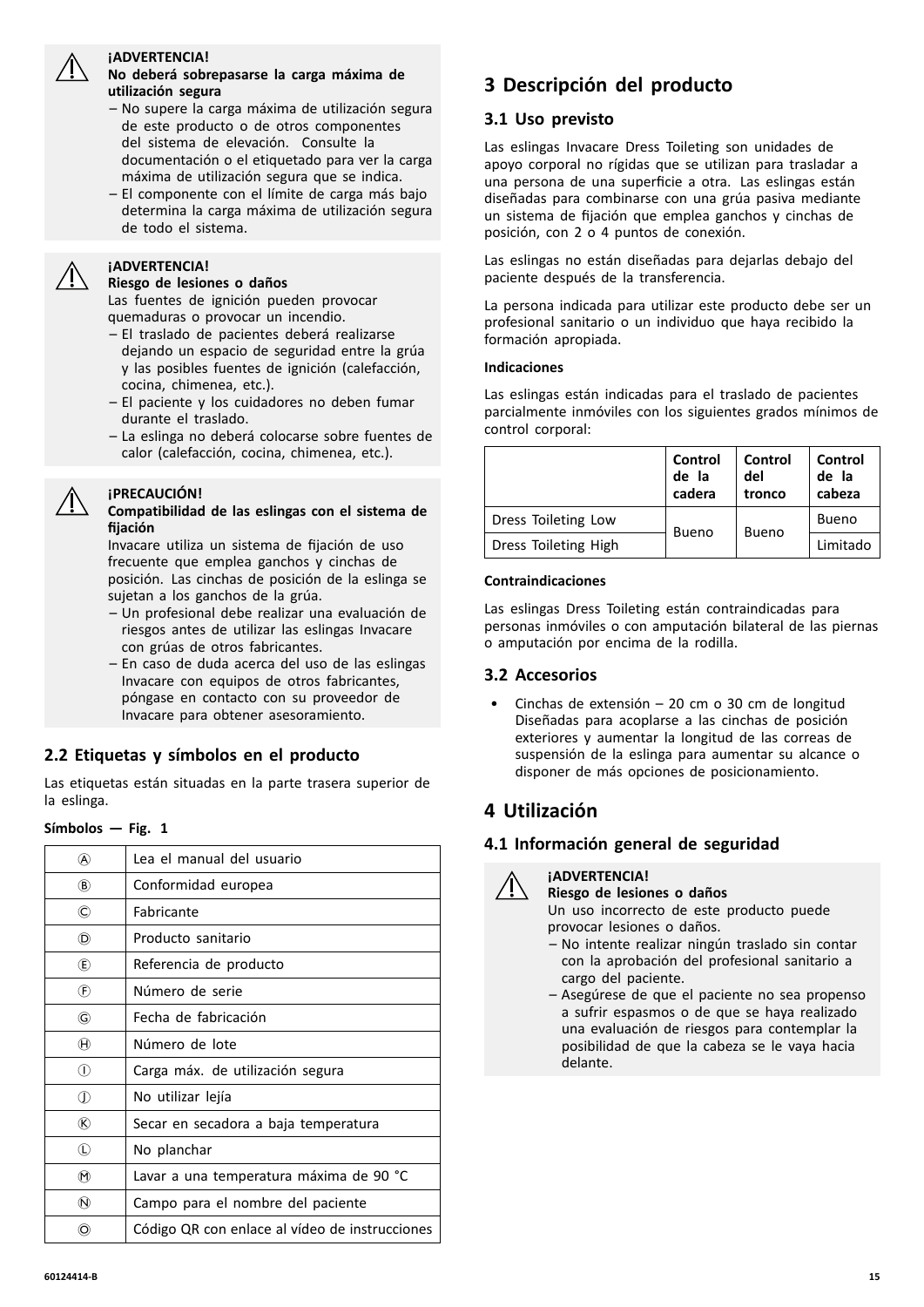#### **¡ADVERTENCIA! Riesgo de lesiones**

Si las eslingas se han fijado <sup>o</sup> ajustado de forma incorrecta, el paciente se podría caer <sup>o</sup> los cuidadores podrían sufrir daños.

- Consulte además el manual del usuario de la grúa <sup>y</sup> siga las instrucciones de seguridad <sup>y</sup> uso.
- Compruebe que la eslinga se haya fijado correctamente antes de iniciar el traslado.
- Vuelva <sup>a</sup> comprobar que la eslinga se haya fijado correctamente cuando las correas se tensen antes de levantar al paciente de la superficie.
- No utilice ningún tipo de compresa para incontinencia <sup>o</sup> cojín de asiento con el dorso de plástico entre el paciente <sup>y</sup> el material de la eslinga que pueda hacer que el paciente se deslice fuera de la eslinga durante el traslado.
- Compruebe que la cabeza del paciente cuente con un soporte adecuado <sup>a</sup> la hora de levantarlo.
- Coloque al paciente en la eslinga según las instrucciones que se proporcionan con ella.
- Los ajustes para la seguridad <sup>y</sup> comodidad del paciente deben realizarse antes de trasladar al paciente.

# **¡ADVERTENCIA!**

#### **Riesgo de lesiones**

Si las eslingas que se utilizan están deterioradas, el paciente se podría caer <sup>o</sup> los cuidadores podrían sufrir daños.

– Las eslingas tratadas con lejía, cortadas, desgarradas, deshilachadas <sup>o</sup> dañadas no son seguras <sup>y</sup> podrían causar lesiones. Deséchelas de inmediato.

Para seleccionar la eslinga adecuada, un profesional sanitario debe realizar una evaluación de riesgos. La evaluación de riesgos debe tener en cuenta lo siguiente:

- El peso, el tamaño, la capacidad física <sup>y</sup> el estado de salud del paciente.
- El tipo de traslado y el entorno.
- La compatibilidad con otros equipos de elevación utilizados.
- Para obtener más información, consulte la *Guía de* Ñ *selección de eslingas de Invacare*.

# **4.2 Colocación de la eslinga**

# **Colocación de la eslinga con el paciente sentado**

- 1. Incline al paciente hacia delante asegurándose de que esté bien sujeto para reducir el riesgo de caída.
- 2. Deslice la eslinga por la espalda del paciente en una posición central. **Fig. 2a**
- 3. Recline al paciente sobre la eslinga.
- 4. Tire de los soportes de las piernas hacia delante por la parte exterior de cada muslo. **Fig. 2b**
- 5. Pase cada soporte por debajo del muslo correspondiente.<br>6. Abroche el cinturón alrededor del tórax del paciente y
- Abroche el cinturón alrededor del tórax del paciente y asegúrese de que esté bien ajustado.

# **Colocación de la eslinga con el paciente tumbado**

- 1. Gire al paciente hacia un lado.
- 2. Doble por la mitad la eslinga <sup>y</sup> colóquela en una posición centrada <sup>a</sup> lo largo de la columna vertebral. **Fig. 2c**
- 3. Gire al paciente hacia el otro lado <sup>y</sup> despliegue la eslinga.
- 4. Coloque al paciente apoyado sobre la espalda sobre la eslinga. Compruebe que la eslinga esté colocada simétricamente.
- 5. Levante las piernas del paciente doblándole las rodillas <sup>y</sup> coloque la eslinga debajo de las piernas.
- 6. Abroche el cinturón alrededor del tórax del paciente <sup>y</sup> asegúrese de que esté bien ajustado.
	- Si el paciente tiene suficiente control del tronco <sup>y</sup> Ĭ es capaz de sentarse en la cama <sup>o</sup> en el suelo, la colocación de la eslinga resultará más sencilla <sup>y</sup> los pasos del <sup>1</sup> al <sup>4</sup> podrán realizarse de forma similar <sup>a</sup> cuando se coloca la eslinga con el paciente sentado.

#### **Posicionamiento de los brazos del paciente**

Los brazos del paciente deberán colocarse fuera de la eslinga.

# **4.3 Posicionamiento de los soportes de las piernas**

Los soportes de las piernas se pueden posicionar de diferentes maneras en función de las condiciones del paciente <sup>o</sup> de las preferencias <sup>y</sup> las tareas que se vayan <sup>a</sup> realizar:

- • **cruzando las correas de las piernas - Fig. 3a**: Las correas de las piernas se cruzan una <sup>a</sup> través de la otra <sup>y</sup> se fijan al gancho opuesto.
	- Se recomienda para ofrecer mayor seguridad, ĭ ya que reduce el riesgo de que al paciente se le vaya la cabeza hacia delante <sup>y</sup> también mantiene una mejor alineación de las caderas <sup>y</sup> las extremidades inferiores.
- • **sin cruzar las correas de las piernas - Fig. 3b**: Las correas de las piernas no se cruzan <sup>y</sup> se fijan al gancho del lado correspondiente.
	- Se recomienda cuando el paciente tiene Ĭ sensibilidad abdominal <sup>o</sup> requiere una higiene íntima.

# **4.4 Colocación de la eslinga en la grúa**

Las correas de suspensión de la eslinga tienen cinchas de posición de colores que indican diferentes longitudes, lo que permite colocar al paciente en varias posiciones distintas. Al acortar las correas en los hombros <sup>y</sup> alargar las correas en las piernas, se consigue una elevación más vertical, lo cual facilita el traslado <sup>a</sup> una posición sentada. Al alargar las correas de los hombros <sup>y</sup> acortar las correas de las piernas, se consigue una posición más reclinada, que resulta más adecuada para un traslado <sup>a</sup> una posición tumbada. Asegúrese de que las cinchas de posición de las correas que utilice sean del mismo color en ambos lados de la eslinga para que la elevación del paciente esté nivelada. **Fig. <sup>4</sup>**

#### **IMPORTANTE**

Para realizar un traslado <sup>a</sup> una posición sentada, coloque al paciente lo más vertical posible en la eslinga.

- 1. Fije la cincha de posición elegida de cada correa al gancho correspondiente de la grúa.
	- a. Con <sup>2</sup> puntos de conexión, fije las correas de los hombros antes que las correas de las piernas <sup>a</sup> cada uno de los ganchos. **Fig. 5a**
	- b. Con <sup>4</sup> puntos de conexión, fije cada una de las correas de los hombros <sup>y</sup> de las piernas <sup>a</sup> un gancho individual. **Fig. 5b**
	- Para los modelos con soporte de cabeza, fije las ĭĬ correas de la cabeza <sup>a</sup> los mismos ganchos que las correas de los hombros.

# **4.5 Retirada de la eslinga**

- 1. Una vez finalizado el traslado, retire la eslinga de la grúa.<br>2. Siga a la inversa el procedimiento descrito en 4.2
- 2. Siga <sup>a</sup> la inversa el procedimiento descrito en *4.2 Colocación de la eslinga, página <sup>16</sup>*.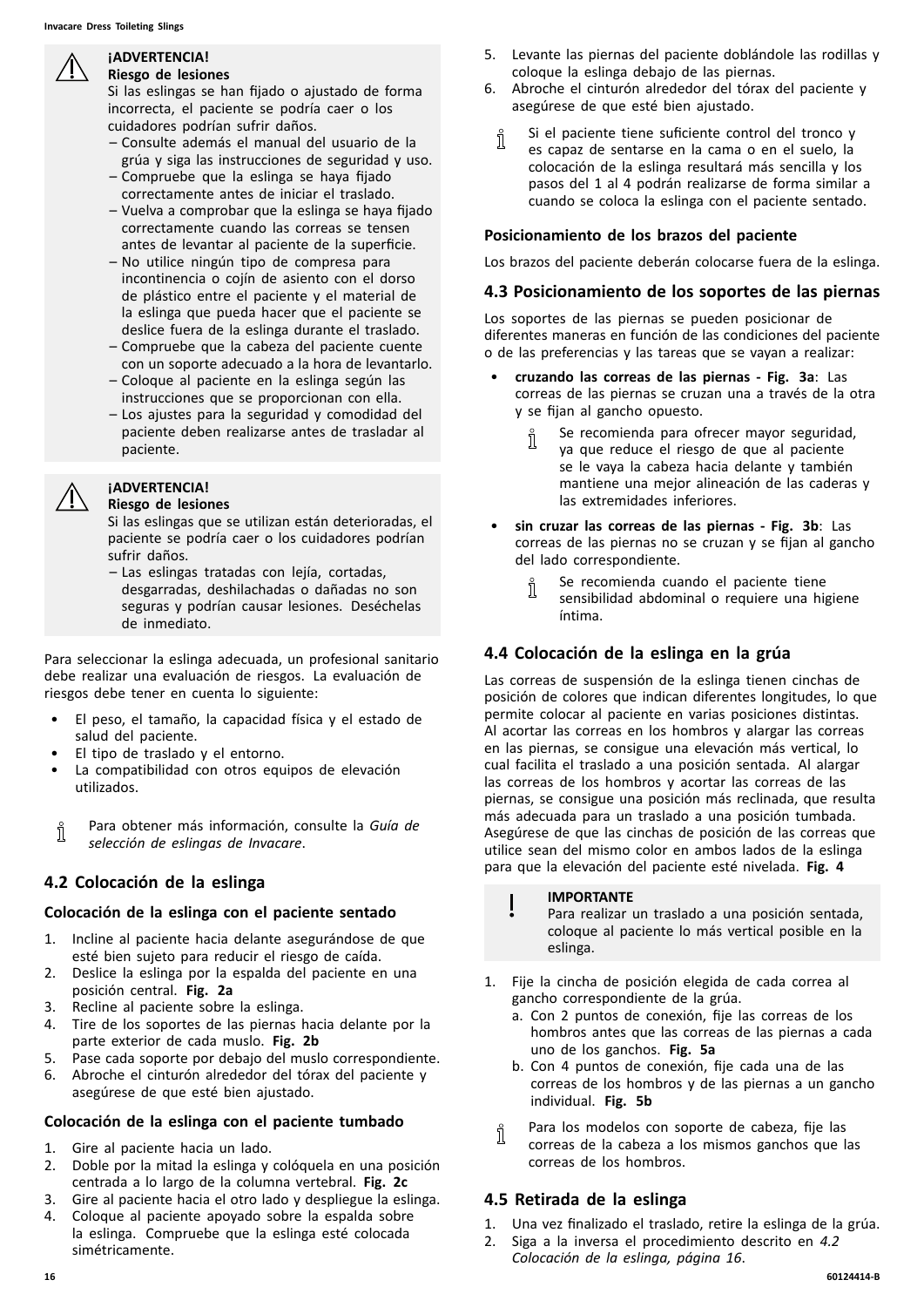# <span id="page-16-0"></span>**<sup>5</sup> Mantenimiento**

# **5.1 Inspección**

#### **Inspección diaria antes del uso**

Inspección para realizar diariamente, antes del uso <sup>y</sup> después de cada lavado:

• Inspeccione visualmente la eslinga <sup>y</sup> compruebe si alguna pieza muestra signos de deterioro, desgaste <sup>o</sup> un posible fallo.

#### **Inspección periódica**

#### **IMPORTANTE**

Las inspecciones las debe realizar una persona cualificada que conozca bien el diseño, el uso <sup>y</sup> el cuidado de las eslingas.

Debe realizarse una inspección de seguridad periódica de la eslinga al menos cada <sup>6</sup> meses, salvo que las normativas locales indiquen lo contrario.

Para realizar una inspección de seguridad, Invacare Ĭ ofrece una lista de verificación detallada en un documento por separado.

# **5.2 Limpieza <sup>y</sup> desinfección**

#### **¡ADVERTENCIA! Riesgo de lesiones**

Si las eslingas que se utilizan están deterioradas, el paciente se podría caer <sup>o</sup> los cuidadores podrían sufrir daños.

– Después de cada lavado, inspeccione la eslinga para ver si está desgastada, desgarrada <sup>o</sup> si tiene alguna costura suelta.

#### **IMPORTANTE**

La limpieza <sup>y</sup> desinfección habituales evitan la contaminación.

- Limpie <sup>y</sup> desinfecte el producto
- periódicamente mientras esté en uso,
- cuando haya estado en contacto con fluidos corporales,
- antes de usarlo con un nuevo usuario.

#### **IMPORTANTE**

Asegúrese siempre de que el producto se ha secado por completo antes de utilizarlo de nuevamente.

#### **Instrucciones de limpieza**

Lave <sup>y</sup> seque la eslinga según las instrucciones de lavado que figuran en la etiqueta.

El uso frecuente de altas temperaturas <sup>y</sup> el secado en secadora pueden reducir la vida útil del producto.

Recomendamos el uso de un detergente para ropa normal de uso doméstico. No utilice suavizante.

Para desinfectar la eslinga, elija un desinfectante que sea compatible con los materiales de la eslinga <sup>y</sup> siga las instrucciones del fabricante del desinfectante.

# **<sup>6</sup> Después del uso**

# **6.1 Condiciones de almacenamiento**

La eslinga debe almacenarse en condiciones secas con una humedad relativa máxima del <sup>50</sup> % <sup>y</sup> sin luz solar directa. **60124414-B 17**

# **6.2 Reacondicionamiento**

El producto se puede reutilizar. Para reacondicionar el producto para un nuevo usuario, lleve <sup>a</sup> cabo las siguientes acciones:

- Inspección
- Limpieza y desinfección

Para obtener información detallada, consulte *<sup>5</sup> Mantenimiento, página <sup>17</sup>*.

Asegúrese de que el manual del usuario se entregue con el producto.

Si se detecta algún daño <sup>o</sup> un funcionamiento deficiente, no reutilice el producto.

# **6.3 Eliminación**

Proteja el medio ambiente <sup>y</sup> recicle este producto <sup>a</sup> través de la planta de reciclaje más próxima cuando llegue al final de su vida útil.

Desmonte el producto <sup>y</sup> sus componentes para separar <sup>y</sup> reciclar individualmente los diferentes materiales.

La eliminación <sup>y</sup> el reciclaje de los productos usados <sup>y</sup> de sus embalajes debe llevarse <sup>a</sup> cabo conforme <sup>a</sup> las normativas legales relativas al tratamiento de residuos vigentes en cada país. Póngase en contacto con su empresa de gestión de residuos local para obtener más información al respecto.

# **<sup>7</sup> Datos Técnicos**

# **7.1 Carga máxima de utilización segura**

|                      | XS, S, M y L | ΧI     |  |
|----------------------|--------------|--------|--|
| Dress Toileting Low  |              |        |  |
| Dress Toileting High | 200 kg       | 250 kg |  |

# **7.2 Materiales**

| <b>Materiales</b> | Pieza                                                                      |
|-------------------|----------------------------------------------------------------------------|
| Poliéster         | Tejido principal, correas, ribete<br>(sólido), etiqueta principal (tejida) |
| Poliamida         | Ribete (red y spacer), etiqueta<br>secundaria                              |
| Poliuretano       | Acolchado                                                                  |

Los materiales utilizados no son ignífugos.

# **<sup>1</sup> Yleistä**

# **1.1 Johdanto**

Tämä käyttöopas sisältää tuotteen käsittelyä koskevia tärkeitä tietoja. Lue käyttöopas huolellisesti läpi ja noudata turvallisuusohjeita, jotta tuotteen käyttö olisi turvallista.

Invacare varaa oikeuden muuttaa tuotteiden teknisiä tietoja ilman erillistä ilmoitusta.

Varmista ennen asiakirjan lukemista, että käytössäsi on sen viimeisin versio. Viimeisin versio on saatavilla PDF-tiedostona Invacaren verkkosivuilta.

Jos painettu asiakirja on kirjasinkoon vuoksi vaikealukuinen, voit ladata verkkosivustosta PDF-version. PDF-tiedoston voi suurentaa näytössä helpommin luettavaan kokoon.

**Ifi**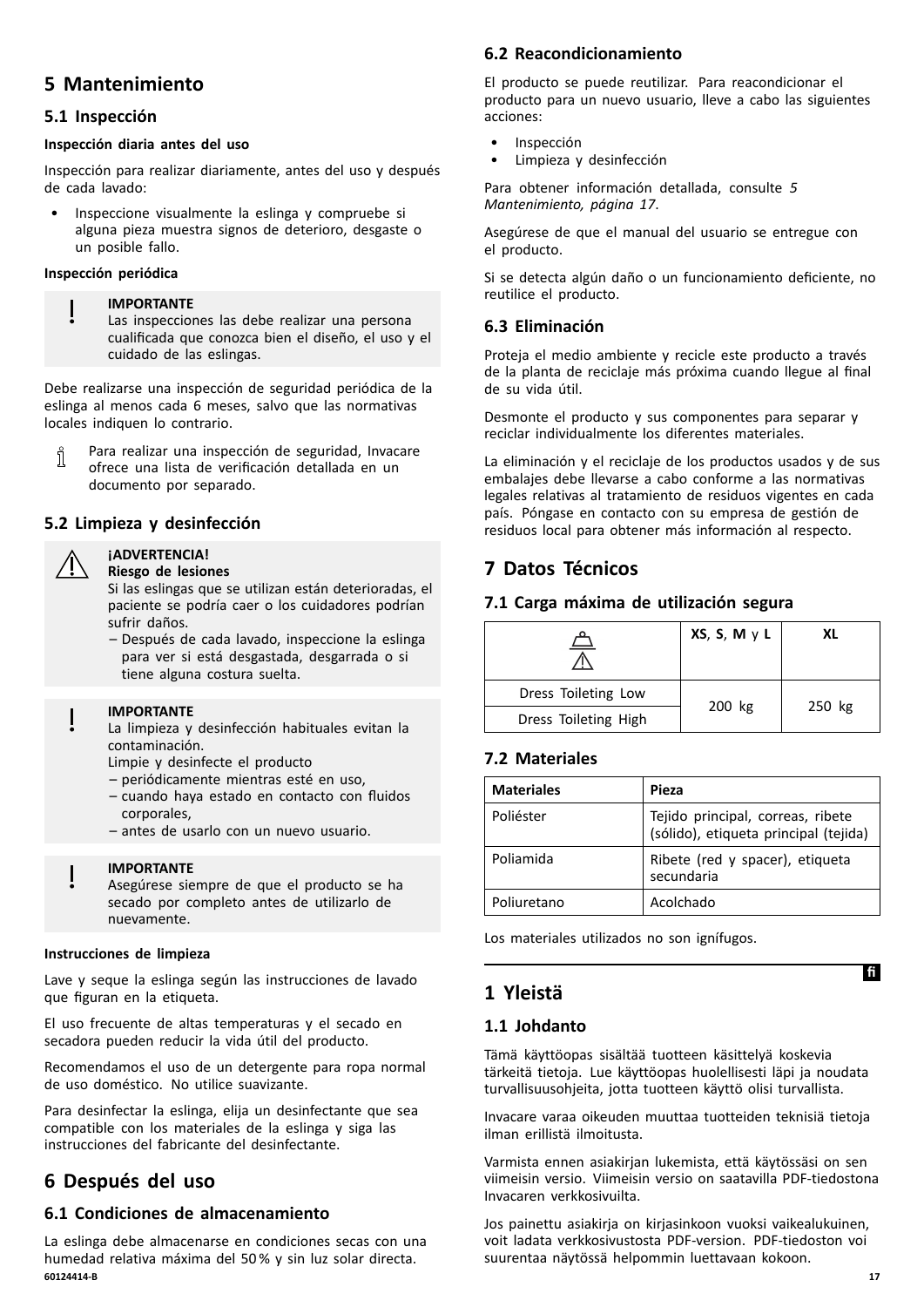#### **Invacare Dress Toileting Slings**

Jos tapahtuu vakava, tuotteeseen liittyvä onnettomuus, ilmoita valmistajalle ja maasi valtuutetulle viranomaiselle.

#### **Tässä käyttöoppaassa käytetyt symbolit**

Tässä oppaassa käytetään signaalisanoja, jotka viittaavat vaaroihin tai turvattomiin käytäntöihin, jotka saattavat aiheuttaa henkilö- tai omaisuusvahinkoja. Katso alta lisätietoja signaalisanojen määritelmistä.



#### VAROITUS

Osoittaa vaarallisen tilanteen, joka voi johtaa vakavaan vammaan tai kuolemaan, jos sitä ei vältetä.



# HUOMIO

Osoittaa vaarallisen tilanteen, joka voi johtaa pieneen tai lievään vammaan, jos sitä ei vältetä.

#### TÄRKEÄÄ

Osoittaa mahdollisesti vaarallisen tilanteen. Jos sitä ei vältetä, se saattaa aiheuttaa omaisuusvahingon.

- Vihjeet ja suositukset
- i Antaa hyödyllisiä vihjeitä, suosituksia ja tietoa tehokkaasta ja ongelmattomasta käytöstä.

# **1.2 Käyttöikä**

Tuotteen odotettu käyttöikä on 1–5 vuotta. Käyttöikä vaihtelee kankaan, käyttötiheyden, pesukäytäntöjen ja kannetun painon mukaan.

# **1.3 Takuutiedot**

Annamme valmistajan takuun tuotteelle yleisten liiketoimintaehtojemme mukaisesti vastaavissa maissa.

Takuuvaatimuksia voi tehdä vain sen myyjän kautta, jolta tuote ostettiin.

# **1.4 Rajoitettu vastuu**

Invacare ei vastaa seuraavista johtuvista vahingoista:

- käyttöoppaan noudattamatta jättäminen
- väärä käyttö
- luonnollinen kuluminen
- ostajan tai kolmannen osapuolen toteuttama väärä kokoonpano tai asennus
- tekniset muutokset
- luvattomat muutokset ja/tai soveltumattomien varaosien käyttö.

# **1.5 Yhteensopivuus**

Yhtiömme toiminnalle keskeistä on laatu, ja yhtiö noudattaakin ISO <sup>13485</sup> ‑standardin vaatimuksia.

Tässä tuotteessa on CE-merkki lääkintälaitteita koskevan asetuksen 2017/745 luokan <sup>I</sup> vaatimusten mukaisesti. Tämän tuotteen julkaisupäivämäärä on mainittu CE-vaatimustenmukaisuusvakuutuksessa.

Pyrimme jatkuvasti varmistamaan, että yrityksen ympäristövaikutus on sekä paikallisesti että maailmanlaajuisesti mahdollisimman vähäinen.

Käytämme vain REACH-järjestelmän mukaisia materiaaleja ja osia.

#### **Tuotekohtaiset standardit**

Tuote on testattu, ja se täyttää standardin ISO <sup>10535</sup> (Hoists for the transfer of disabled persons) ja kaikkien siihen liittyvien standardien vaatimukset.

Lisätietoa paikallisista standardeista ja säädöksistä saat ottamalla yhteyttä paikalliseen Invacaren edustajaan. Osoitteet ovat tämän asiakirjan lopussa.

# **<sup>2</sup> Turvallisuus**

# **2.1 Yleisiä turvallisuustietoja**

# **VAROITUS!**

**Vakavan vamman tai vaurion vaara** Tämän tuotteen vääränlainen käyttö saattaa aiheuttaa vamman tai vahingon.

- Jos et ymmärrä varoituksia, huomautuksia tai ohieita, ota yhteyttä terveydenhuollon ammattilaiseen tai toimittajaan ennen laitteen käyttämistä.
- Älä käytä tätä tuotetta tai siihen saatavilla olevia lisävarusteita ennen kuin olet lukenut kokonaan nämä ohjeet ja mahdolliset lisäohjeet, kuten käyttöopas, huolto-oppaat ja ohjelehtiset, jotka on toimitettu tämän tuotteen tai lisävarusteen mukana, ja ymmärtänyt ne.

#### **Vamman tai vaurion vaara**

Tämän tuotteen vääränlainen käyttö saattaa aiheuttaa vamman tai vahingon.

- Tuotteeseen ei saa tehdä mitään luvattomia muutoksia.
- Älä käytä nostoliinaa mihinkään muuhun tarkoitukseen kuin henkilön siirtämiseen sijaintipaikasta toiseen.

# **VAROITUS!**

**VAROITUS!**

#### **Suurinta turvallista työskentelykuormaa ei saa ylittää**

- Älä ylitä tämän tuotteen tai nostojärjestelmän muiden osien suurinta turvallista työskentelykuormaa. Katso suurin turvallinen työskentelykuorma dokumentaatiosta tai kilvestä.
- Koko järjestelmän suurin turvallinen työskentelykuorma määräytyy sen osan mukaan, jolla on pienin kuormarajoitus.



# **VAROITUS!**

**Vamman tai vaurion vaara**

Syttymislähteet voivat aiheuttaa palovammoja tai tulipalon.

- Potilaan siirto on tehtävä siten, että potilasnostimen ja mahdollisten syttymislähteiden (lämmityslaitteen, lieden, takan jne.) välissä on turvaväli.
- Potilas ja avustajat eivät saa tupakoida siirron aikana.
- Nostoliinaa ei saa asettaa lämmönlähteiden (lämmityslaitteen, lieden, takan jne.) yläpuolelle.

# **HUOMIO!**



#### **Nostoliinojen ja kiinnitysjärjestelmien yhteensopivuus**

Invacare käyttää yleistä, koukkuihin ja silmukoihin perustuvaa kiinnitysjärjestelmää. Nostoliinan silmukat on kiinnitetty potilasnostimen koukkuihin.

- Ammattihenkilön on tehtävä riskinarviointi aina ennen kuin Invacare-nostoliinoja käytetään muiden valmistajien potilasnostinten kanssa.
- Invacaren nostoliinojen käyttämisestä muiden valmistajien laitteiden kanssa saat lisätietoa Invacare-toimittajalta.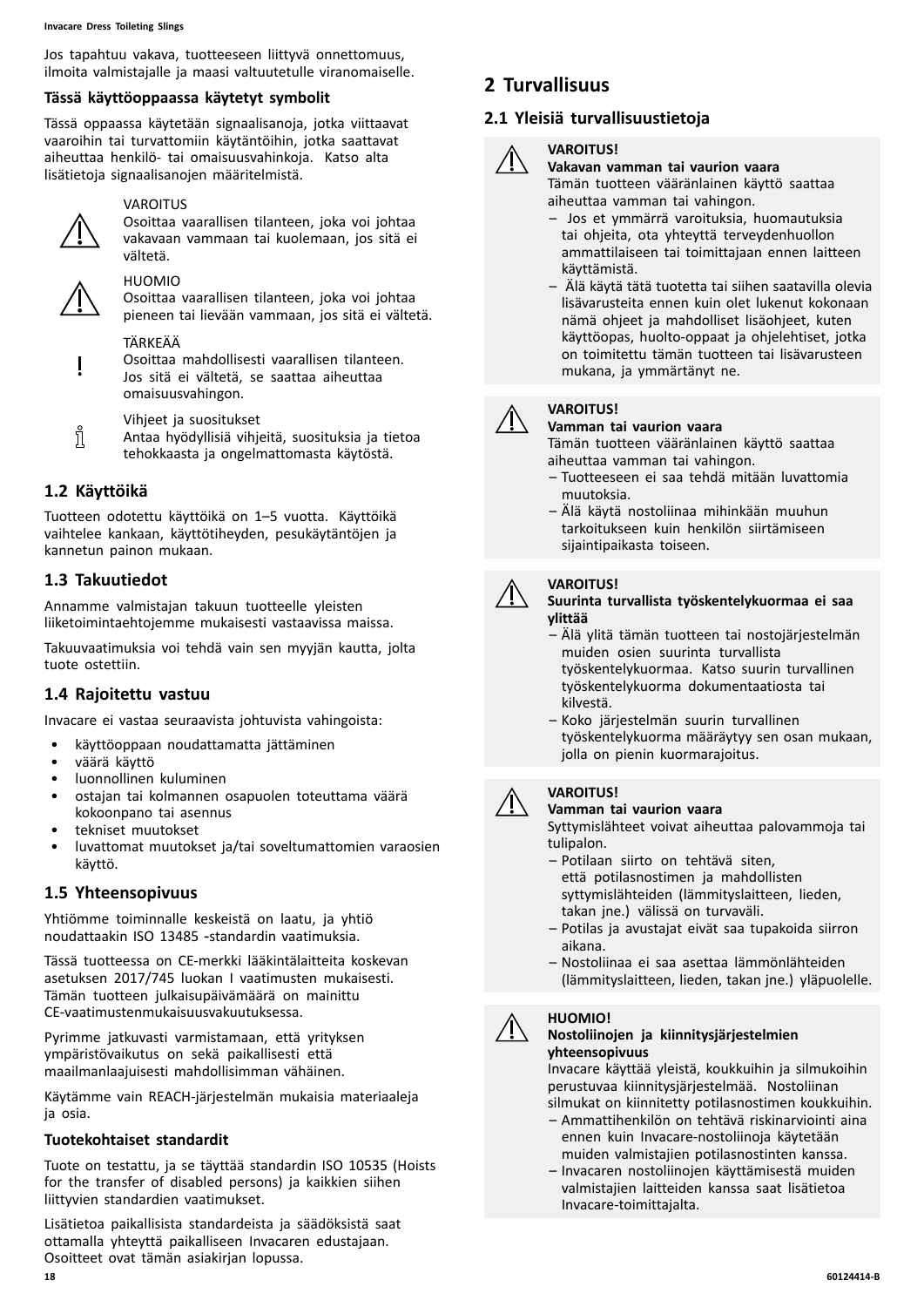# <span id="page-18-0"></span>**2.2 Tuotteen merkinnät ja symbolit**

Merkinnät sijaitsevat nostoliinan taustapuolella, sen yläosassa.

#### **Symbolit – Fig. <sup>1</sup>**

| @                           | Lue käyttöopas                                        |
|-----------------------------|-------------------------------------------------------|
| $\circledR$                 | Euroopan vaatimustenmukaisuus                         |
| $_{\mathbb{C}}$             | Valmistaja                                            |
| (D)                         | Lääkinnällinen laite                                  |
| Œ)                          | Viitenumero                                           |
| $\left( \widehat{F}\right)$ | Sarjanumero                                           |
| G                           | Valmistuspäivä                                        |
| $^\circledR$                | Eränumero                                             |
| ∩                           | Suurin turvallinen työskentelykuorma                  |
| ⊕                           | Ei saa valkaista                                      |
| ®                           | Kuivausrummussa kuivaaminen matalassa<br>lämpötilassa |
| $\mathbb O$                 | Ei saa silittää                                       |
| $^{\textregistered}$        | Pese enintään 90 °C:n lämpötilassa                    |
| $^\circledR$                | Kenttä potilaan nimelle                               |
| O)                          | QR-koodi, joka sisältää linkin ohjevideoon            |

# **<sup>3</sup> Tuotteen yleiskuvaus**

# **3.1 Käyttötarkoitus**

Invacare Dress Toileting -nostoliinat ovat joustavia kehon tukivälineitä, jotka on tarkoitettu henkilön siirtämiseen yhdeltä pinnalta toiselle. Nostoliinat on tarkoitettu yhdistettäviksi passiivisen potilasnostimen kanssa nauha- ja koukkukiinnityksellä <sup>2</sup> tai <sup>4</sup> kiinnityspisteestä.

Nostoliinoja ei ole tarkoitettu jätettäväksi potilaan alle siirron jälkeen.

Tämän tuotteen aiottu käyttäjä on terveydenhuollon ammattilainen tai yksityishenkilö, joka on saanut tarvittavan koulutuksen.

# **Käyttöaiheet**

Nostoliinat on tarkoitettu osittain liikuntakyvyttömien potilaiden siirtoon, kun potilas täyttää vähintään seuraavat kehonhallintaa koskevat vaatimukset:

|                      | Lonkan<br>hallinta | Vartalon<br>hallinta | Pään<br>hallinta |
|----------------------|--------------------|----------------------|------------------|
| Dress Toileting Low  |                    |                      | Hyvä             |
| Dress Toileting High | Hyvä               | Hyvä                 | Rajoittunut      |

#### **Vasta-aiheet**

Dress Toileting -nostoliinat ovat vasta-aiheisia sekä liikuntakyvyttömille henkilöille että henkilöille, joilla on alaraajan korkea tai molemminpuolinen amputaatio.

# **3.2 Lisävarusteet**

• Jatkesilmukat – pituus <sup>20</sup> cm tai <sup>30</sup> cm Tarkoitettu kiinnitettäviksi ulompiin silmukoihin ja pidentämään nostoliinan ripustushihnoja toiminta-alueen tai asemointivaihtoehtojen lisäämiseksi.

# **<sup>4</sup> Käyttö**

# **4.1 Yleisiä turvallisuustietoja**

#### **VAROITUS! Vamman tai vaurion vaara**

Tämän tuotteen vääränlainen käyttö saattaa aiheuttaa vamman tai vahingon.

- Älä yritä siirtää potilasta ilman potilaan lääkärin lupaa.
- Varmista, että potilas ei ole altis krampeille ja että eteenpäin kallistumisen mahdollisuudesta on tehty riskiarvio.

#### **VAROITUS! Loukkaantumisvaara**

Jos nostoliinoja ei ole kiinnitetty ja säädetty kunnolla, potilas voi pudota tai häntä avustavat henkilöt voivat loukkaantua.

- Lue myös potilasnostimen käyttöopas ja noudata kaikkia turvallisuus- ja käyttöohjeita.
- Tarkista nostoliinan asianmukainen kiinnitys ennen siirron aloittamista.
- Tarkista nostoliinan asianmukainen kiinnitys uudelleen, kun hihnat on kiristetty ja ennen potilaan nostamista pinnalta.
- Älä käytä potilaan ja nostoliinamateriaalin välissä muovitaustaisia virtsankarkailusuojia tai istuinpehmusteita, sillä potilas saattaa niiden vuoksi liukua nostoliinasta siirron aikana.
- Varmista, että tuet potilaan päätä riittävästi nostettaessa.
- Aseta potilas nostoliinaan sen mukana toimitettujen ohjeiden mukaisesti.
- Potilaan mukaiset turvallisuus- ja käyttömukavuussäädöt on tehtävä ennen potilaan siirtämistä.



# **VAROITUS!**

**Loukkaantumisvaara**

Jos nostoliinat ovat vahingoittuneet, potilas voi pudota tai häntä avustavat henkilöt voivat loukkaantua.

– Valkaistut, revenneet, leikatut tai vaurioituneet nostoliinat eivät ole turvallisia ja saattavat aiheuttaa loukkaantumisen. Poista ne käytöstä välittömästi.

Sopivan nostoliinan valitsemista varten terveydenhuollon ammattilaisen tulee tehdä riskinarviointi. Riskinarvioinnissa tulee ottaa huomioon seuraavat asiat:

- potilaan paino, koko, fyysinen kunto ja terveydentila
- siirron ja ympäristön tyyppi
- yhteensopivuus muiden käytettävien nostovälineiden kanssa.
- ĭ Katso lisätietoa *Invacare-nostoliinan valintaoppaasta*

# **4.2 Nostoliinan asettaminen**

# **Nostoliinan asettaminen istuma-asennossa**

- 1. Nojaa potilasta eteenpäin ja varmista, että tuet häntä hyvin, jottei hän pääse putoamaan.
- 2. Liu'uta nostoliina alas potilaan selän taakse keskiasennossa. **Fig. 2a**
- 3. Nojaa potilasta taakse nostoliinaa vasten.
- 4. Vedä jalkatukea eteenpäin reiden ulkoreunaa pitkin kummaltakin puolelta. **Fig. 2b**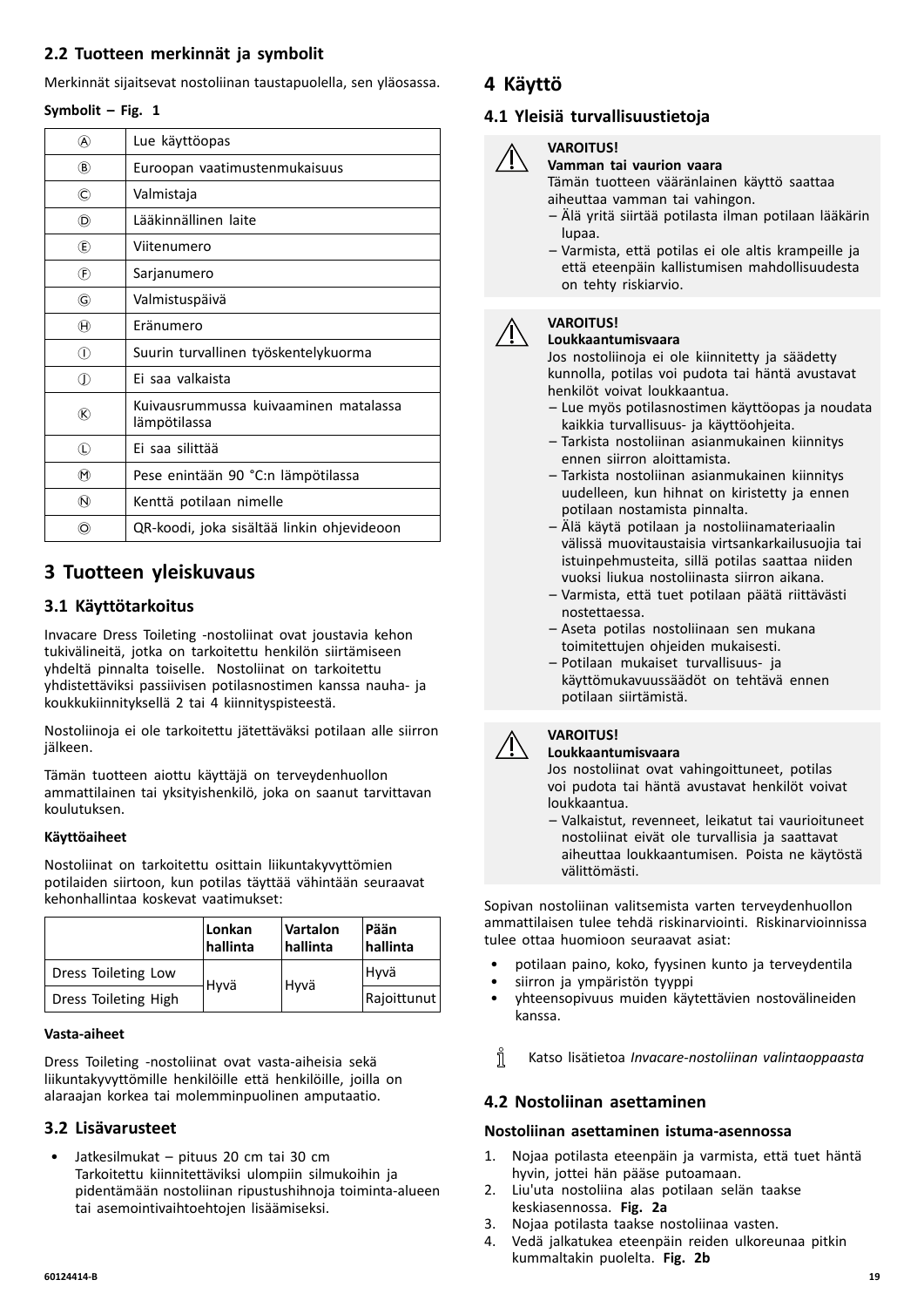#### <span id="page-19-0"></span>**Invacare Dress Toileting Slings**

- 5. Vie kumpikin jalkatuki vastaavan reiden alle.<br>6. Sulie vvö potilaan rintakehän vmpärillä ja va
- 6. Sulje vyö potilaan rintakehän ympärillä ja varmista, että se on säädetty potilaalle sopivalla tavalla.

#### **Nostoliinan asettaminen makuuasennossa**

- 1. Käännä potilas kyljelleen.<br>2. Taita puolet nostoliinasta
- Taita puolet nostoliinasta ja aseta se keskelle selkärankaa pitkin. **Fig. 2c**
- 3. Käännä potilas toiselle kyljelle ja avaa taitettu nostoliina.<br>4. Käännä potilas selällään nostoliinaan. Varmista, että
- 4. Käännä potilas selällään nostoliinaan. Varmista, että nostoliina on symmetrisesti asetettu.
- 5. Nosta jalkoja taivuttamalla polvia ja aseta nostoliina jalkojen alle.
- 6. Sulje vyö potilaan rintakehän ympärillä ja varmista, että se on säädetty potilaalle sopivalla tavalla.
- Jos potilaalla on riittävä kehonhallinta ja hän า kykenee nousemaan istumaan vuoteella tai lattialla, tämä helpottaa asettamista ja vaiheet 1–4 voidaan suorittaa samoin kuin nostoliinan istuma-asennossa asettamisessa.

# **Potilaan käsivarsien asemointi**

Potilaan käsivarret on asetettava nostoliinan ulkopuolelle

# **4.3 Jalkatukien asemointi**

Jalkatuet voi asemoida eri tavoin potilaan kunnon tai toiveiden ja suoritettavan tehtävän mukaan:

- • **ristiin menevät jalkahihnat – Fig. 3a**: Jalkahihnat viedään ristiin toistensa läpi ja kiinnitetään vastakkaiseen koukkuun.
	- Suositellaan, jotta toimenpide olisi ĭ mahdollisimman turvallinen, sillä menetelmä pienentää eteenpäin kallistumisen vaaraa ja auttaa lisäksi pitämään lonkat ja alaraajat paremmin suorassa.
- • **ei ristiin menevät jalkahihnat – Fig. 3b**: Jalkahihnoja ei viedä ristiin toistensa läpi, vaan ne kiinnitetään vastaavan puolen koukkuun.
	- Suositellaan, jos potilaalla on herkkä vatsa tai Ĭ henkilökohtaiseen hygieniaan liittyviä tarpeita.

# **4.4 Nostoliinan kiinnittäminen potilasnostimeen**

Nostoliinojen ripustushihnoissa on värikoodatut, eri pituiset silmukat, joiden avulla potilaan voi asettaa eri asentoihin. Olkapäiden lyhyemmät hihnat ja jalkojen pidemmät hihnat nostavat pystysuorempaan, mikä auttaa siirrossa istuma-asentoon. Pidentämällä olkapäiden hihnoja ja lyhentämällä jalkojen hihnoja saadaan aikaan kallistetumpi asento, joka sopii paremmin makuuasentoon siirtoon. Sovita vastaavien hihnojen silmukkavärit nostoliinan kummallekin puolelle, jotta potilas nostetaan tasaisesti. **Fig. <sup>4</sup>**

# **TÄRKEÄÄ!**

Kun siirto tehdään istuma-asentoon, aseta potilas mahdollisimman hyvään pystyasentoon nostoliinassa

- 1. Kiinnitä kunkin hihnan haluttu silmukka potilasnostimen vastaavaan koukkuun:
	- a. Liitä olkapään hihna kahdella kiinnityspisteellä ennen jalkahihnaa kumpaankin koukkuun. **Fig. 5a**
	- b. Liitä kukin olkapää- ja jalkahihna <sup>4</sup> kiinnityspisteellä yksittäiseen koukkuun. **Fig. 5b**
	- Jos kyseessä on malli, jossa on päätuki, kiinnitä ĭ päähihnat samoihin koukkuihin kuin olkapäähihnat.

# **4.5 Nostoliinan poistaminen**

- 1. Kun siirto on valmis, irrota nostoliina potilasnostimesta.<br>2. Suorita kohdassa4.2 Nostoliinan asettaminen. sivu 19
- 2. Suorita kohdassa*4.2 Nostoliinan [asettaminen,](#page-18-0) sivu [19](#page-18-0)* kuvattu menettely vastakkaisessa järjestyksessä.

# **<sup>5</sup> Huolto**

# **5.1 Tarkistaminen**

#### **Käyttöä edeltävä päivittäinen tarkastus**

Tarkastus tulee tehdä päivittäin, ennen käyttöä ja jokaisen pesukerran jälkeen:

• Tarkista nostoliina silmämääräisesti ja tarkista kaikki osat vaurioiden, kulumisen tai mahdollisen vian varalta.

#### **Määräaikaistarkastus**

#### **TÄRKEÄÄ!**

Tarkastukset saa suorittaa vain sellainen pätevä henkilö, joka on perehtynyt hyvin nostoliinojen kokoonpanoon, käyttöön ja huoltoon.

Nostoliinan määräaikainen turvatarkastus on tehtävä vähintään <sup>6</sup> kuukauden välein, ellei paikallisissa määräyksissä muuta määrätä.

Yksityiskohtainen turvatarkastuksen tarkistusluettelo ĭ on saatavilla Invacarelta erillisenä asiakirjana.

# **5.2 Puhdistaminen ja desinfiointi**

#### **VAROITUS! Loukkaantumisvaara**

Jos nostoliinat ovat vahingoittuneet, potilas voi pudota tai häntä avustavat henkilöt voivat loukkaantua.

– Tarkista jokaisen pesukerran jälkeen, ettei nostoliina ole kulunut tai revennyt tai sen ompeleet ole löystyneet.

#### **TÄRKEÄÄ!**

 $\mathbf I$ 

Säännöllinen puhdistus ja desinfiointi ehkäisevät kontaminaatiota.

- Puhdista ja desinfioi tuote
- säännöllisesti sen ollessa käytössä
- kun se on ollut kontaktissa ruumiinnesteisiin
- ennen sen käyttämistä uudelle käyttäjälle.

# **TÄRKEÄÄ!**

Varmista aina, että tuote on täysin kuivattu, ennen kuin se otetaan uudelleen käyttöön.

#### **Puhdistusohjeet**

Pese ja kuivaa nostoliina merkin pesuohjeiden mukaisesti.

Korkeiden lämpötilojen ja kuivausrummun jatkuva käyttö voivat lyhentää tuotteen käyttöikää.

Suosittelemme tavallisen kotitalouskäyttöön tarkoitetun pyykinpesuaineen käyttöä. Älä käytä huuhteluainetta.

Valitse desinfiointiin desinfiointiaine, joka on yhteensopiva nostoliinan materiaalien kanssa ja noudata desinfiointiaineen valmistajan ohjeita.

# **<sup>6</sup> Käytön jälkeen**

# **6.1 Säilytysolosuhteet**

Nostoliinaa on säilytettävä kuivassa paikassa, jonka suhteellinen ilmankosteus on enintään <sup>50</sup> % ja jossa ei ole suoraa auringonvaloa.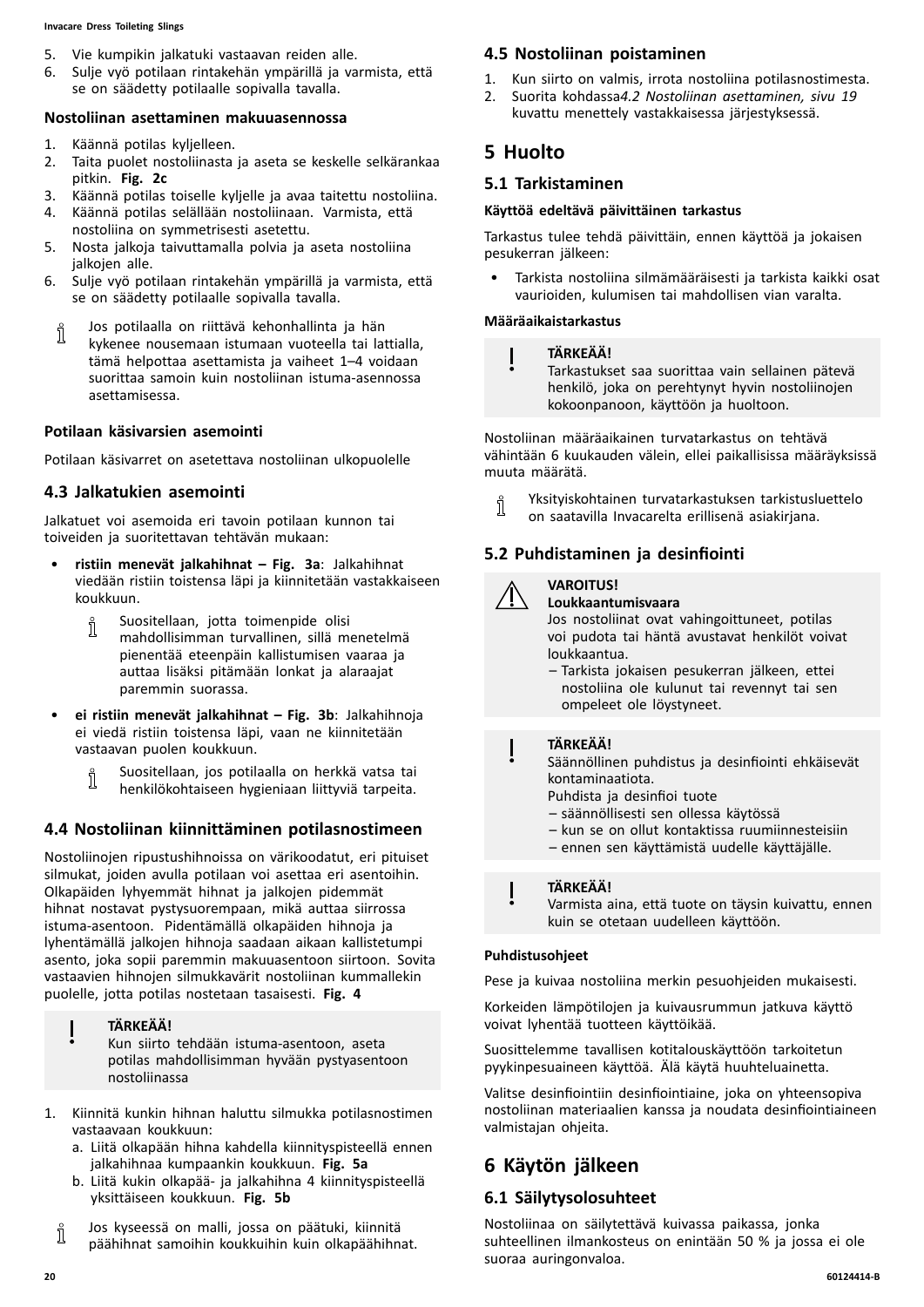# <span id="page-20-0"></span>**6.2 Kunnostaminen**

Tämä tuote sopii käytettäväksi uudelleen. Toimi seuraavasti, kun tuotetta kunnostetaan uutta käyttäjää varten:

- Tarkistaminen
- Puhdistaminen ja desinfiointi

Lisätietoja on kohdassa *<sup>5</sup> [Huolto,](#page-19-0) sivu [20](#page-19-0)*.

Varmista, että käyttöopas luovutetaan tuotteen mukana.

Jos vaurioita tai häiriöitä löytyy, älä käytä tuotetta uudelleen.

# **6.3 Hävittäminen**

Suojele ympäristöä ja vie tuote käytön jälkeen paikalliseen kierrätyspisteeseen.

Pura tuote ja sen osat, jotta eri materiaalit voidaan erotella ja kierrättää erikseen.

Käytettyjen tuotteiden ja pakkausten hävittämisessä ja kierrättämisessä on noudatettava kunkin maan jätteiden käsittelyä koskevia lakeja ja asetuksia. Kysy tarkempia tietoja paikalliselta jätehuoltolaitoksesta.

# **<sup>7</sup> Tekniset Tiedot**

# **7.1 Suurin turvallinen työskentelykuorma**

| ═                    | XS, S, M ja L | XL     |  |
|----------------------|---------------|--------|--|
| Dress Toileting Low  | 200 kg        |        |  |
| Dress Toileting High |               | 250 kg |  |

# **7.2 Materiaalit**

| <b>Materiaali</b> | Osa                                                             |
|-------------------|-----------------------------------------------------------------|
| Polyesteri        | Pääkangas, hihnat, reunanauha<br>(kiinteä), päämerkki (kudottu) |
| Polyamidi         | Reunanauha (verkko ja<br>välikappale), toissijainen merkki      |
| Polyuretaani      | Pehmuste                                                        |

Käytetyt materiaalit eivät ole paloa hidastavia.

# **<sup>1</sup> Généralités**

# **1.1 Introduction**

Le présent manuel d'utilisation contient des informations importantes sur la manipulation du produit. Pour garantir une utilisation en toute sécurité du produit, lisez attentivement le manuel d'utilisation et respectez les instructions de sécurité.

Invacare se réserve le droit de modifier les caractéristiques des produits sans préavis.

Avant de lire ce document, assurez-vous de disposer de la version la plus récente. Cette version est disponible au format PDF sur le site Internet d'Invacare.

Si la taille des caractères de la version imprimée du document vous semble trop difficile <sup>à</sup> lire, vous pouvez télécharger la version PDF sur le site Internet. Vous pourrez alors ajuster la taille des caractères <sup>à</sup> l'écran pour améliorer votre confort visuel.

En cas d'incident grave avec le produit, vous devez en informer le fabricant et l'autorité compétente de votre pays.

# **Symboles figurant dans ce manuel**

Les symboles et mots d'avertissement utilisés dans le présent manuel <sup>s</sup>'appliquent aux risques ou aux pratiques dangereuses qui pourraient provoquer des blessures ou des dommages matériels. Reportez-vous aux informations ci-dessous pour la définition des symboles d'avertissement.



#### AVERTISSEMENT

Indique une situation dangereuse qui, si elle <sup>n</sup>'est pas évitée, est susceptible de provoquer des blessures graves, voire mortelles.



# **ATTFNTION**

Indique une situation dangereuse qui, si elle <sup>n</sup>'est pas évitée, est susceptible de provoquer des blessures mineures ou légères.

#### IMPORTANT

Indique une situation dangereuse qui, si elle <sup>n</sup>'est pas évitée, est susceptible de provoquer des dommages matériels.

Conseils et recommandations

- Donne des conseils, recommandations et
- ที informations utiles pour une utilisation efficace et sans souci.

# **1.2 Durée de vie**

La durée de vie attendue de ce produit va de <sup>1</sup> <sup>à</sup> <sup>5</sup> ans. Elle dépend du tissu, de la fréquence d´utilisation, des pratiques de nettoyage et du poids supporté.

# **1.3 Informations de garantie**

Nous fournissons une garantie fabricant pour le produit, conformément <sup>à</sup> nos conditions générales de vente en vigueur dans les différents pays.

Les réclamations au titre de la garantie ne peuvent être adressées qu'au fournisseur auprès duquel le produit <sup>a</sup> été obtenu.

# **1.4 Limitation de responsabilité**

Invacare décline toute responsabilité en cas de dommage lié <sup>à</sup> :

- un non respect du manuel d'utilisation,
- une utilisation incorrecte.
- l'usure normale.
- un assemblage ou montage incorrect par l'acheteur ou des tiers,
- des modifications techniques.
- des modifications non autorisées et/ou l'utilisation de pièces de rechange inadaptées.

# **1.5 Conformité**

La qualité est un élément fondamental du fonctionnement de notre entreprise, qui travaille conformément <sup>à</sup> la norme ISO 13485.

Ce produit porte le label CE et est conforme <sup>à</sup> la Réglementation sur les dispositifs médicaux de classe <sup>I</sup> 2017/745. La date de lancement de ce produit est indiquée dans la déclaration de conformité CE.

Nous nous efforçons en permanence de réduire au minimum notre impact sur l'environnement, <sup>à</sup> l'échelle locale et mondiale.

Nous <sup>n</sup>'utilisons que des matériaux et composants conformes au règlement REACH.

# $fr$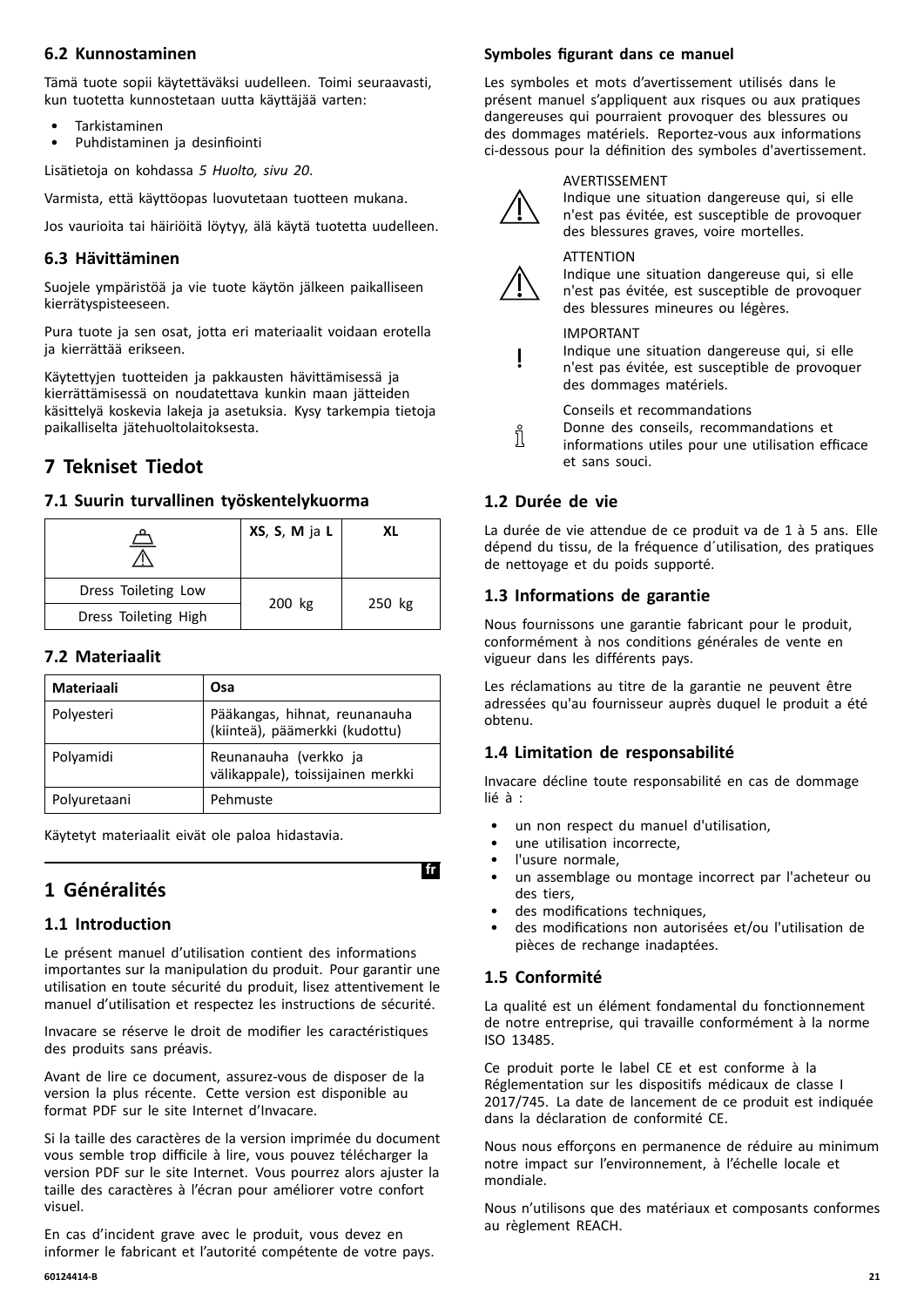#### **Normes spécifiques au produit**

Ce produit <sup>a</sup> été testé et il est conforme <sup>à</sup> la norme ISO <sup>10535</sup> (Produits d'assistance pour personnes en situation de handicap) et <sup>à</sup> toutes les normes associées.

Pour des informations complémentaires sur les normes et réglementations locales, contactez un représentant Invacare. Reportez-vous aux adresses indiquées <sup>à</sup> la fin du présent document.

# **<sup>2</sup> Sécurité**

#### **2.1 Informations de sécurité générales**

#### **AVERTISSEMENT !**

**Risque de dommage matériel ou de blessure grave**

Une utilisation inadéquate de ce produit est susceptible d'entraîner des blessures ou des dommages matériels.

- Si vous ne comprenez pas les avertissements, mises en garde ou instructions, contactez un professionnel de santé ou un fournisseur avant d'essayer d'utiliser cet équipement.
- N'utilisez pas ce produit ni tout autre équipement disponible en option sans avoir lu et compris entièrement les présentes instructions et toute autre documentation d'instructions supplémentaire, telle que le manuel d'utilisation, les manuels de maintenance ou fiches d'instructions fournis avec ce produit ou l'équipement en option.

#### **AVERTISSEMENT !**

**Risque de blessures ou de dommages matériels** Une utilisation inadéquate de ce produit est susceptible d'entraîner des blessures ou des dommages matériels.

- N'effectuez aucune modification ou transformation non autorisées du produit.
- N'utilisez pas la sangle <sup>à</sup> d'autres fins que de transférer une personne d'une surface de repos <sup>à</sup> une autre.



#### **AVERTISSEMENT !**

**La charge maximale d'utilisation ne doit pas être dépassée.**

- Ne dépassez pas la charge maximale d'utilisation de ce produit ou d'autres composants du système de levage. Consultez la documentation ou l'étiquetage pour connaître la charge maximale d'utilisation.
- Le composant ayant la limite de charge la plus basse détermine la charge maximale d'utilisation de l'ensemble du système.

#### **AVERTISSEMENT !**

**Risque de blessures ou de dommages matériels** Les sources d'inflammation peuvent provoquer des brûlures ou un incendie.

- Le transfert du patient doit être effectué en veillant <sup>à</sup> conserver un espace de sécurité entre le lève-personne et les sources d'inflammation possibles (chauffage, cuisinière, cheminée, etc.).
- Le patient et les tierces-personnes ne doivent pas fumer pendant le transfert.
- La sangle ne doit pas être placée au-dessus de sources de chaleur (chauffage, cuisinière, cheminée, etc.).



#### **ATTENTION ! Compatibilité des sangles avec le système de fixation**

Invacare utilise un système de fixation courant basé sur des boucles et des crochets. Les boucles des sangles sont attachées aux crochets du lève-personne.

- Une évaluation des risques doit toujours être effectuée par un professionnel avant l'utilisation des sangles Invacare avec les lève-personnes d'autres fabricants.
- En cas de doute sur l'utilisation de sangles Invacare avec l'équipement d'autres fabricants, contactez votre fournisseur Invacare pour obtenir des conseils.

# **2.2 Étiquettes et symboles figurant sur le produit**

Les étiquettes sont placées sur le dossier supérieur de la sangle.

| Symboles — Fig. 1 |  |  |  |
|-------------------|--|--|--|
|-------------------|--|--|--|

| @                          | Consultez le manuel d'utilisation             |
|----------------------------|-----------------------------------------------|
| $\circledR$                | Conformité européenne                         |
| ©                          | <b>Fabricant</b>                              |
| (D)                        | Dispositif médical                            |
| (E)                        | Numéro de référence                           |
| $\left(\mathsf{F}\right)$  | Numéro de série                               |
| G                          | Date de fabrication                           |
| $^\circledR$               | Numéro de lot                                 |
| $\circled{\scriptstyle 0}$ | Charge maximale d'utilisation                 |
| $\mathbb O$                | Eau de javel interdite                        |
| ®                          | Sécher en sèche-linge à basse température     |
| $\left( L\right)$          | Ne pas repasser                               |
| $^{\textregistered}$       | Lavage max. 90 °C                             |
| $\circledR$                | Champ pour le nom du patient                  |
| O)                         | Code QR avec lien vers la vidéo d'instruction |

# **<sup>3</sup> Présentation du produit**

#### **3.1 Utilisation prévue**

Les sangles Invacare Dress Toileting sont des unités de soutien corporel non rigides permettant de transférer une personne d'une surface <sup>à</sup> une autre. Les sangles sont conçues pour être associées <sup>à</sup> un lève-personne passif <sup>à</sup> l'aide d'une fixation <sup>à</sup> crochets avec <sup>2</sup> ou <sup>4</sup> points de connexion.

Les sangles ne sont pas destinées <sup>à</sup> rester sous le patient après le transfert.

Ce produit est conçu pour être utilisé par un professionnel de santé ou un particulier ayant été formé <sup>à</sup> cet effet.

#### **Indications**

Les sangles sont indiquées pour le transfert de patients partiellement immobiles avec les aptitudes minimales de contrôle du corps suivantes :

|                      | de la<br>hanche | Contrôle   Contrôle  <br>du tronc | Contrôle<br>de la<br>tête |
|----------------------|-----------------|-----------------------------------|---------------------------|
| Dress Toileting Low  |                 | Bon                               | Bon                       |
| Dress Toileting High | Bon             |                                   | Limité                    |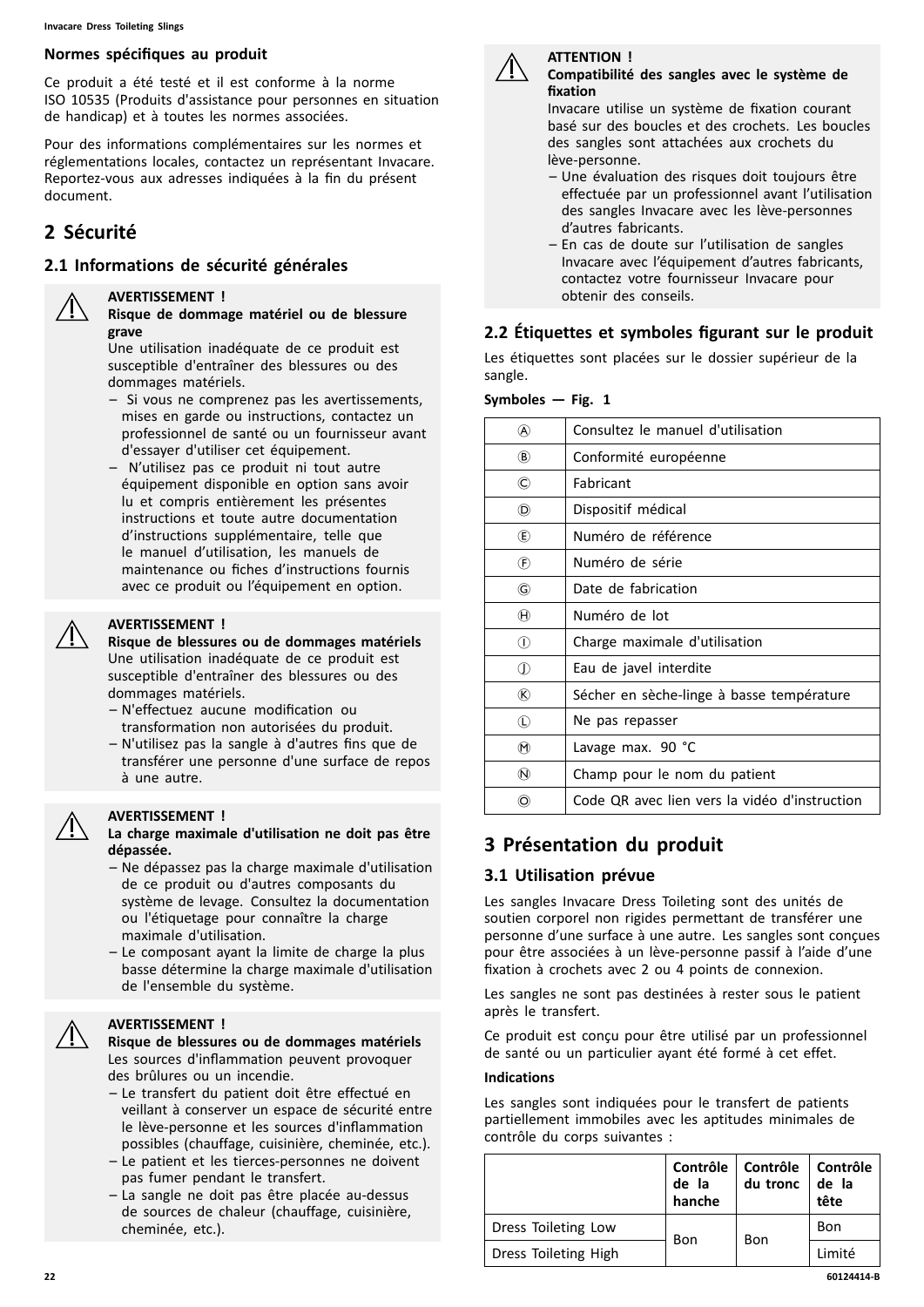#### <span id="page-22-0"></span>**Contre-indications**

Les sangles Dress Toileting sont contre-indiquées <sup>à</sup> la fois pour les personnes immobiles et celles aux jambes amputées relativement court.

# **3.2 Accessoires**

• Extension de boucle – <sup>20</sup> cm ou <sup>30</sup> cm de longueur Destinées <sup>à</sup> être attachées aux boucles extérieures et <sup>à</sup> étendre bandes de levage de la sangle pour faciliter l'accès et le positionnement.

# **<sup>4</sup> Utilisation**

# **4.1 Informations de sécurité générales**

#### **AVERTISSEMENT !**

**Risque de blessure ou de dommage matériel** Une utilisation inadéquate de ce produit est susceptible d'entraîner des blessures ou des dommages matériels.

- Ne tentez jamais de transférer un patient sans l'accord de son équipe médicale.
- Assurez-vous que le patient <sup>n</sup>'est pas sujet <sup>à</sup> des spasmes ou qu'une évaluation des risques <sup>a</sup> été effectuée pour faire face <sup>à</sup> la possibilité d'un tangage vers l'avant.

#### **AVERTISSEMENT !**

#### **Risque de blessure**

Des sangles mal installées ou mal réglées peuvent provoquer la chute du patient ou occasionner des blessures aux tierces-personnes.

- Reportez-vous également au manuel d'utilisation du lève-personne et suivez les instructions de sécurité et d'utilisation.
- Vérifiez la bonne fixation de la sangle avant de commencer le transfert.
- Vérifiez <sup>à</sup> nouveau que la sangle est correctement fixée une fois les bandes tendues avant de soulever le patient de la surface sur laquelle il se trouve.
- N'utilisez aucun type de serviette d'incontinence plastifiée ni coussin d'assise entre le patient et les sangles afin d'éviter que le patient ne glisse de la sangle pendant le transfert.
- Assurez-vous que la tête du patient est bien soutenue pendant le soulèvement.
- Positionnez le patient dans la sangle conformément aux instructions fournies avec cette dernière.
- Les réglages de sécurité et de confort du patient doivent être effectués avant le déplacement de ce dernier.

#### **AVERTISSEMENT ! Risque de blessure**

L'utilisation de sangles endommagées peut provoquer la chute du patient ou occasionner des blessures aux tierces-personnes.

– Toute sangle javellisée, déchirée, coupée, effilochée ou endommagée est dangereuse et risque d'occasionner des blessures. Jetez-la immédiatement.

Pour sélectionner la sangle appropriée, une évaluation des risques doit être effectuée par un professionnel de santé. L'évaluation des risques doit tenir compte des facteurs suivants :

Le poids, la taille, les aptitudes physiques et l'état de santé du patient.<br>60124414-B

- Le type de transfert et l'environnement.
- La compatibilité avec les autres systèmes de levage utilisés.
- Pour plus d'informations, reportez-vous au *Guide de* ĭ *sélection des sangles Invacare*

# **4.2 Positionnement de la sangle**

#### **Mise en place de la sangle en position assise**

- 1. Penchez le patient vers l'avant en <sup>s</sup>'assurant qu'il est bien soutenu pour réduire le risque de chute.
- 2. Faites glisser la sangle vers le bas derrière le dos du patient en position centrale. **Fig. 2a**
- 3. Adossez le patient dans la sangle.
- 4. Tirez le repose-jambe vers l'avant le long de l'extérieur de chaque côté des cuisses. **Fig. 2b**
- 5. Passez chaque repose-jambe sous la cuisse correspondante.
- 6. Fermez la ceinture autour de la poitrine du patient et assurez-vous qu'elle est bien ajustée au patient.

# **Mise en place de la sangle en position allongée**

- 1. Tournez le patient sur le côté.<br>2. Pliez la moitié de la sangle et
- Pliez la moitié de la sangle et placez-la au centre le long de la colonne vertébrale. **Fig. 2c**
- 3. Tournez le patient de l'autre côté et dépliez la sangle.
- Tournez le patient sur le dos sur la sangle. Assurez-vous que la position de sangle est symétrique.
- 5. Soulevez les jambes en pliant les genoux et placez la sangle sous les jambes.
- 6. Fermez la ceinture autour de la poitrine du patient et assurez-vous qu'elle est bien ajustée au patient.
	- Si le patient contrôle suffisamment son tronc et est Ĭ capable de se redresser du lit ou du sol, ceci facilitera la mise en place et les étapes <sup>1</sup> <sup>à</sup> <sup>4</sup> pourront être exécutées de la même manière que pour la mise en place en position assise.

# **Positionnement des bras du patient**

Les bras du patient doivent être placés <sup>à</sup> l'extérieur de la sangle.

# **4.3 Positionnement des supports de jambe**

Les supports de jambe peuvent être positionnées de différentes manières selon les conditions ou les préférences du patient et les tâches <sup>à</sup> effectuer :

- • **avec bandes de jambe croisées - Fig. 3a** : Les bandes des jambes sont croisées l'une par dessus l'autre et sont attachées au crochet opposé.
	- Recommandé pour une sécurité maximale car Ĭ il réduit le risque de tangage vers l'avant et maintient également un meilleur alignement des hanches et des membres inférieurs.
- • **avec bandes de jambe décroisées - Fig. 3b** : Les bandes de jambe ne sont pas croisées et attachées au crochet sur le côté correspondant.
	- Recommandé lorsque le patient <sup>a</sup> une sensibilité ĭ
	- abdominale ou nécessite une hygiène intime.

# **4.4 Fixation de la sangle au lève-personne**

Les bandes de levage de la sangle sont équipées de boucles <sup>à</sup> code couleur fournissant des longueurs différentes et permettant de placer le patient dans différentes positions. Des bandes plus courtes aux épaules et des bandes plus longues aux jambes produiront un soulèvement plus vertical,

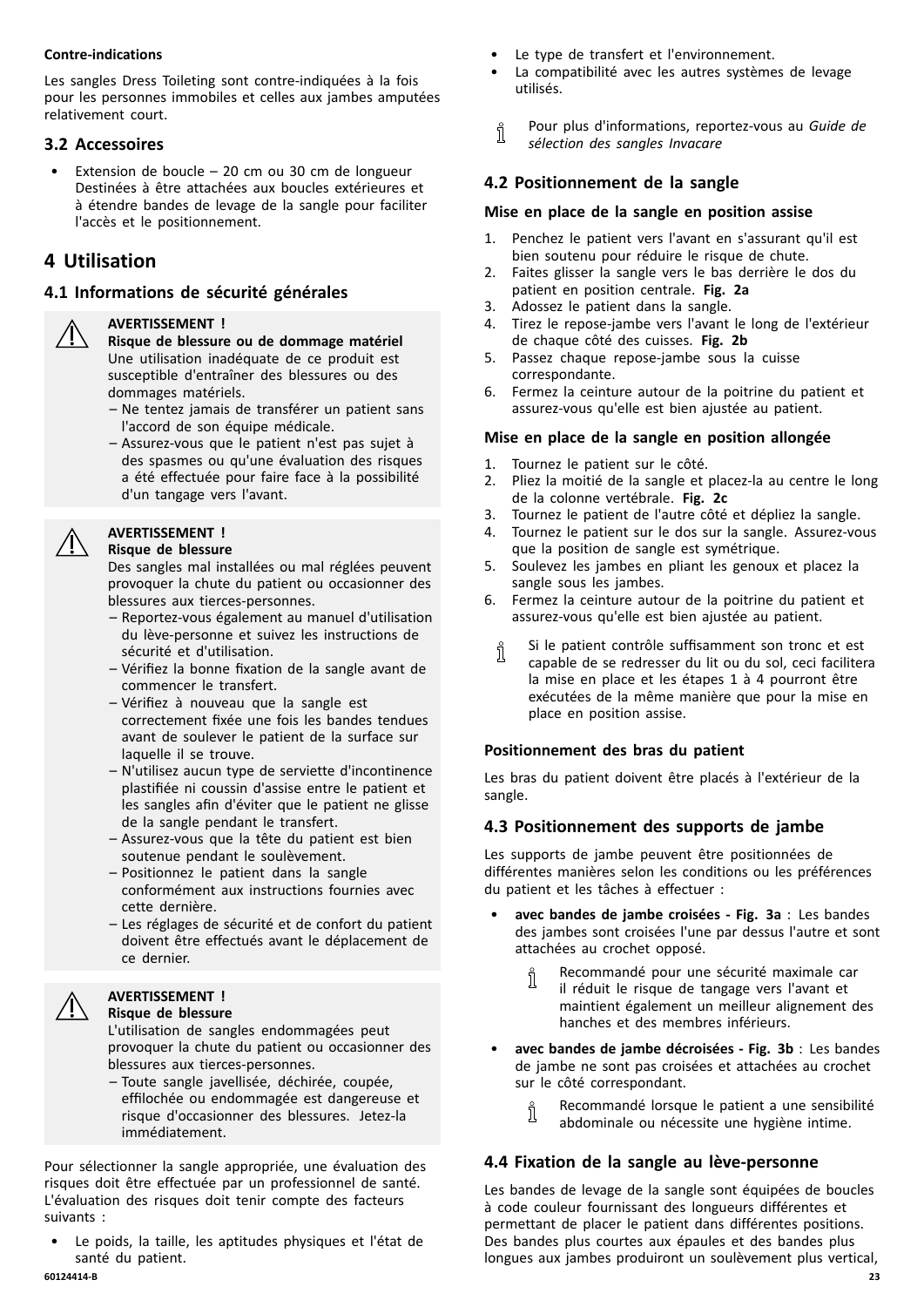#### **Invacare Dress Toileting Slings**

ce qui facilitera le transfert en position assise. En allongeant les bandes aux épaules et en raccourcissant les bandes aux jambes, une position plus inclinée peut être obtenue. Cette position est plus appropriée pour un transfert dans une position couchée. Faites correspondre les couleurs des boucles de chaque bande correspondante de chaque côté de la sangle pour un soulèvement uniforme du patient. **Fig. <sup>4</sup>**

#### **IMPORTANT !**

Pour un transfert en position assise, placez le patient aussi verticalement que possible dans la sangle.

- 1. Fixez la boucle désirée de chaque bande au crochet correspondant du lève-personne :
	- a. Avec <sup>2</sup> points de connexion, fixez la bande des épaules devant la bande de la jambe sur chacun des crochets. **Fig. 5a**
	- b. Avec <sup>4</sup> points de connexion, fixez chacune des bandes d'épaule et de jambe <sup>à</sup> un crochet individuel. **Fig. 5b**
- Pour les modèles avec soutien de la tête, attachez les Ī bandes de tête aux mêmes crochets que les bandes des épaules.

# **4.5 Retrait de la sangle**

- 1. Une fois le transfert terminé, décrochez la sangle du lève-personne.
- 2. Appliquez la procédure décrite dans le chapitre *[4.2](#page-22-0) [Positionnement](#page-22-0) de la sangle, page [23](#page-22-0)* en commençant par la fin.

# **<sup>5</sup> Maintenance**

#### **5.1 Examen**

#### **Inspection quotidienne avant utilisation**

Inspection <sup>à</sup> effectuer quotidiennement, avant utilisation et après chaque lavage :

Inspectez visuellement la sangle et vérifiez qu'aucun des composants ne présente de traces de dommages, d'usure ou de défaut potentiel.

#### **Inspection périodique**

#### **IMPORTANT !**

Les inspections doivent être effectuées par un technicien qualifié et familiarisé avec la conception, l'utilisation et l'entretien des sangles.

Une inspection de sécurité périodique de la sangle doit être effectuée au moins tous les <sup>6</sup> mois, sauf obligations locales contraires.

Une liste de contrôle détaillée pour l'inspection de la า sécurité est disponible auprès de Invacare sous forme de document distinct.

# **5.2 Nettoyage et désinfection**



#### **AVERTISSEMENT ! Risque de blessure**

L'utilisation de sangles endommagées peut provoquer la chute du patient ou occasionner des blessures aux tierces-personnes.

– Après chaque lavage, assurez-vous que la sangle <sup>n</sup>'est pas usée, déchirée ou décousue.

| <b>IMPORTANT!</b><br>Une désinfection et un nettoyage réguliers<br>permettent d'éviter toute contamination.<br>Nettoyez et désinfectez le produit<br>- régulièrement lors de son utilisation,<br>- lorsqu'il a été en contact avec des fluides<br>corporels, quels qu'ils soient,<br>- avant de l'utiliser pour un nouvel utilisateur. |
|----------------------------------------------------------------------------------------------------------------------------------------------------------------------------------------------------------------------------------------------------------------------------------------------------------------------------------------|
|                                                                                                                                                                                                                                                                                                                                        |
| <b>IMPORTANT!</b><br>Procédez à un séchage complet du produit avar                                                                                                                                                                                                                                                                     |

Procédez à un séchage complet du produit avant<br>teute nouvelle utilisation toute nouvelle utilisation.

#### **Instructions de nettoyage**

Laver et sécher la sangle conformément aux instructions de lavage figurant sur l'étiquette.

L'utilisation fréquente de températures élevées et le séchage en machine peuvent réduire la durée de vie du produit.

Nous recommandons l'utilisation d'une lessive ordinaire. N'utilisez pas d'adoucissant.

Pour la désinfection, sélectionnez un désinfectant compatible avec les matériaux de la sangle et suivez les instructions du fabricant du désinfectant.

# **<sup>6</sup> Après l'utilisation**

#### **6.1 Conditions de stockage**

La sangle doit être stockée dans des conditions sèches, avec une humidité relative maximale de <sup>50</sup> % et sans exposition <sup>à</sup> la lumière directe du soleil.

#### **6.2 Reconditionnement**

Ce produit peut être réutilisé. Pour reconditionner le produit en vue de son utilisation par un nouvel utilisateur, il convient d'effectuer les opérations suivantes :

- **Inspection**
- Nettoyage et désinfection

Reportez-vous <sup>à</sup> la section *<sup>5</sup> Maintenance, page <sup>24</sup>* pour plus d'informations.

Assurez-vous de remettre le manuel d'utilisation avec le produit.

Si un dommage ou un dysfonctionnement est détecté, le produit ne doit pas être réutilisé.

#### **6.3 Mise au rebut**

Préservez l'environnement en faisant recycler ce produit en fin de vie dans un centre de recyclage.

Désassemblez le produit et ses composants afin que les différents matériaux puissent être séparés et recyclés individuellement.

La mise au rebut et le recyclage des produits usagés et de l'emballage doivent respecter la législation et les règlements relatifs <sup>à</sup> la gestion des déchets de chaque pays. Contactez votre organisme local de traitement des déchets pour plus d'informations.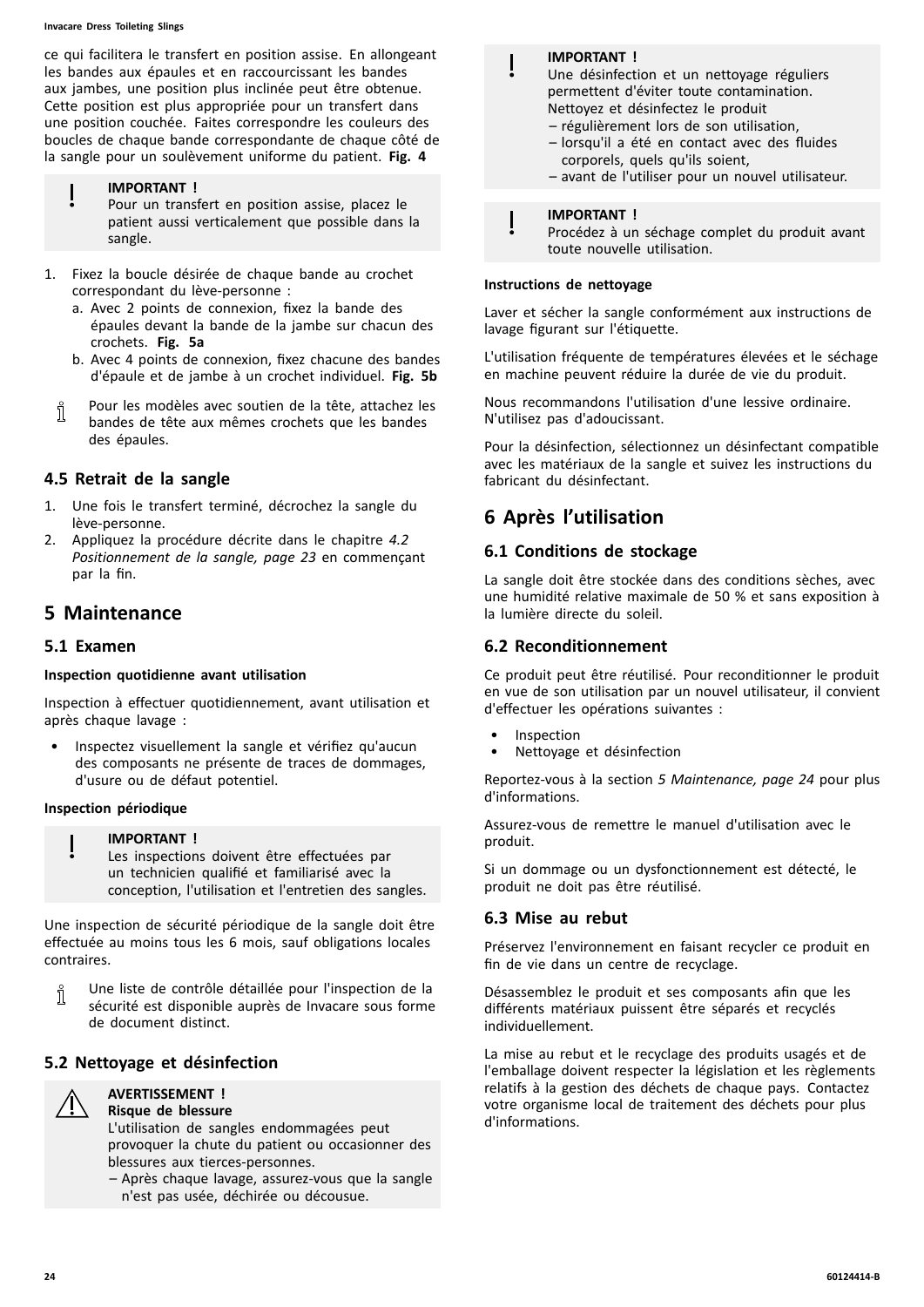# <span id="page-24-0"></span>**<sup>7</sup> Caractéristiques Techniques**

# **7.1 Charge maximale d'utilisation**

|                      | XS, S, M et L | ΧI     |
|----------------------|---------------|--------|
| Dress Toileting Low  |               | 250 kg |
| Dress Toileting High | 200 kg        |        |

# **7.2 Matériaux**

| Matériau     | Pièce                                                                     |
|--------------|---------------------------------------------------------------------------|
| Polyester    | Tissu principal, bandes, liseré<br>(solide), étiquette principale (tissé) |
| Polyamide    | Liseré (maille et Spacer), étiquette<br>secondaire                        |
| Polyuréthane | Rembourrage                                                               |

Les matériaux utilisés ne sont pas ignifuges.

# **<sup>1</sup> Generale**

# **1.1 Introduzione**

Il presente manuale d'uso contiene informazioni importanti sul trattamento del prodotto. Per garantire la sicurezza di utilizzo del prodotto, leggere attentamente il manuale d'uso <sup>e</sup> seguire le istruzioni di sicurezza.

Invacare si riserva il diritto di modificare le specifiche del prodotto senza ulteriore preavviso.

Prima di leggere il presente documento, verificare di essere in possesso dell'ultima versione, disponibile in formato PDF sul sito web Invacare.

Se si ritiene che la dimensione dei caratteri nella versione cartacea del documento sia di difficile lettura, <sup>è</sup> possibile scaricare dal sito web la versione in formato PDF. Il PDF può essere ingrandito sullo schermo in modo da ottenere una dimensione dei caratteri più facile da leggere.

In caso di incidente grave relativo al prodotto, <sup>è</sup> necessario informare il produttore <sup>e</sup> l'autorità competente nel proprio paese.

#### **Simboli in questo manuale**

In questo manuale tutte quelle situazioni non sicure <sup>o</sup> pericolose che possono portare <sup>a</sup> lesioni alle persone <sup>o</sup> danni ai materiali sono evidenziate mediante simboli <sup>e</sup> avvertimenti. Qui di seguito sono riportate le spiegazioni di tutti <sup>i</sup> possibili avvertimenti.



#### **ATTENZIONF**

Indica una situazione pericolosa che, se non evitata, potrebbe essere causa di morte <sup>o</sup> lesioni gravi.



#### AVVERTENZA

Indica una situazione pericolosa che, se non evitata, potrebbe essere causa di lesioni minori <sup>o</sup> leggere.

IMPORTANTE

- Indica una situazione pericolosa che, se non evitata, potrebbe essere causa di danni al prodotto.
	- Consigli <sup>e</sup> raccomandazioni
- Indica consigli, raccomandazioni <sup>e</sup> informazioni utili per un uso efficace <sup>e</sup> senza inconvenienti.

# **1.2 Durata**

Ĭ

La durata prevista del prodotto <sup>è</sup> compresa tra <sup>1</sup> <sup>e</sup> <sup>5</sup> anni. Tale durata di vita varia <sup>a</sup> seconda del tessuto, della frequenza d'uso, delle procedure di lavaggio adottate <sup>e</sup> dal peso trasportato.

# **1.3 Informazioni sulla garanzia**

Offriamo una garanzia del produttore per il prodotto in conformità di quanto indicato sui Termini <sup>e</sup> le condizioni generali di vendita applicabili nei rispettivi paesi.

La garanzia può essere fatta valere solo attraverso il fornitore presso il quale <sup>è</sup> stato acquistato il prodotto.

# **1.4 Limiti di responsabilità**

Invacare non si assume alcuna responsabilità per danni derivanti da:

- Non conformità con il manuale d'uso
- Utilizzo non corretto
- Consumo <sup>e</sup> usura naturali
- Montaggio <sup>o</sup> preparazione non corretti da parte dell'acquirente <sup>o</sup> di terzi
- Modifiche tecniche
- Modifiche non autorizzate e/o utilizzo di pezzi di ricambio non adatti

# **1.5 Conformità**

**Iit** 

La qualità <sup>è</sup> fondamentale per l'azienda, che opera nel rispetto <sup>e</sup> nell'ambito della norma ISO 13485.

Il prodotto <sup>è</sup> dotato di marchio CE, in conformità al Regolamento Dispositivi Medici 2017/745 Classe I. La data di lancio di questo prodotto <sup>è</sup> indicata nella dichiarazione di conformità CE.

Lavoriamo costantemente per garantire che l'impatto ambientale dell'azienda <sup>a</sup> livello locale <sup>e</sup> globale sia ridotto al minimo.

Garantiamo di utilizzare esclusivamente materiali <sup>e</sup> componenti conformi alla direttiva REACH.

# **Norme specifiche di prodotto**

Il prodotto <sup>è</sup> stato testato ed <sup>è</sup> conforme alla norma ISO <sup>10535</sup> (Sollevatori per il trasferimento di persone disabili) <sup>e</sup> alle norme correlate.

Per ulteriori informazioni sulle norme <sup>e</sup> le disposizioni locali, contattare il rappresentante locale Invacare. Vedere gli indirizzi alla fine del presente documento.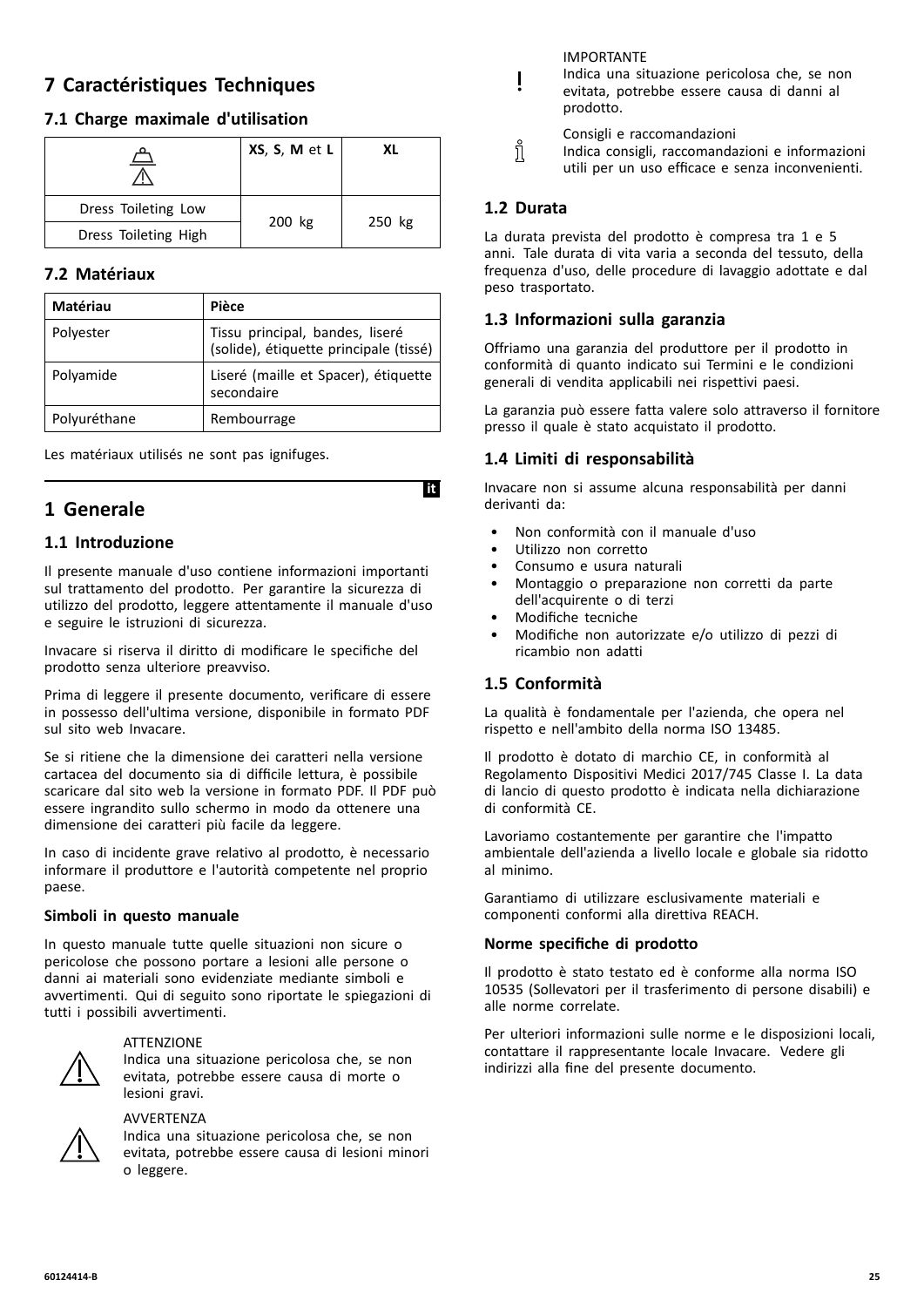# **<sup>2</sup> Sicurezza**

# **2.1 Informazioni generali sulla sicurezza**



#### **ATTENZIONE! Pericolo di lesioni gravi <sup>o</sup> danni**

Un uso improprio del prodotto può causare lesioni <sup>o</sup> danni.

- In presenza di messaggi di attenzione, precauzioni <sup>o</sup> istruzioni di difficile comprensione, contattare il personale medico professionale <sup>o</sup> il fornitore prima di iniziare <sup>a</sup> utilizzare questo prodotto.
- Non usare questo prodotto <sup>o</sup> nessun altro dispositivo opzionale disponibile senza prima aver letto attentamente <sup>e</sup> compreso fino in fondo le presenti istruzioni <sup>e</sup> ogni altro materiale informativo, come il manuale d'uso, il manuale per la manutenzione <sup>o</sup> <sup>i</sup> fogli di istruzione forniti con questo prodotto <sup>o</sup> con <sup>i</sup> dispositivi opzionali.

#### **ATTENZIONE! Pericolo di lesioni <sup>o</sup> danni**

Un uso improprio del prodotto può causare lesioni <sup>o</sup> danni.

- Non apportare alterazioni <sup>o</sup> modifiche non autorizzate al prodotto.
- Non utilizzare l'imbracatura per scopi diversi dal trasferimento di una persona da una superficie di riposo <sup>a</sup> un'altra.

# **ATTENZIONE!**

#### **Non superare il carico massimo per un utilizzo in sicurezza.**

- Non superare il carico massimo per un utilizzo in sicurezza di questo prodotto <sup>o</sup> di altri componenti del sistema di sollevamento. Vedere la documentazione <sup>o</sup> l'etichettatura per il carico massimo per un utilizzo in sicurezza indicato.
- Il componente la cui etichetta riporta il limite di carico più basso determina il carico massimo per un utilizzo in sicurezza dell'intero sistema.

#### **ATTENZIONE!**

#### **Pericolo di lesioni <sup>o</sup> danni**

Fonti di ignizione possono provocare ustioni <sup>o</sup> incendi.

- Il trasferimento del paziente dovrà essere eseguito con uno spazio di sicurezza tra il sollevatore <sup>e</sup> le possibili fonti di ignizione (stufe, piani di cottura, camini, ecc.).
- Il paziente <sup>e</sup> gli assistenti non devono fumare durante il trasferimento.
- L'imbracatura non deve essere posizionato su fonti di calore (stufe, piani di cottura, camini, ecc.).



#### **AVVERTENZA! Compatibilità delle imbracature con il sistema di attacco**

Invacare utilizza un sistema di attacco comune basato su ganci <sup>e</sup> occhielli. Gli occhielli dell'imbracatura sono fissati ai ganci del sollevatore.

- Una valutazione del rischio deve essere sempre eseguita da un professionista prima di utilizzare le imbracature Invacare con <sup>i</sup> sollevatori di altri produttori.
- In caso di dubbi circa l'utilizzo delle imbracature Invacare con apparecchiature di altri produttori, rivolgersi al proprio fornitore Invacare per consigli.

# **2.2 Etichette <sup>e</sup> simboli sul prodotto**

Le etichette sono posizionate sulla parte superiore del retro dell'imbracatura.

#### **Simboli - Fig. <sup>1</sup>**

| (A)                                  | Leggere il manuale d'uso                              |
|--------------------------------------|-------------------------------------------------------|
| $\circledR$                          | Conformità europea                                    |
| O                                    | Produttore                                            |
| (D)                                  | Dispositivo medico                                    |
| $\circled$                           | Codice di riferimento                                 |
| $\left(\widehat{F}\right)$           | Numero di serie                                       |
| G                                    | Data di produzione                                    |
| $\hspace{.1cm} \oplus \hspace{.1cm}$ | Numero di lotto                                       |
| ⋒                                    | Carico max. per un utilizzo sicuro                    |
| $\mathbb O$                          | Non candeggiare                                       |
| ®                                    | Asciugare in asciugabiancheria a bassa<br>temperatura |
| $\mathbb O$                          | Non stirare                                           |
| $^{\textregistered}$                 | Lavaggio a max. 90 °C                                 |
| $^\circledR$                         | Campo per il nome del paziente                        |
| (O)                                  | Codice QR con link al video di istruzioni             |
|                                      |                                                       |

# **<sup>3</sup> Panoramica del prodotto**

# **3.1 Uso previsto**

Le imbracature Dress Toileting Invacare sono unità non rigide di supporto del corpo per trasferire un individuo da una superficie <sup>a</sup> un'altra. Le imbracature sono destinate <sup>a</sup> essere abbinate <sup>a</sup> un sollevatore passivo mediante un occhiello per fissare l'attacco con <sup>2</sup> <sup>o</sup> <sup>4</sup> punti di connessione.

Le imbracature non sono destinate ad essere lasciate sotto il paziente dopo il trasferimento.

Il presente prodotto <sup>è</sup> destinato ad essere usato da un operatore sanitario <sup>o</sup> da un privato che abbia ricevuto adeguata formazione.

#### **Indicazioni**

Le imbracature sono indicate per il trasferimento di pazienti parzialmente immobilizzati con <sup>i</sup> seguenti livelli minimi di controllo del corpo: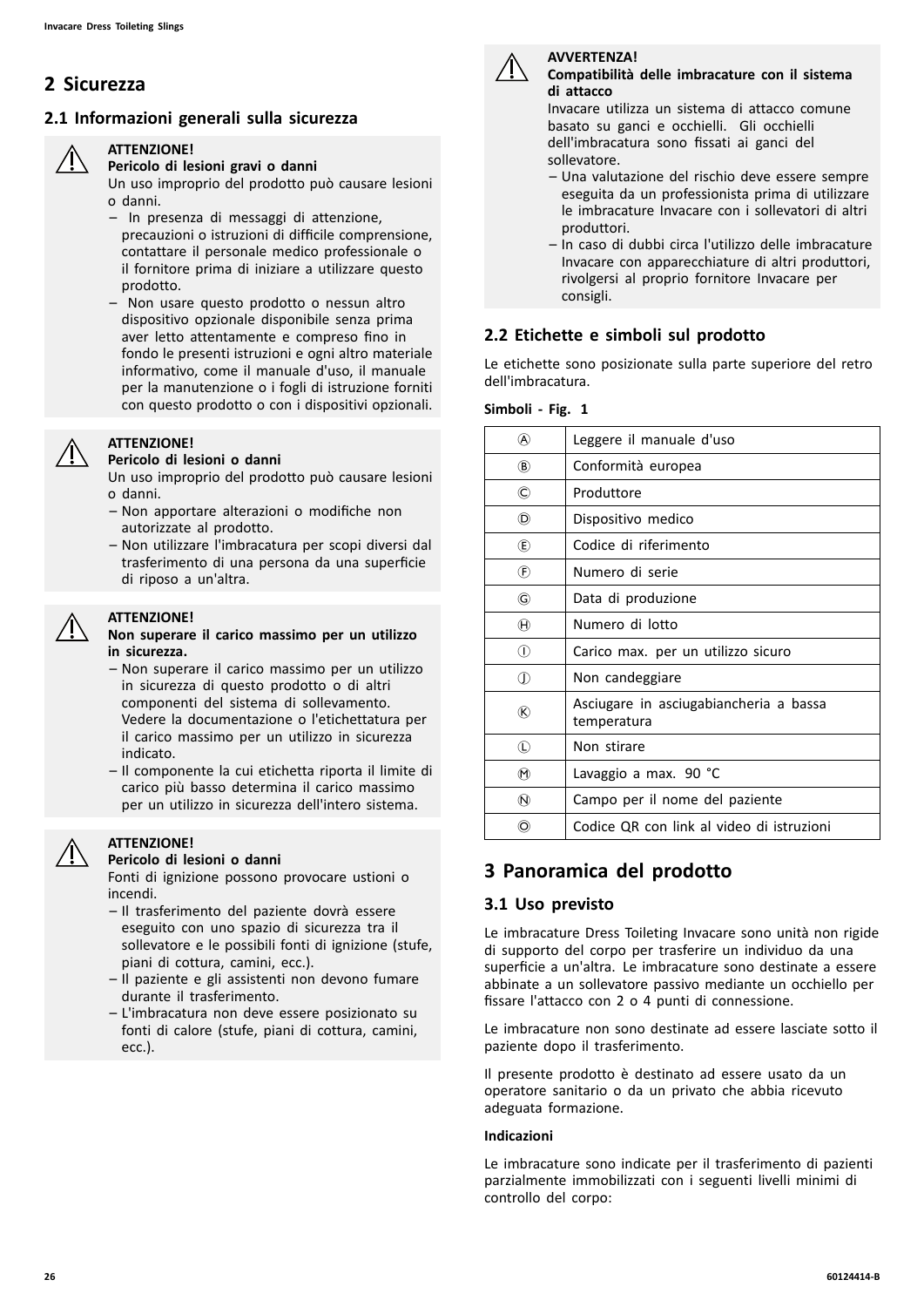<span id="page-26-0"></span>

|                      | dell'anca    | Controllo   Controllo   Controllo<br>del<br>tronco | della<br>testa |
|----------------------|--------------|----------------------------------------------------|----------------|
| Dress Toileting Low  | <b>Buono</b> | <b>Buono</b>                                       | Buono          |
| Dress Toileting High |              |                                                    | Limitato       |

#### **Controindicazioni**

Le imbracature Dress Toileting sono controindicate sia per gli individui immobilizzati sia per quelli con amputazione bilaterale degli arti inferiori.

# **3.2 Accessori**

• Occhielli di estensione – <sup>20</sup> cm <sup>o</sup> <sup>30</sup> cm di lunghezza Destinati ad essere fissati agli occhielli esterni <sup>e</sup> ad estendere le cinghie di sospensione dell'imbracatura per ulteriori opzioni di estensione <sup>e</sup> posizionamento.

# **<sup>4</sup> Uso**

# **4.1 Informazioni generali sulla sicurezza**



#### **ATTENZIONE! Pericolo di lesioni <sup>o</sup> danni**

Un uso improprio del prodotto può causare lesioni <sup>o</sup> danni.

- Non tentare alcun tipo di trasferimento senza l'approvazione del professionista sanitario del paziente.
- Assicurarsi che il paziente non sia prone <sup>a</sup> spasmi <sup>o</sup> che sia stata completata una valutazione del rischio relativa alla possibilità di pitching in avanti.

# **ATTENZIONE!**

#### **Pericolo di lesioni**

Imbracature fissate <sup>o</sup> regolate non correttamente possono provocare la caduta del paziente <sup>o</sup> causare lesioni agli assistenti.

- Vedere il manuale d'uso del sollevatore <sup>e</sup> seguire le istruzioni per la sicurezza <sup>e</sup> l'uso.
- Verificare il corretto fissaggio dell'imbracatura prima di iniziare il trasferimento.
- Controllare di nuovo il corretto fissaggio dell'imbracatura quando le cinghie sono tese prima di sollevare il paziente dalla superficie.
- Non utilizzare nessun tipo di protezione posteriore in plastica per incontinenza <sup>o</sup> cuscino imbottito per sedile tra il paziente <sup>e</sup> il materiale dell'imbracatura che possono far scivolare il paziente fuori dall'imbracatura durante il trasferimento.
- Quando si solleva un paziente, assicurarsi di avere sufficiente supporto per la testa.
- Posizionare il paziente nell'imbracatura come indicato dalle istruzioni fornite con l'imbracatura.
- Le regolazioni per la sicurezza <sup>e</sup> il comfort del paziente devono essere eseguite prima di spostare il paziente.

# **ATTENZIONE!**

# **Pericolo di lesioni**

L'uso di imbracature danneggiate può provocare la caduta del paziente <sup>o</sup> causare lesioni agli assistenti.

– Le imbracature scolorite, logorate, tagliate, danneggiate non sono sicure <sup>e</sup> potrebbero causare delle lesioni. Gettarle via immediatamente.

Per selezionare l'imbracatura appropriata, un operatore sanitario deve eseguire una valutazione del rischio. La valutazione del rischio deve prendere in considerazione:

- Il peso, le dimensioni, le capacità fisiche <sup>e</sup> le condizioni mediche del paziente.
- Il tipo di trasferimento <sup>e</sup> l'ambiente.
- La compatibilità con le altre apparecchiature di sollevamento utilizzate.
- Per ulteriori informazioni, consultare la *Guida alla* ĭ *selezione di imbracature Invacare*

# **4.2 Applicazione dell'imbracatura**

#### **Applicazione dell'imbracatura in posizione seduta**

- 1. Appoggiare il paziente in avanti assicurandosi che sia ben supportato per ridurre il pericolo di caduta.
- 2. Far scorrere l'imbracatura verso il basso dietro la schiena del paziente in posizione centrale. **Fig. 2a**
- 3. Appoggiare la schiena del paziente all'imbracatura.
- 4. Tirare il supporto per le gambe in avanti lungo l'esterno della coscia su ciascun lato. **Fig. 2b**
- 5. Far passare ciascun supporto per le gambe sotto la coscia corrispondente.
- 6. Chiudere la cintura intorno al torace del paziente <sup>e</sup> assicurarsi che sia ben adattata al paziente.

#### **Applicazione dell'imbracatura in posizione sdraiata**

- 
- 1. Girare il paziente lateralmente.<br>2. Piegare metà dell'imbracatura e 2. Piegare metà dell'imbracatura <sup>e</sup> posizionarla centralmente lungo la colonna vertebrale. **Fig. 2c**
- 3. Girare il paziente dall'altra parte <sup>e</sup> aprire l'imbracatura.
- Ruotare il paziente sulla schiena sull'imbracatura. Assicurarsi che l'imbracatura sia posizionata simmetricamente.
- 5. Sollevare le gambe piegando le ginocchia <sup>e</sup> applicare l'imbracatura sotto le gambe.
- 6. Chiudere la cintura intorno al torace del paziente <sup>e</sup> assicurarsi che sia ben adattata al paziente.
	- Se il paziente ha un controllo del tronco sufficiente ed Ĭ <sup>è</sup> in grado di sedersi dal letto <sup>o</sup> dal pavimento, questo faciliterà l'applicazione <sup>e</sup> <sup>i</sup> passaggi da <sup>1</sup> <sup>a</sup> <sup>4</sup> possono essere eseguiti in modo simile all'applicazione dell'imbracatura in posizione seduta.

# **Posizionamento delle braccia del paziente**

Le braccia del paziente devono essere posizionate all'esterno dell'imbracatura

# **4.3 Posizionamento dei supporti per le gambe**

<sup>I</sup> supporti per le gambe possono essere posizionati in modi diversi <sup>a</sup> seconda delle condizioni <sup>o</sup> delle preferenze del paziente <sup>e</sup> delle attività da eseguire:

- • **con cinghie per le gambe incrociate - Fig. 3a**: le cinghie per le gambe sono incrociate l'una sopra l'altra <sup>e</sup> sono fissate al gancio opposto.
	- Consigliati per la massima sicurezza in quanto ĭ riducono il rischio di pitching in avanti <sup>e</sup> mantengono un migliore allineamento dei fianchi <sup>e</sup> degli arti inferiori.
- • **con cinghie per le gambe non incrociate - Fig. 3b**: le cinghie per le gambe non sono incrociate <sup>e</sup> sono fissate al gancio sul lato corrispondente.
	- Consigliati quando il paziente ha sensibilità addominale <sup>o</sup> richiede igiene intima.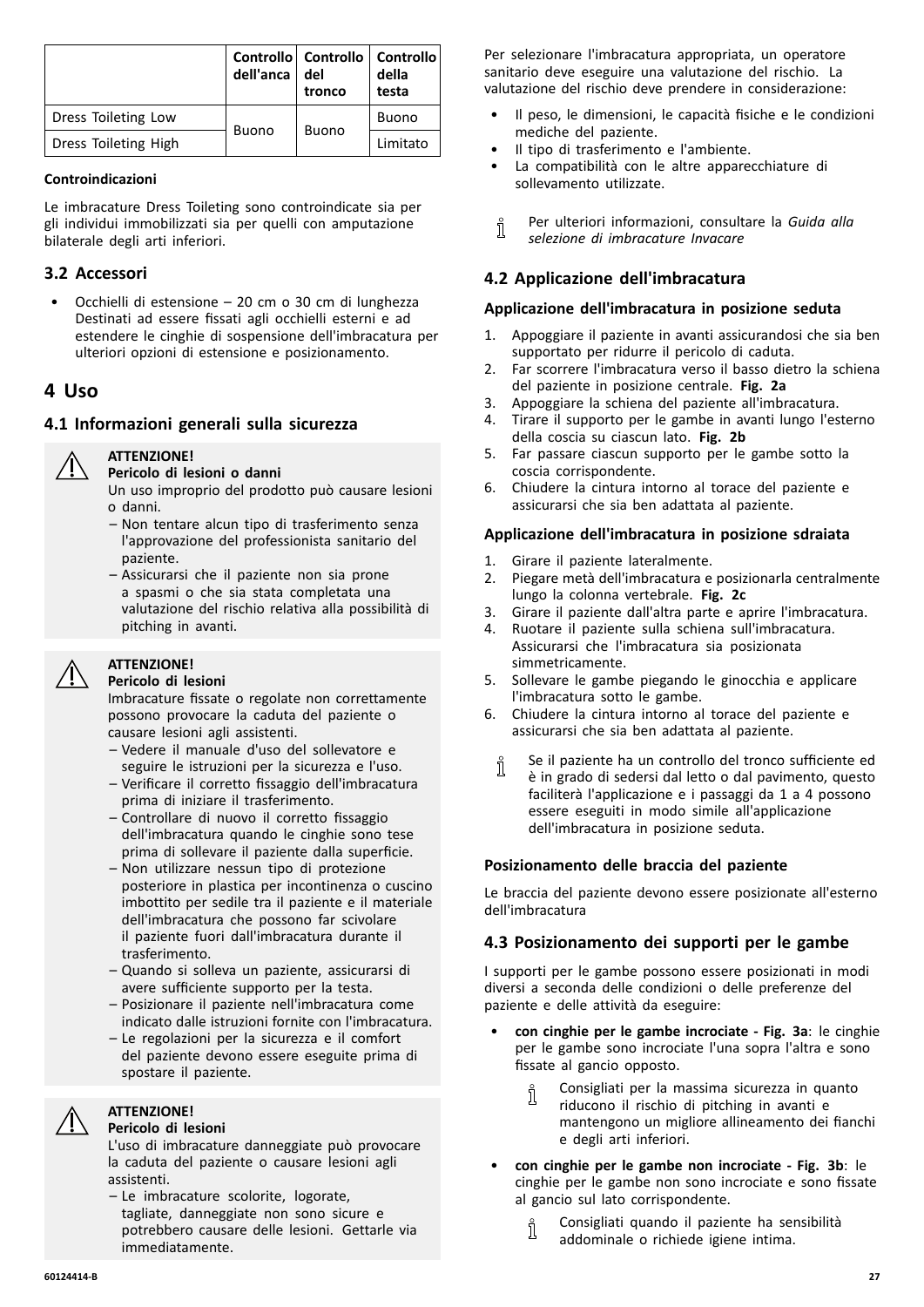# **4.4 Fissaggio dell'imbracatura al sollevatore**

Le cinghie di sospensione dell'imbracatura sono dotate di occhielli con codice colore che indicano le varie lunghezze, da utilizzare per far assumere diverse posizioni al paziente. Cinghie più corte all'altezza delle spalle <sup>e</sup> cinghie più lunghe all'altezza delle gambe produrranno un sollevamento più verticale, che agevolerà il trasferimento in posizione seduta. Allungando le cinghie all'altezza delle spalle <sup>e</sup> accorciando le cinghie all'altezza delle gambe, si può ottenere una posizione più reclinata, che <sup>è</sup> più adatta per un trasferimento in posizione sdraiata. Abbinare <sup>i</sup> colori degli occhielli delle cinghie corrispondenti su ciascun lato dell'imbracatura per ottenere un sollevamento uniforme del paziente. **Fig. <sup>4</sup>**

#### **IMPORTANTE!**

Per un trasferimento in posizione seduta, posizionare il paziente il più verticalmente possibile nell'imbracatura

- 1. Fissare l'occhiello desiderato di ogni cinghia al gancio corrispondente sul sollevatore:
	- a. Con <sup>2</sup> punti di connessione, fissare la cinghia delle spalle prima della cinghia per le gambe su ciascuno dei ganci. **Fig. 5a**
	- b. Con <sup>4</sup> punti di connessione, fissare ciascuna delle cinghie per le spalle <sup>e</sup> per le gambe <sup>a</sup> un singolo gancio. **Fig. 5b**
	- Per <sup>i</sup> modelli con supporto per la testa, fissare le Ĭ cinghie per la testa agli stessi ganci delle cinghie per le spalle.

# **4.5 Rimozione dell'imbracatura**

- 1. Dopo il completamento del trasferimento, staccare l'imbracatura dal sollevatore.
- 2. Eseguire in ordine inverso la procedura descritta nella sezione *4.2 Applicazione [dell'imbracatura,](#page-26-0) pagina [27](#page-26-0)*.

# **<sup>5</sup> Manutenzione**

# **5.1 Ispezione**

#### **Ispezione giornaliera prima dell'uso**

Ispezione da eseguire ogni giorno, prima dell'uso <sup>e</sup> dopo ogni lavaggio:

• Ispezionare visivamente l'imbracatura <sup>e</sup> verificare l'eventuale presenza di segni di danni, usura <sup>o</sup> potenziali guasti in tutte le parti.

#### **Ispezione periodica**

- **IMPORTANTE!**
- <sup>I</sup> controlli devono essere eseguiti da una persona qualificata con buone conoscenze relative alla progettazione, all'utilizzo <sup>e</sup> alla cura delle imbracature.

Un controllo periodico per la sicurezza dell'imbracatura deve essere eseguito almeno ogni <sup>6</sup> mesi, salvo indicazione contraria nei requisiti locali.

Una lista di controllo dettagliata per <sup>i</sup> controlli per Ĭ la sicurezza <sup>è</sup> disponibile presso Invacare come documento separato.

# **5.2 Pulizia <sup>e</sup> disinfezione**

**ATTENZIONE! Pericolo di lesioni**

L'uso di imbracature danneggiate può provocare la caduta del paziente <sup>o</sup> causare lesioni agli assistenti.

– Dopo ogni lavaggio, controllare che le imbracature non presentino segni di usura <sup>o</sup> logoramento <sup>e</sup> cuciture allentate.

#### **IMPORTANTE!**

La pulizia <sup>e</sup> la disinfezione regolari prevengono la contaminazione.

Pulire <sup>e</sup> disinfettare regolarmente il prodotto. – durante l'uso,

- in caso di contatto con liquidi biologici,
- prima dell'uso per un nuovo utilizzatore.

#### **IMPORTANTE!**

Prima di utilizzare il prodotto, assicurarsi sempre che sia completamente asciutto.

#### **Istruzioni per la pulizia**

Lavare <sup>e</sup> asciugare l'imbracatura secondo le istruzioni di lavaggio sull'etichetta.

L'uso frequente di alte temperature <sup>e</sup> l'asciugatura in asciugabiancheria possono ridurre la durata del prodotto.

Consigliamo l'uso di un normale detersivo per bucato per la casa. Non utilizzare ammorbidenti.

Per la disinfezione, selezionare un disinfettante compatibile con <sup>i</sup> materiali dell'imbracatura <sup>e</sup> seguire le istruzioni del produttore del disinfettante.

# **<sup>6</sup> Dopo l'utilizzo**

# **6.1 Condizioni di conservazione**

L'imbracatura deve essere conservata in condizioni asciutte con un'umidità relativa massima del 50% <sup>e</sup> senza luce diretta del sole.

# **6.2 Ricondizionamento**

Questo prodotto <sup>è</sup> adatto per il riutilizzo. Per il ricondizionamento del prodotto per un nuovo utilizzatore, intraprendere le azioni seguenti:

- **Ispezione**
- Pulizia <sup>e</sup> disinfezione

Per ulteriori informazioni, consultare *<sup>5</sup> Manutenzione, pagina 28*.

Assicurarsi che il manuale d'uso venga sempre consegnato insieme al prodotto.

Se si riscontrano danni <sup>o</sup> malfunzionamenti, non riutilizzare il prodotto.

# **6.3 Smaltimento**

Rispettare l'ambiente <sup>e</sup> riciclare il prodotto attraverso un centro di riciclaggio locale al termine del suo utilizzo.

Smontare il prodotto <sup>e</sup> <sup>i</sup> relativi componenti, in modo che <sup>i</sup> differenti materiali possano essere staccati <sup>e</sup> riciclati singolarmente.

Lo smaltimento <sup>e</sup> il riciclaggio dei prodotti usati <sup>e</sup> degli imballaggi devono essere eseguiti nel rispetto delle leggi <sup>e</sup> delle normative in materia di gestione dei rifiuti vigenti in ciascun paese. Per ulteriori informazioni, contattare la propria azienda di raccolta rifiuti locale.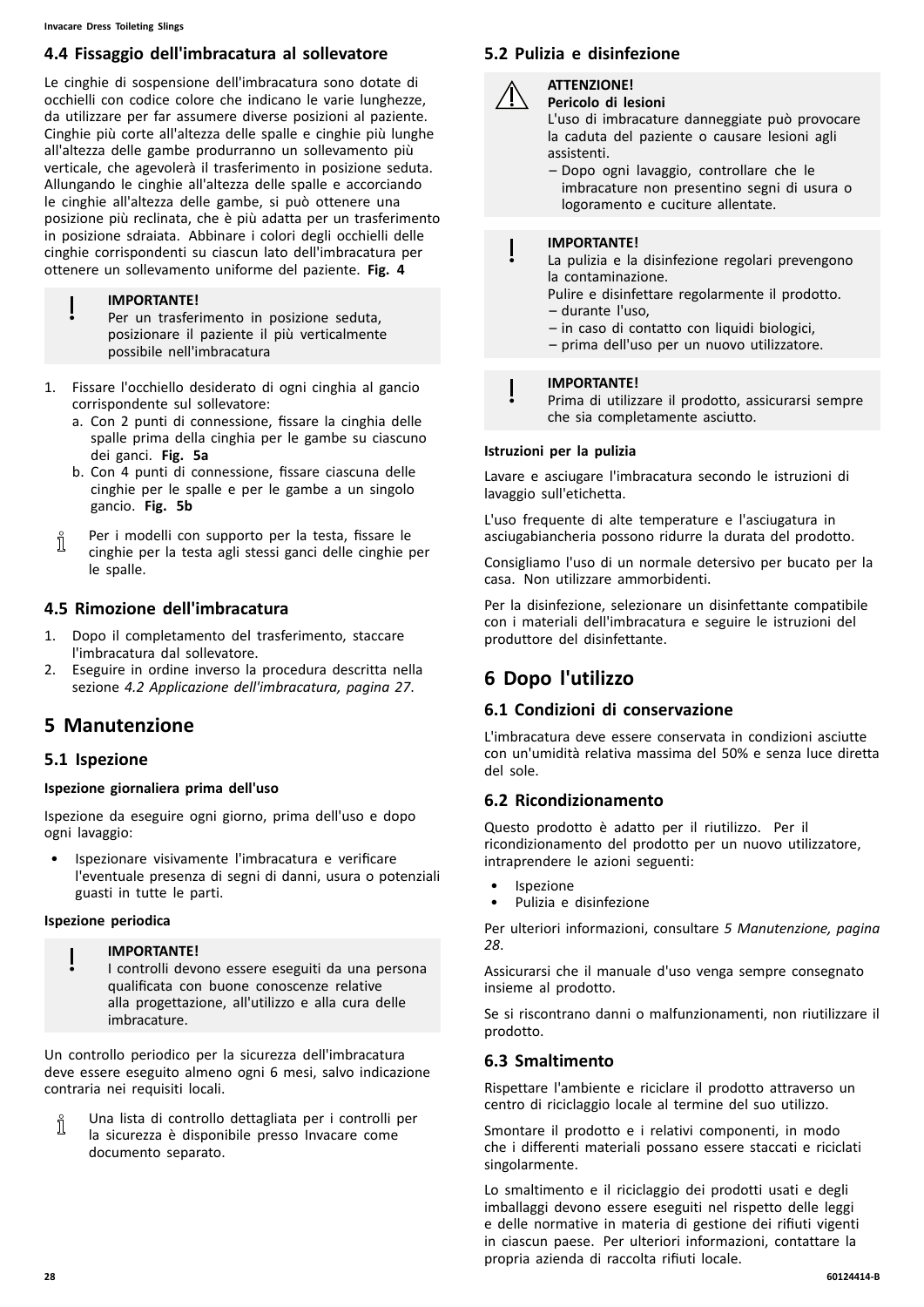# <span id="page-28-0"></span>**<sup>7</sup> Dati Tecnici**

# **7.1 Carico massimo per un utilizzo in sicurezza**

| $\overline{\phantom{0}}$ | XS, S, M e L | XL     |
|--------------------------|--------------|--------|
| Dress Toileting Low      |              |        |
| Dress Toileting High     | 200 kg       | 250 kg |

# **7.2 Materiali**

| <b>Materiale</b> | Parte                                                                                           |
|------------------|-------------------------------------------------------------------------------------------------|
| Poliestere       | Tessuto principale, cinghie,<br>bordatura (tessuto compatto),<br>etichetta principale (tessuto) |
| Poliammide       | Bordatura (tessuto in rete e<br>spacer), etichetta secondaria                                   |
| Poliuretano      | Imbottitura                                                                                     |

<sup>I</sup> materiali utilizzati non sono ignifughi.

# **<sup>1</sup> Algemeen**

# **1.1 Inleiding**

Deze gebruikershandleiding bevat belangrijke informatie over het gebruik van dit product. Lees de gebruikershandleiding aandachtig door en volg de veiligheidsinstructies, zodat <sup>u</sup> zeker weet dat <sup>u</sup> het product veilig gebruikt.

Invacare behoudt zich het recht voor om productspecificaties zonder voorafgaande kennisgeving te wijzigen.

Controleer voordat <sup>u</sup> dit document leest of <sup>u</sup> de juiste versie hebt. <sup>U</sup> vindt een pdf-bestand met de laatste versie op de Invacare-website.

Als <sup>u</sup> de lettergrootte in de gedrukte versie van het document moeilijk kunt lezen, kunt <sup>u</sup> een pdf-versie downloaden van de website. In de pdf-versie kunt <sup>u</sup> de letters op het scherm aanpassen tot een grootte die <sup>u</sup> prettiger vindt.

In geval zich een ernstig incident met het product voordoet, dient <sup>u</sup> de fabrikant en de bevoegde instantie in uw land daarvan op de hoogte te brengen.

# **Symbolen in deze handleiding**

In deze handleiding worden waarschuwingen aangeduid met symbolen. De waarschuwingssymbolen worden vergezeld van een kop die de ernst van het gevaar aangeeft.



#### WAARSCHUWING

Duidt op een gevaarlijke situatie die kan leiden tot ernstig letsel of overlijden als de situatie niet wordt vermeden.



# VOORZICHTIG

Duidt op een gevaarlijke situatie die kan leiden tot licht of klein letsel als de situatie niet wordt vermeden.

#### BELANGRIJK

Duidt op een gevaarlijke situatie die kan leiden tot materiële schade als de situatie niet wordt vermeden.

#### Tips en adviezen

Hier worden nuttige tips, adviezen en informatie voor efficiënt, probleemloos gebruik gegeven.

# **1.2 Levensduur**

De verwachte levensduur van het product is <sup>1</sup> tot <sup>5</sup> jaar. De levensduur is afhankelijk van de stof, de gebruiksfrequentie, de manier van wassen en het draaggewicht.

# **1.3 Garantie-informatie**

Wij bieden voor dit product een fabrieksgarantie in overeenstemming met onze Algemene Voorwaarden in de respectievelijke landen.

Garantieclaims kunnen alleen worden ingediend via de dealer bij wie <sup>u</sup> het product hebt gekocht.

# **1.4 Aansprakelijkheidsbeperking**

Invacare aanvaardt geen aansprakelijkheid voor schade veroorzaakt door:

- Niet in acht nemen van de gebruikershandleiding
- Verkeerd gebruik
- Normale slijtage
- Verkeerde montage of afstelling door de koper of een derde
- Technische aanpassingen
- Niet-geautoriseerde wijzigingen en/of gebruik van ongeschikte reserveonderdelen

# **1.5 Naleving**

Kwaliteit is cruciaal bij onze bedrijfsactiviteiten, waarbij wordt gewerkt binnen de normen van ISO 13485.

Dit product is voorzien van het CE-merkteken conform Verordening 2017/745 betreffende medische hulpmiddelen, klasse I. De introductiedatum van dit product staat vermeld in de CE-conformiteitsverklaring.

Wij werken er continu aan om ervoor te zorgen dat het effect van het bedrijf op het milieu, zowel lokaal als internationaal, zo veel mogelijk wordt beperkt.

Wij maken uitsluitend gebruik van materialen en onderdelen die voldoen aan de REACH-richtlijnen.

#### **Productspecifieke normen**

Het product is getest en voldoet aan de norm ISO <sup>10535</sup> (Tilliften voor het verplaatsen van gehandicapten) en alle bijbehorende normen.

Neem voor meer informatie over de lokale normen en voorschriften contact op met uw lokale Invacare-vertegenwoordiger. Zie de adressen aan het einde van dit document.

# **<sup>2</sup> Veiligheid**

# **2.1 Algemene veiligheidsinformatie**



**WAARSCHUWING! Kans op ernstig letsel of schade**

Verkeerd gebruik van dit product kan leiden tot schade of lichamelijk letsel.

- Als <sup>u</sup> de waarschuwingen, aanwijzingen of instructies niet begrijpt, neem dan contact op met een professionele zorgverlener of leverancier voordat <sup>u</sup> dit hulpmiddel gebruikt.
- Gebruik dit product of de beschikbare optionele apparatuur alleen als <sup>u</sup> deze instructies en het eventuele aanvullende instructiemateriaal volledig hebt doorgelezen en begrepen, met inbegrip van de gebruikershandleiding, servicehandleidingen of instructiebladen die bij dit product of de optionele apparatuur worden verstrekt.

ĭĬ

# **InlI**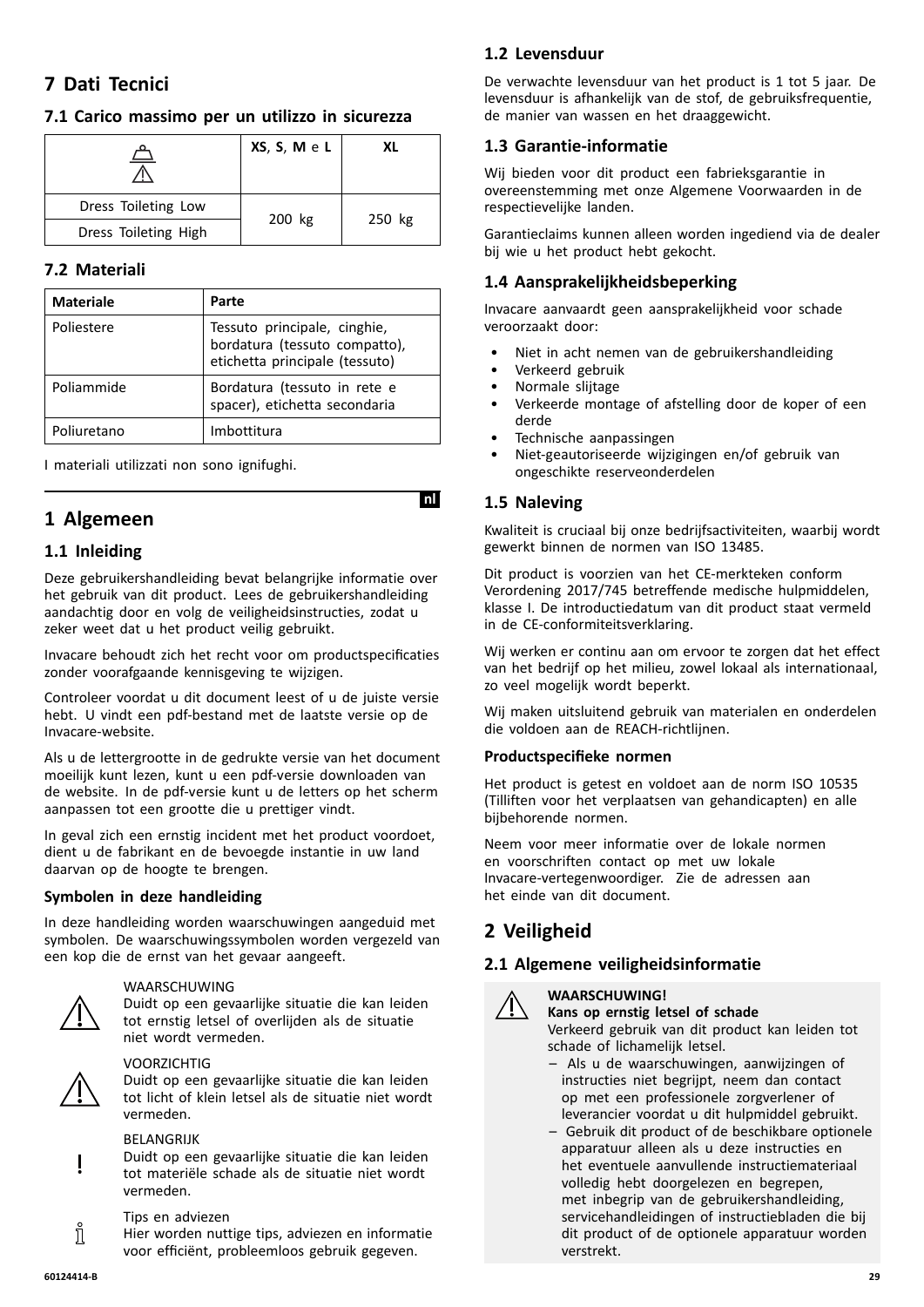#### **WAARSCHUWING!**

**Risico op schade of lichamelijk letsel** Verkeerd gebruik van dit product kan leiden tot

schade of lichamelijk letsel.

- Voer geen niet-geautoriseerde wijzigingen of aanpassingen uit op het product.
- Gebruik de draagband uitsluitend voor het verplaatsen van een persoon van het ene rustoppervlak naar het andere.

#### **WAARSCHUWING!**

**De maximale veilige belasting mag niet worden overschreden.**

- Overschrijd niet de maximale belastbaarheid van dit product of de andere onderdelen van het tilsysteem. Zie de maximale veilige belasting in de documentatie of op het label.
- Het onderdeel met de laagste maximale belastbaarheid is bepalend voor de maximale veilige belasting van het gehele systeem.

#### **WAARSCHUWING!**

**Risico op schade of lichamelijk letsel** Ontstekingsbronnen kunnen brand of vuur veroorzaken.

- Tijdens het verplaatsen van een patiënt moet een veilige afstand worden bewaard tussen de patiëntenlift en mogelijke ontstekingsbronnen (zoals een kachel, fornuis of open haard).
- Het is voor de patiënt en begeleiders verboden om tijdens het verplaatsen te roken.
- De draagband mag niet boven of op een warmtebron worden gelegd (zoals een kachel, fornuis of open haard).

#### **LET OP!**

#### **Compatibiliteit van draagbanden met het bevestigingssysteem**

Invacare gebruikt een normaal bevestigingssysteem met haken en lussen. De lussen aan de draagband worden bevestigd aan de haken op de patiëntenlift.

- Laat altijd een risicobeoordeling uitvoeren door een professional voordat <sup>u</sup> een draagband van Invacare gebruikt met een patiëntenlift van een andere fabrikant.
- Vraag uw Invacare-leverancier om advies als <sup>u</sup> niet zeker weet of <sup>u</sup> een Invacare-draagband kunt gebruiken met apparatuur van een andere fabrikant.

# **2.2 Typeplaatjes en symbolen op het product**

De labels zijn boven aan de achterzijde van de draagband bevestigd.

#### $Symbolen - Fig. 1$

| A)  | Lees de gebruikershandleiding    |
|-----|----------------------------------|
| ®   | Conformiteit met Europese normen |
| C)  | Fabrikant                        |
| (D) | Medisch hulpmiddel               |
| (E) | Referentienummer                 |
| (F) | Serienummer                      |
| G)  | Fabricagedatum                   |
|     | Partijnummer                     |

|   | Veilig te belasten tot maximaal         |
|---|-----------------------------------------|
|   | Niet bleken                             |
|   | Op lage temperatuur drogen in de droger |
|   | Niet strijken                           |
| M | Wassen op max. 90 °C                    |
| N | Veld voor naam patiënt                  |
|   | QR-code met link naar instructievideo   |

# **<sup>3</sup> Productoverzicht**

#### **3.1 Beoogd gebruik**

De Invacare Dress Toileting-draagband is een soepele lichaamsondersteuningsband waarmee een persoon van het ene oppervlak naar het andere kan worden verplaatst. De draagband dient te worden gebruikt in combinatie met een passieve patiëntenlift, verbonden met lussen en haken via <sup>2</sup> of <sup>4</sup> bevestigingspunten.

De draagband is niet geschikt om na verplaatsing onder de patiënt te blijven liggen.

De beoogde bediener van dit product is een zorgprofessional of een privépersoon die voldoende training heeft gehad.

#### **Indicaties**

De draagbanden zijn geïndiceerd voor het verplaatsen van patiënten die deels beperkt zijn in hun lichaamsbewegingen:

|                      | Heup- | Romp-<br>bewegingen bewegingen bewegingen | Hoofd-  |
|----------------------|-------|-------------------------------------------|---------|
| Dress Toileting Low  |       |                                           | Goed    |
| Dress Toileting High | Goed  | Goed                                      | Beperkt |

#### **Contra-indicaties**

De Dress Toileting-draagbanden zijn niet geschikt voor immobiele personen of personen met een hoge of tweezijdige beenamputatie.

#### **3.2 Accessoires**

• Verlenglussen – <sup>20</sup> cm of <sup>30</sup> cm lengte Kunnen aan de buitenste lussen worden vastgemaakt om de ophangbanden van de draagband langer te maken. Voor een groter bereik en meer positioneringsmogelijkheden.

# **<sup>4</sup> Gebruik**

#### **4.1 Algemene veiligheidsinformatie**



#### **WAARSCHUWING! Risico op schade of lichamelijk letsel**

Verkeerd gebruik van dit product kan leiden tot schade of lichamelijk letsel.

- Verplaats een patiënt nooit zonder toestemming van de professionele zorgverlener van de patiënt.
- Controleer of de patiënt geen aanleg heeft voor spasticiteit of ga na of de patiënt een risicobeoordeling heeft ondergaan waarin de kans op plotselinge bewegingen naar van te voren is onderzocht.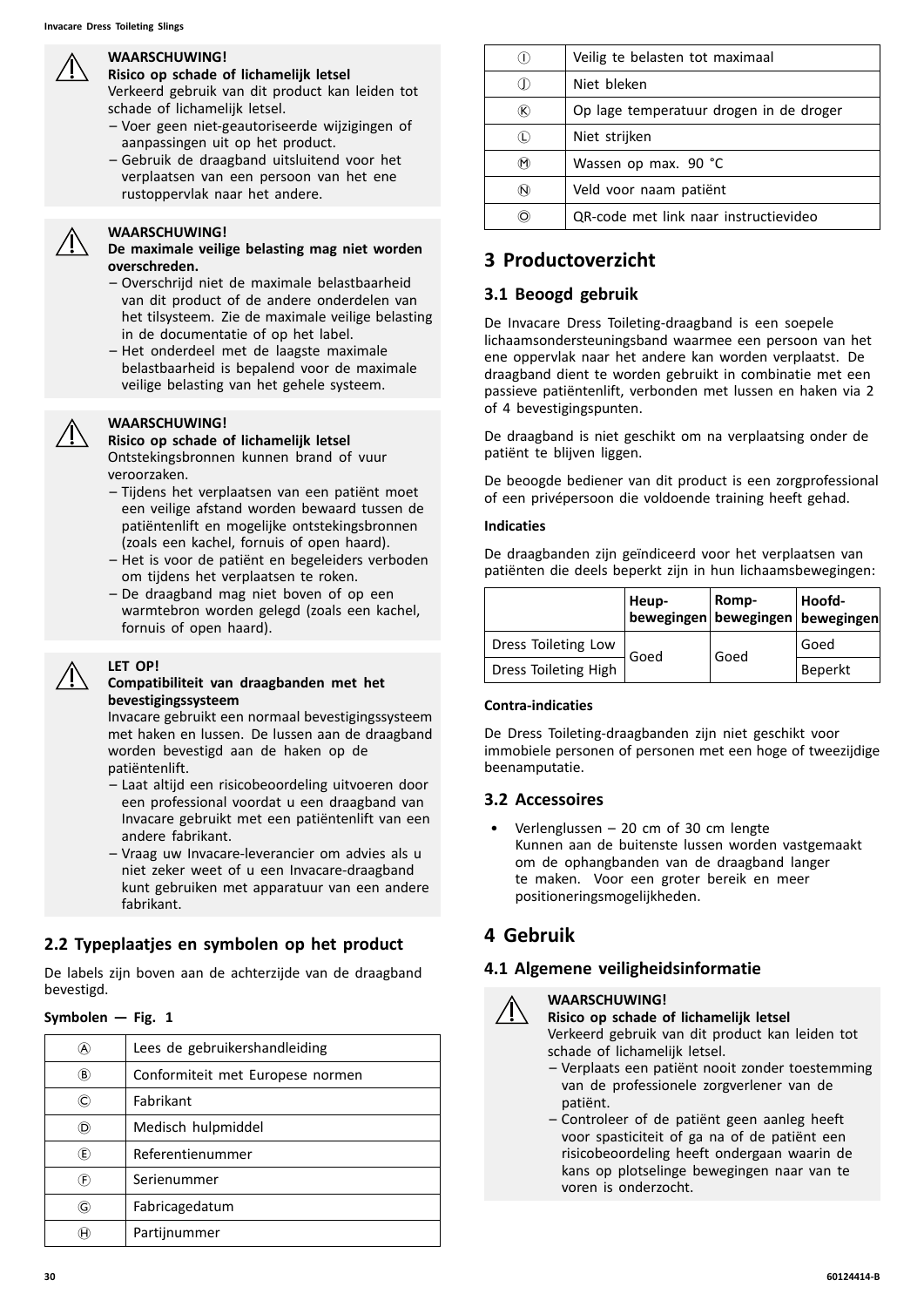#### **WAARSCHUWING! Kans op lichamelijk letsel**



- Raadpleeg als aanvulling de gebruikershandleiding van de lift en volg de gebruiks- en veiligheidsinstructies op.
- Controleer voordat <sup>u</sup> de patiënt verplaatst of de draagband goed is bevestigd.
- Controleer zodra de banden strak staan en voordat de patiënt los komt van het oppervlak opnieuw of de draagband goed is bevestigd.
- Gebruik geen enkel type kunststof incontinentieluier of zitkussen tussen de patiënt en het materiaal van de draagband waardoor de patiënt tijdens het verplaatsen uit de draagband zou kunnen glijden.
- Zorg er bij het optillen van een patiënt voor dat het hoofd voldoende wordt ondersteund.
- Plaats de patiënt in de draagband volgens de instructies die bij de draagband zijn geleverd.
- Zorg ervoor dat u alle aanpassingen voor de veiligheid en het comfort voor de patiënt hebt ingesteld voordat <sup>u</sup> de patiënt gaat verplaatsen.

# **WAARSCHUWING!**

**Kans op lichamelijk letsel**

Het gebruik van beschadigde draagbanden kan ertoe leiden dat de patiënt valt of de zorgverleners gewond raken.

– Verbleekte, gescheurde, gerafelde en beschadigde draagbanden zijn onveilig en kunnen leiden tot letsel. Verwijder deze direct.

Voor de keuze van een draagband moet een risicoanalyse worden gemaakt door een professionele zorgverlener. Bij de risicoanalyse moet het volgende in overweging worden genomen:

- Het gewicht, de omvang, het fysieke vermogen en de medische toestand van de patiënt.
- De wijze waarop de verplaatsing zal plaatsvinden en de omgeving.
- De compatibiliteit met de andere tilapparatuur die wordt gebruikt.

Raadpleeg voor meer informatie de *keuzehandleiding* Ĭ *voor draagbanden van Invacare*

# **4.2 De draagband aanbrengen**

# **Draagband aanbrengen in zittende positie**

- 1. Laat de patiënt voorover leunen en bied daarbij voldoende ondersteuning zodat hij of zij niet valt.
- 2. Schuif de draagband achter de rug van de patiënt omlaag naar het midden. **Fig. 2a**
- 3. Laat de patiënt achterover leunen tegen de draagband.
- Trek de beensteun aan elke kant langs de buitenkant van het dijbeen naar voren. **Fig. 2b**
- 5. Steek elk van de beensteunen onder de beide dijbenen door.
- 6. Maak de riem vast rondom de borst van de patiënt en controleer of deze goed is bevestigd.

# **Draagband aanbrengen in liggende positie**

- 1. Draai de patiënt in zijligging.<br>2. Vouw de draagband voor de
- 2. Vouw de draagband voor de helft op en leg deze centraal langs de wervelkolom. **Fig. 2c**
- 3. Draai de patiënt naar de andere zij en vouw de draagband uit.<br>60124414-B
- 4. Draai de patiënt op zijn rug op de draagband. Zorg dat de draagband symmetrisch geplaatst is.
- 5. Breng de benen van de patiënt omhoog door deze bij de knieën te buigen en plaats de draagband onder de benen.
- 6. Maak de riem vast rondom de borst van de patiënt en controleer of deze goed is bevestigd.
	- De draagband is gemakkelijker aan te brengen als de Ĭ patiënt voldoende controle heeft over zijn of haar romp en in staat is om rechtop op het bed of op de grond te zitten. Indien dit het geval is, kunt <sup>u</sup> stap <sup>1</sup> t/m <sup>4</sup> op dezelfde manier als bij het aanbrengen in zittende positie doorlopen.

#### **Plaatsing van de armen van de patiënt**

De armen van de patiënt moeten buiten de draagband worden geplaatst

# **4.3 Plaatsing van de beensteunen**

De beensteunen kunnen al naar gelang de toestand van de patiënt en op basis van voorkeuren of specifieke handelingen in verschillende posities worden geplaatst:

- • **met de beenbanden gekruist - Fig. 3a**: een beenband wordt kruislings door de andere beenband geleid, waarna beide aan de tegenoverliggende haak worden bevestigd.
	- Deze manier van bevestigen is het veiligst en ĭ wordt daarom aanbevolen. Hiermee wordt voorkomen dat de patiënt voorover valt en wordt een betere positie van de heupen ten opzichte van de onderbenen verkregen.
- • **met ongekruiste beenbanden - Fig. 3b**: de beenbanden worden niet gekruist en aan dezelfde kant aan de haak bevestigd.
	- Deze manier van bevestigen wordt aanbevolen าาี als de patiënt last heeft van de buik of als intieme delen gewassen moeten worden.

# **4.4 De draagband aan de lift bevestigen**

De ophangbanden aan de draagband zijn voorzien van lussen in verschillende kleuren die verschillende lengtes aangeven. Hiervan kan gebruik worden gemaakt om de patiënt in verschillende posities te plaatsen. De kortere ophangbanden bij de schouders en de langere banden bij de benen zorgen voor een meer verticale positie die de verplaatsing naar een zittende positie vergemakkelijkt. Door de ophangbanden bij de schouders langer te maken en de banden bij de benen korter te maken, wordt een meer achterover hellende hoek verkregen waarin de verplaatsing naar een liggende positie beter mogelijk is. Bevestig de twee lussen met dezelfde kleur aan weerszijden van de draagband zodat de patiënt bij het omhoog tillen niet scheef hangt. **Fig. <sup>4</sup>**

#### **BELANGRIJK!**

Zorg dat de patiënt bij een verplaatsing naar een zittende positie in een zo verticaal mogelijke houding in de draagband hangt.

- 1. Bevestig de lus van elk van de ophangbanden aan de bijbehorende haak op de lift:
	- a. Bevestig de schouderband bij de <sup>2</sup> bevestigingspunten voor de beenband aan elk van de haken. **Fig. 5a**
	- b. Bevestig de schouder- en beenband bij <sup>4</sup> bevestigingspunten aan een afzonderlijke haak. **Fig. 5b**

<span id="page-30-0"></span>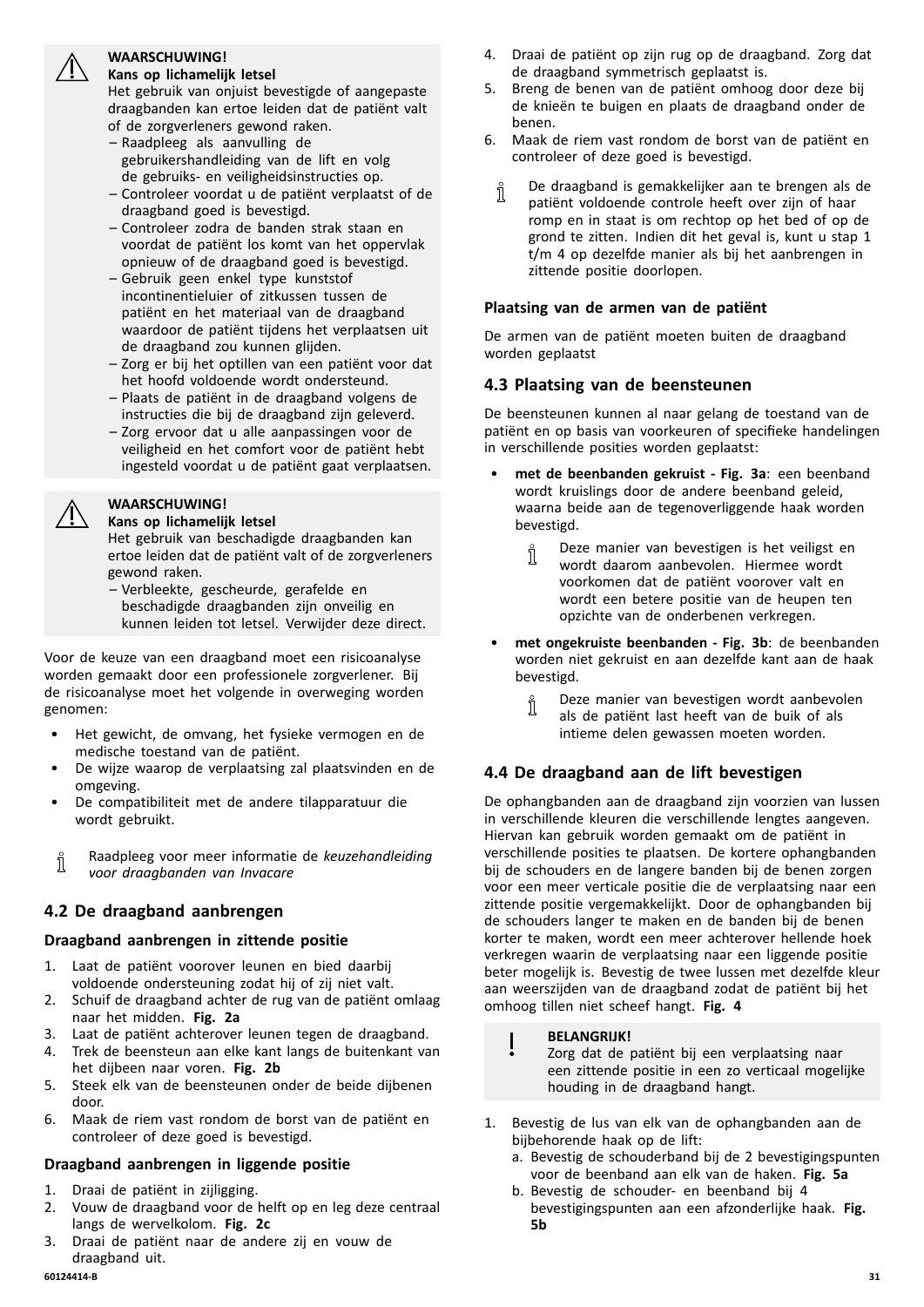<span id="page-31-0"></span>Bij een model met hoofdsteun bevestigt <sup>u</sup> Л de hoofdbanden aan dezelfde haken als de schouderbanden.

# **4.5 De draagband verwijderen**

- 1. Maak, nadat de patiënt is verplaatst, de draagband los van de lift.
- 2. Voer de procedure die wordt beschreven in *[4.2](#page-30-0) De draagband [aanbrengen,](#page-30-0) pagina [31](#page-30-0)*, in omgekeerde volgorde uit.

# **<sup>5</sup> Onderhoud**

#### **5.1 Inspectie**

#### **Dagelijkse inspectie voor gebruik**

Elke dag dient een inspectie plaats te vinden, voorafgaand aan het gebruik en na elke wasbeurt:

• Kijk of geen van de onderdelen van de draagband beschadigingen, tekenen van slijtage of mogelijke defecten vertoont.

#### **Periodieke inspectie**

#### **BELANGRIJK!**

De inspecties moeten worden uitgevoerd door een gekwalificeerd persoon die goed bekend is met het ontwerp, gebruik en onderhoud van draagbanden.

Er moet minimaal eens per <sup>6</sup> maanden een veiligheidsinspectie van de draagband worden uitgevoerd, tenzij anders vermeld in de lokale vereisten.

Een document met de gedetailleerde controlelijst Ĭ voor de veiligheidsinspectie is apart te verkrijgen via Invacare.

# **5.2 Reiniging en desinfectie**

# **WAARSCHUWING!**

**Kans op lichamelijk letsel**

Het gebruik van beschadigde draagbanden kan ertoe leiden dat de patiënt valt of de zorgverleners gewond raken.

– Inspecteer de draagband op slijtage, scheuren en losse naden na elke reinigingsbeurt.

#### **BELANGRIJK!**

Voorkom verontreinigingen door de draagband regelmatig te reinigen en desinfecteren. Reinig en desinfecteer dit product

- regelmatig als het wordt gebruikt;
- als het in contact is gekomen met lichaamsvocht; – voordat een nieuwe gebruiker er gebruik van
- maakt.

#### **BELANGRIJK!**

Zorg altijd dat het product volledig droog is voordat <sup>u</sup> het weer in gebruik neemt.

#### **Reinigingsinstructies**

Reinig en droog de draagband volgens de wasinstructies op het label.

Door regelmatig wassen op hoge temperatuur of drogen in de droger kan de levensduur van het product worden verkort.

Wij adviseren een normaal wasmiddel voor huishoudelijke doeleinden te gebruiken. Gebruik geen wasverzachter.<br>32 **32 60124414-B**

Kies voor het desinfecteren een ontsmettingsmiddel dat geschikt is voor het materiaal van de draagband en volg de instructies van de producent van het ontsmettingsmiddel.

# **<sup>6</sup> Na gebruik**

# **6.1 Voorschriften voor opslag**

Bewaar de draagband op een droge plek bij een maximale relatieve luchtvochtigheid van 50% waar geen direct zonlicht komt.

# **6.2 Geschikt maken voor hergebruik**

Dit product is geschikt voor hergebruik. Om het product voor een nieuwe gebruiker gebruiksklaar te maken, voert <sup>u</sup> de volgende handelingen uit:

- **Inspectie**
- Schoonmaken en desinfecteren
- Zie *<sup>5</sup> Onderhoud, pagina <sup>32</sup>* voor gedetailleerde informatie.

Zorg ervoor dat de gebruikershandleiding samen met het product wordt overhandigd.

Hergebruik het product niet als er schade of afwijkingen zijn geconstateerd.

# **6.3 Afvoeren**

Wij hopen dat <sup>u</sup> voldoende milieubewust bent om dit product na de levensduur naar een afvalverwerkingsstation te brengen.

Haal het product en de onderdelen ervan uit elkaar, zodat de verschillende materialen afzonderlijk kunnen worden gerecycled.

Gebruikte producten en verpakkingen moeten worden afgevoerd en gerecycled overeenkomstig de wet- en regelgeving voor afvalverwerking in het betreffende land. Neem contact op met uw plaatselijke afvalverwerkingsbedrijf voor meer informatie.

# **<sup>7</sup> Technische Specificaties**

# **7.1 Maximale veilige belasting**

| XS, S, M en L | XL     |
|---------------|--------|
|               |        |
|               | 250 kg |
|               | 200 kg |

# **7.2 Materialen**

| <b>Materiaal</b> | <b>Onderdeel</b>                                                  |
|------------------|-------------------------------------------------------------------|
| Polyester        | Stofgedeelte, banden, omzoming<br>(massief), hoofdlabel (geweven) |
| Polyamide        | Omzoming (net en tussenstuk),<br>tweede label                     |
| Polyurethaan     | <b>Bekleding</b>                                                  |
|                  |                                                                   |

De gebruikte materialen zijn niet brandwerend.

# **<sup>1</sup> Generell informasjon**

# **1.1 Innledning**

Denne bruksanvisningen inneholder viktig informasjon om hvordan produktet håndteres. Les bruksanvisningen nøye, og følg sikkerhetsinstruksjonene <sup>i</sup> den, slik at du kan bruke produktet på en trygg måte.

**InoI**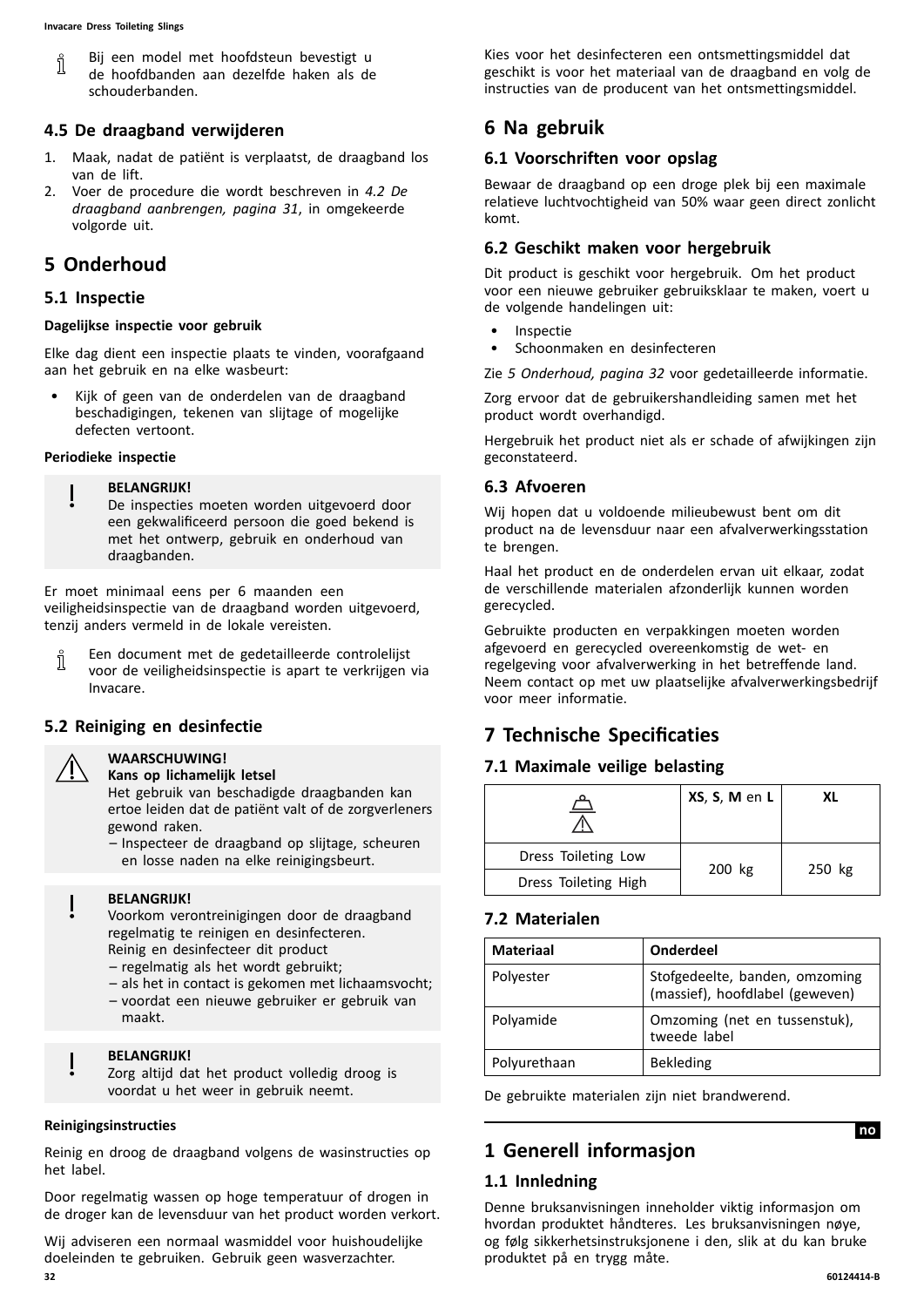Invacare forbeholder seg retten til <sup>å</sup> endre produktspesifikasjoner uten forvarsel.

Før du leser dette dokumentet, må du forsikre deg om at du har den nyeste versjonen. Du finner den nyeste versjonen som en PDF-fil på Invacare-nettstedet.

Hvis skriftstørrelsen <sup>i</sup> den trykte versjonen av dokumentet er vanskelig <sup>å</sup> lese, kan du laste ned PDF-versjonen fra nettstedet. Deretter kan du skalere PDF-en, slik at skriftstørrelsen passer bedre for deg.

Dersom det skjer en alvorlig hendelse <sup>i</sup> tilknytning til produktet, bør du informere produsenten og de kompetente myndigheter <sup>i</sup> landet ditt.

#### **Symboler <sup>i</sup> denne håndboken**

Advarslene <sup>i</sup> denne bruksanvisningen er angitt med symboler. Advarselsymbolene ledsages av en overskrift som angir alvorlighetsgraden.



#### ADVARSEL

Angir en farlig situasjon som kan føre til alvorlig personskade eller død dersom den ikke unngås.



FORSIKTIG

Angir en farlig situasjon som kan føre til lettere skade dersom den ikke unngås.

VIKTIG

Angir en farlig situasjon som kan føre til skade på utstyr hvis den ikke unngås.

- Tips og anbefalinger
- ິກເ Gir nyttige tips, anbefalinger og opplysninger når det gjelder effektiv og problemfri bruk.

# **1.2 Produktets levetid**

Forventet levetid for produktet er 1–5 år. Levetiden vil variere avhengig av hvilket stoff løfteseilet er laget av, hvor ofte det brukes, vaskerutiner og hvilken vektbelastning det utsettes for.

# **1.3 Garantiopplysninger**

Vi tilbyr en produsentgaranti for produktet <sup>i</sup> samsvar med våre generelle forretningsvilkår <sup>i</sup> det aktuelle landet.

Garantikrav kan bare rettes gjennom den aktuelle leverandøren av produktet.

# **1.4 Ansvarsbegrensning**

Invacare erkjenner ikke ansvar for skade som skyldes:

- Manglende overholdelse av instruksjonene <sup>i</sup> bruksanvisningen
- Feil bruk
- Naturlig slitasje
- Feilmontering utført av kjøperen eller en tredjepart
- Tekniske endringer
- Endringer som ikke er godkjent, og/eller bruk av uegnede reservedeler

# **1.5 Samsvar**

Kvalitet er avgjørende for virksomheten til selskapet, som arbeider innenfor fagområdene <sup>i</sup> ISO 13485.

Dette produktet er CE-merket <sup>i</sup> samsvar med forordning 2017/745 om medisinsk utstyr klasse 1. Lanseringsdatoen for dette produktet er oppgitt <sup>i</sup> CE-samsvarserklæringen.

Vi arbeider kontinuerlig for <sup>å</sup> sikre at selskapets påvirkning på miljøet – både lokalt og globalt – reduseres til et minimum.

Vi bruker kun materialer og komponenter som er <sup>i</sup> samsvar med REACH-forskriftene.<br>60124414-B **60124414-B 33**

#### **Produktspesifikke standarder**

Produktet er testet og <sup>i</sup> samsvar med ISO <sup>10535</sup> (personløftere til forflytning av funksjonshemmede) og alle relaterte standarder.

Kontakt din lokale Invacare-representant hvis du ønsker informasjon om tilgjengelig tilbehør. Se adresser på slutten av dette dokumentet.

# **<sup>2</sup> Sikkerhet**

# **2.1 Generell sikkerhetsinformasjon**

#### **ADVARSEL!**



**Fare for alvorlig personskade eller skade på utstyr** Feil bruk av produktet kan forårsake personskade og skade på utstyr.

- Hvis du har problemer med <sup>å</sup> forstå advarslene, forsiktighetsmeldingene eller instruksjonene, bør du ta kontakt med kvalifisert helsepersonell eller en leverandør eller teknisk personell før du forsøker <sup>å</sup> bruke dette utstyret.
- Du må ikke bruke dette produktet eller annet tilgjengelig ekstrautstyr hvis du ikke først har lest og forstått disse instruksjonene og eventuelt tilleggsmateriale, for eksempel bruksanvisninger, servicehåndbøker eller instruksjonsdokumenter som følger med dette produktet eller ekstrautstyr.

#### **ADVARSEL!**

# **Risiko for personskade eller skade på utstyr**

Feil bruk av produktet kan forårsake personskade og skade på utstyr.

- Utfør ikke noen endringer på produktet uten tillatelse.
- Ikke bruk løfteseilet til noe annet formål enn <sup>å</sup> overføre en person fra en hvileflate til en annen.

#### **ADVARSEL!**



**Maksimal arbeidslastkapasitet må ikke overskrides**

- Ikke overskrid den maksimale sikre arbeidsbelastningen til dette produktet eller andre komponenter <sup>i</sup> løftesystemet. Se dokumentasjon eller merkingen for den angitte maksimale sikre arbeidsbelastningen.
- Komponentet med lavest arbeidslastkapasitet bestemmer hva som er den maksimale sikre arbeidslasten for hele systemet.

#### **ADVARSEL!**

#### **Risiko for personskade eller skade på utstyr**

Tennkilder kan forårsake forbrenning eller brann.

- Flytting av pasienter må utføres med en sikkerhetsavstand mellom personløfteren og potensielle tennkilder (ovn, komfyr, peis etc.).
- Pasienten eller pleierne må ikke røyke under flyttingen.
- Løfteseilet må ikke plasseres over varmekilder (ovn, komfyr, peis osv.).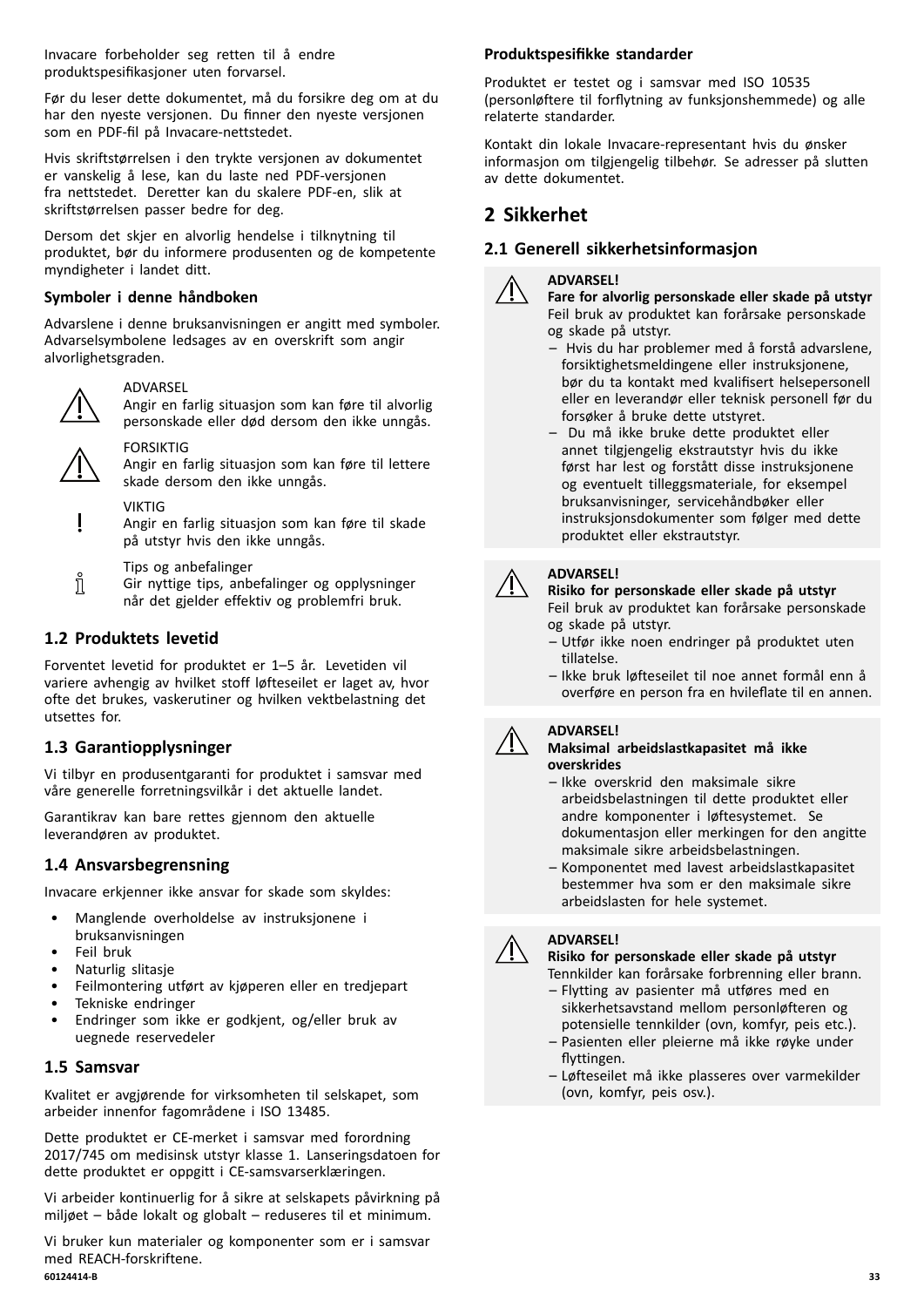#### **FORSIKTIG!**

**Slyngens kompatibilitet med festesystemet** Invacare bruker et felles festesystem basert på kroker og løkker. Løkkene på slyngen festes til krokene på personløfteren.

- En risikovurdering skal alltid utføres av en profesjonell før Invacare slynger brukes <sup>i</sup> kombinasjon med personløfter fra en annen produsent.
- Hvis du er <sup>i</sup> tvil om bruk av Invacare slynger med utstyr fra andre produsenter, må du kontakte Invacare-leverandøren for rådgivning.

# **2.2 Merking og symboler på produktet**

Etikettene er plassert på øverts på baksiden av slyngen.

| Symboler $-$ Fig. 1 |
|---------------------|
|                     |

| (A)                      | Les bruksanvisningen                   |
|--------------------------|----------------------------------------|
| (B)                      | EU                                     |
| O                        | Produsent                              |
| (D)                      | Medisinsk utstyr                       |
| (E)                      | Referansenummer                        |
| $^{\circledR}$           | Serienummer                            |
| G)                       | Produksjonsdato                        |
| $^{\circledR}$           | Lotnummer                              |
| ⋒                        | Maks. tillatt arbeidsbelastning        |
| ⋔                        | Bruk ikke blekemidler                  |
| ®                        | Tørk i tørketrommel, lav temperatur    |
| $\left( L\right)$        | Skal ikke strykes                      |
| $(\hbox{\large{\sf M}})$ | Vask maks. 90 °C                       |
| $\omega$                 | Felt for pasientnavn                   |
| O)                       | QR-kode med link til instruksjonsvideo |

# **<sup>3</sup> Produktoversikt**

# **3.1 Tiltenkt bruk**

Invacare Dress Toileting-løfteseil er ikke-stive kroppsstøttende enheter som brukes til <sup>å</sup> flytte en pasient fra én overflate til en annen. Løfteseilene er ment for <sup>å</sup> kombineres med en passiv personløfter ved bruk av et løkkefeste med <sup>2</sup> eller <sup>4</sup> tilknytningspunkter.

Løfteseilene skal ikke være igjen under pasienten etter forflytningen.

Aktuelle personer for betjening av dette produktet er helsepersonell eller privatpersoner som har fått riktig opplæring.

#### **Indikasjoner**

Løfteseilene er ment for flytting av delvis immobile pasienter med følgende minimumsgrad av kroppskontroll:

|                      | Kontroll<br>over<br>hofte | Kontroll<br>over<br>overkropp | Kontroll<br>over<br>hode |
|----------------------|---------------------------|-------------------------------|--------------------------|
| Dress Toileting Low  | <b>Bra</b>                | <b>Bra</b>                    | <b>Bra</b>               |
| Dress Toileting High |                           |                               | <b>Begrenset</b>         |

#### **Kontraindikasjoner**

Dress Toileting-løfteseilene er kontraindisert både for immobile pasienter og pasienter med høyt amputerte og bilateralt amputerte ben.

# **3.2 Tilbehør**

• Forlengelsesløkker – <sup>20</sup> cm eller <sup>30</sup> cm lengde Ment <sup>å</sup> være festet til de ytre løkkene og til <sup>å</sup> forlenge fjæringsstroppene på løfteseilet for lenger rekkevidde eller posisjoneringsalternativer.

# **<sup>4</sup> Bruk**

# **4.1 Generell sikkerhetsinformasjon**



#### **ADVARSEL!**

**Personskaderisiko eller risiko for skade på utstyr** Feil bruk av produktet kan forårsake personskade og skade på utstyr.

- Ikke flytt pasienten uten godkjennelse fra pasientens helsepersonell.
- Sørg for at pasienten ikke er <sup>i</sup> risikosonen for spasmer og at en risikovurdering har blitt gjennomført for muligheten for at pasienten skal falle fremover.



#### **ADVARSEL! Skaderisiko**

Løfteseil som er festet eller justert feil, kan føre til at pasienten faller, eller til at pleiepersonell skades.

- Se bruksanvisningen til personløfteren <sup>i</sup> tillegg og følg instruksjonene for sikkerhet og bruk.
- Kontroller at tilbehøret til løfteseilet er riktig før flyttingen begynner.
- Dobbelsjekk at løfteseilet er festet ordentlig når stroppene strammes før du løfter pasienten av overflaten.
- Ikke bruk inkontinensinnlegg med plastikkbakside eller seteputer mellom pasienten og materialet til løfteseilet som kan føre til at pasienten glir ut av løfteseilet under flytting.
- Pass på at pasienten har tilstrekkelig med hodestøtte når han/hun løftes.
- Plasser pasienten <sup>i</sup> løfteseilet <sup>i</sup> samsvar med anvisningene for løfteseilet.
- Alle sikkerhets- og komfortjusteringer må utføres før pasienten flyttes.



#### **ADVARSEL! Skaderisiko**

Bruk av skadede løfteseil kan føre til at pasienten faller, eller til at assistenter skades.

– Løfteseil som er bleket, revnet, oppskåret, frynset eller ødelagt, er utrygge <sup>å</sup> bruke og kan føre til skade. Må kastes umiddelbart.

For <sup>å</sup> velge riktig løfteseil må en risikovurdering utføres av helsepersonell. Risikovurderingen må vurdere:

- Pasientens vekt, størrelse, fysisk evne og medisinsk tilstand.
- Overføringstype og miljø.
- Kompatibiliteten til det andre løfteutstyret som brukes.
- Hvis du vil ha mer informasjon se *Veiledning for valg* ĭ *av løfteseil fra Invacare*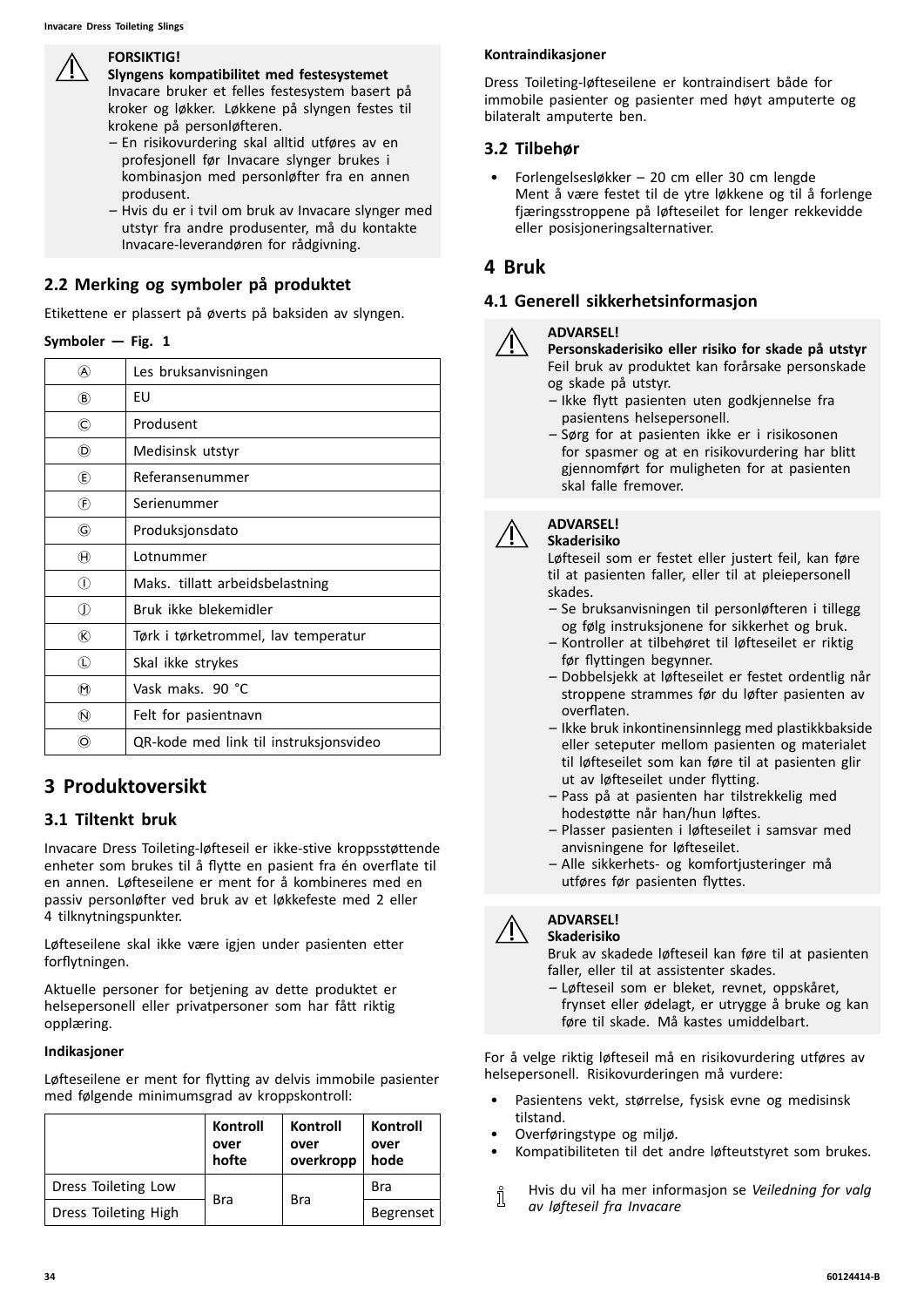# <span id="page-34-0"></span>**4.2 Bruke løfteseilet**

# **Bruk av løfteseilet <sup>i</sup> sittende stilling**

- 1. Len pasienten fremover for <sup>å</sup> sikre at han er godt støttet for <sup>å</sup> redusere risikoen for <sup>å</sup> falle.
- 2. Skyv løfteseilet ned bak pasientens rygg til en midtre posisjon. **Fig. 2a**
- 3. Len pasienten tilbake mot løfteseilet.
- 4. Trekk benstøtten fremover langs utsiden av lårene på hver side. **Fig. 2b**
- 5. Pass hver benstøtte under hvert av de korresponderende lårene.
- 6. Lukk beltet rundt pasientens bryst og sørg for at det er justert etter pasientens størrelse.

# **Bruk av løfteseilet <sup>i</sup> liggende stilling**

- 1. Snu pasienten over på siden.<br>2. Brett opp halvparten av løftes
- 2. Brett opp halvparten av løfteseilet og plasser den sentralt langs ryggraden. **Fig. 2c**
- 3. Snu pasienten til den andre siden og brett ut løfteseilet.
- 4. Snu pasienten på ryggen <sup>i</sup> løfteseilet. Forsikre deg om at seilet er symmetrisk plassert.
- 5. Løft bena ved <sup>å</sup> bøye knærne og før løfteseilet under bena.
- 6. Lukk beltet rundt pasientens bryst og sørg for at det er justert etter pasientens størrelse.
	- Hvis pasienten har tilstrekkelig kontroll over baksiden Ĭ og er <sup>i</sup> stand til <sup>å</sup> sitte opp fra sengen eller gulvet, vil dette lette applikasjonen og trinn 1-4 kan utføres som ligner på <sup>å</sup> bruke løfteseilet <sup>i</sup> sittestilling.

# **Posisjonering av pasientens armer**

Armene til pasienten må plasseres på utsiden av løfteseilet

# **4.3 Posisjonering av benstøttene**

Benstøttene kan plasseres på forskjellige måter avhengig av pasientforhold eller preferanser og oppgaver som skal utføres:

- • **med kryssede benstropper - Fig. 3a**: Benstroppene krysses den ene gjennom den andre og festes til motsatt krok.
	- Anbefales for maksimal sikkerhet, da det ິງໂ reduserer risikoen for <sup>å</sup> falle fremover og opprettholder også en bedre justering av hofter og nedre lemmer.
- • **med benstropper som ikke krysset - Fig. 3b**: Benstroppene krysses ikke og festes til kroken på den korresponderende siden.
	- Anbefales når pasienten har abdominal følsomhet ĭ eller har behov for intimhygiene.

# **4.4 Fest løfteseilet til løfteren.**

Løfteseilets fjæringsstropper er utstyrt med fargekodede løkker <sup>i</sup> ulike lengder, for plassering av pasienten <sup>i</sup> forskjellige stillinger. Kortere stropper på skuldrene og lengre stropper på bena vil gir er med vertikalt løft, noe som vil hjelpe bidra til overføring til en sittestilling. Ved <sup>å</sup> forlenge stroppene på skuldrene og forkorte stroppene på beina, kan en mer tilbakelent posisjon oppnås. Denne stillingen er mer egnet for flytting til liggende stilling. Sørg for at løkkefargene samsvarer med de korresponderende stroppene på hver side av løfteseilet for en jevn løft av pasienten. **Fig. <sup>4</sup>**

#### **VIKTIG!**

For flytting til sittende stilling, plasser pasienten så vertikalt som mulig <sup>i</sup> løfteseilet

- 1. Fest den ønskede løkken på hver stropp til den tilsvarende kroken på personløfteren:
	- a. Fest skulderstroppen med to tilkoblingspunkter før ben- og hoftestroppen på hver av krokene. **Fig. 5a**
	- b. Med <sup>4</sup> koblingspunkter feste hver av skulder- og benstroppene til en individuell krok. **Fig. 5b**
	- For modeller med hodestøtte, fest hodestroppene til ງໃ de samme krokene som skulderstroppene.

# **4.5 Fjerning av løfteseilet**

- 
- 1. Etter flyttingen er ferdig, ta løfteseilet av personløfteren.<br>2. Snu rekkefølgen på prosedvren som er beskrevet i 4.2 2. Snu rekkefølgen på prosedyren som er beskrevet <sup>i</sup> *4.2 Bruke løfteseilet, side <sup>35</sup>*.

# **<sup>5</sup> Vedlikehold**

# **5.1 Kontroll**

#### **Daglig inspeksjon før bruk**

Inspeksjon skal utføres daglig, før bruk og etter hver vask:

• Inspiser løfteseilet og kontroller alle deler for tegn på skade, slitasje eller potensiell svikt.

#### **Rutinemessig inspeksjon**

#### **VIKTIG!**

Inspeksjonene må utføres av en kvalifisert person som er godt kjent med design, bruk og stell av slynger.

En sikkerhetskontroll av slyngen må utføres minst hver <sup>6</sup> måned, dersom ikke annet kreves <sup>i</sup> henhold til lokale krav.

En detaljert sjekkliste for sikkerhetskontroll er ĭ tilgjengelig fra Invacare som et eget dokument.

# **5.2 Rengjøring og desinfisering**



#### **ADVARSEL! Skaderisiko**

Bruk av skadede løfteseil kan føre til at pasienten faller, eller til at assistenter skades.

– Inspiser løfteseilet for slitasje og løs søm etter hver vask.

#### **VIKTIG!**

Regelmessig rengjøring og desinfisering forhindrer forurensning.

- Rengjør og desinfiser produktet
- jevnlig mens det er <sup>i</sup> bruk,
- når det har vært <sup>i</sup> kontakt med enhver type kroppsvæske,
- før det brukes på en ny bruker.

#### **VIKTIG!**

Pass alltid på at produktet er helt tørket før det tas i bruk igjen.

#### **Rengjøringsanvisninger**

Vask og tørk løfteseilet <sup>i</sup> henhold til vaskeinstruksjonene på etiketten.

Hyppig bruk av høye temperaturer og tørketrommel kan redusere levetiden til produktet.

Vi anbefaler bruk av et vanlig vaskemiddel for husholdningsbruk. Ikke bruk tøymykner.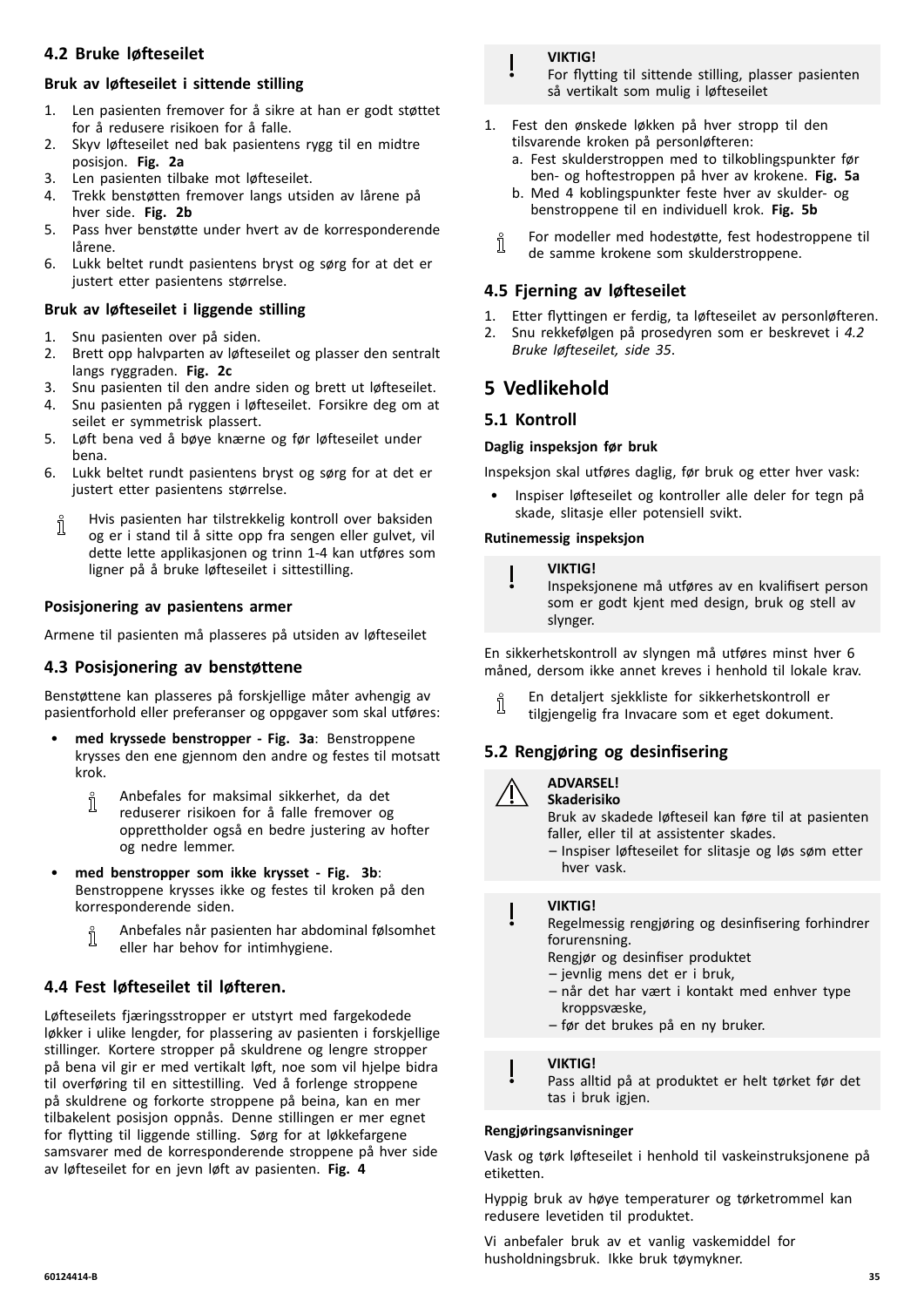<span id="page-35-0"></span>For desinfisering, velg et desinfeksjonsmiddel som er kompatibelt med materialene <sup>i</sup> løfteseilet og følg instruksjonene fra desinfeksjonsmiddelprodusenten.

# **<sup>6</sup> Etter bruk**

# **6.1 Lagringsforhold**

Løfteseilet må lagres tørt med en maksimal relativ fuktighet på <sup>50</sup> % og utenfor direkte sollys.

# **6.2 Overhaling**

Dette produktet er egnet for gjenbruk. Utfør følgende punkter når produktet skal overhales og overføres til en ny bruker:

- Kontroll<br>• Rengiøri
- Rengjøring og desinfisering

For detaljert informasjon, se *<sup>5</sup> [Vedlikehold,](#page-34-0) side [35](#page-34-0)*.

Sørg for at bruksanvisningen overleveres sammen med produktet.

Hvis det oppdages skade eller feil, må du ikke bruke produktet på nytt.

# **6.3 Avfallshåndtering**

Vi ber deg vise miljøansvar og levere dette produktet til en lokal gjenvinningsstasjon ved endt brukstid.

Demonter produktet og dets komponenter, slik at de ulike materialene kan sorteres og gjenvinnes hver for seg.

Kassering og gjenvinning av brukte produkter og emballasje må overholde lovene og forskriftene for avfallshåndtering <sup>i</sup> hvert land. Ytterligere informasjon får du hos det lokale renovasjonsselskapet.

# **<sup>7</sup> Tekniske Data**

# **7.1 Maksimal sikker arbeidsbelastning**

|                      | XS, S, M og L | XL     |  |
|----------------------|---------------|--------|--|
| Dress Toileting Low  |               |        |  |
| Dress Toileting High | 200 kg        | 250 kg |  |

# **7.2 Materialer**

| <b>Materiale</b> | Del                                                         |
|------------------|-------------------------------------------------------------|
| Polyester        | Hovedstoff, stropper, kantbånd<br>(fast), hovedmerke (vevd) |
| Polyamid         | Kantbånd (nett og avstandsdel),<br>sekundæretikett          |
| Polyuretan       | Polstring                                                   |

Materialene som brukes er ikke flammehemmende.

# **<sup>1</sup> Geral**

# **1.1 Introdução**

Este manual de utilização contém informações importantes sobre <sup>o</sup> manuseamento do produto. Para garantir <sup>a</sup> segurança durante <sup>a</sup> utilização do produto, leia atentamente <sup>o</sup> manual de utilização <sup>e</sup> siga as instruções de segurança.

<sup>A</sup> Invacare reserva-se <sup>o</sup> direito de alterar as especificações do produto sem aviso prévio.

Antes de ler este documento, certifique-se de que tem <sup>a</sup> versão mais recente. <sup>A</sup> versão mais recente está disponível no site da Invacare, em formato PDF.

Se <sup>o</sup> tamanho do tipo de letra no documento impresso for difícil de ler, pode transferir uma versão em PDF do manual <sup>a</sup> partir do site. <sup>A</sup> imagem do PDF pode ser ajustada no ecrã para um tamanho de tipo de letra que lhe seja mais cómodo.

Em caso de incidente grave com <sup>o</sup> produto, deve informar <sup>o</sup> fabricante <sup>e</sup> as autoridades competentes do seu país.

#### **Símbolos utilizados neste manual**

Neste manual, as advertências são indicadas por símbolos. Os símbolos de advertência são acompanhados por um cabeçalho que indica <sup>a</sup> gravidade do perigo.

#### ADVERTÊNCIA

Indica uma situação perigosa que, se não for evitada, poderá resultar em morte ou em lesões graves.

CUIDADO



Indica uma situação perigosa que, se não for evitada, poderá resultar em lesões menores ou ligeiras.

#### IMPORTANTE

Indica uma situação perigosa que, se não for evitada, poderá resultar em danos <sup>à</sup> propriedade.

Sugestões <sup>e</sup> recomendações

Sugestões, recomendações <sup>e</sup> informações úteis para uma utilização eficiente <sup>e</sup> sem problemas.

# **1.2 Vida útil**

i

<sup>A</sup> vida útil prevista do produto <sup>é</sup> de <sup>1</sup> <sup>a</sup> <sup>5</sup> anos. <sup>A</sup> vida útil varia de acordo com <sup>o</sup> tecido, <sup>a</sup> frequência de utilização, os métodos de lavagem <sup>e</sup> <sup>o</sup> peso transportado.

# **1.3 Informações da garantia**

Facultamos uma garantia de fabrico para <sup>o</sup> produto, em conformidade com os nossos Termos <sup>e</sup> Condições Gerais de Compra nos respetivos países.

As reclamações de garantia só podem ser realizadas através do fornecedor ao qual <sup>o</sup> produto foi adquirido.

# **1.4 Limitação de responsabilidade**

<sup>A</sup> Invacare não aceita <sup>a</sup> responsabilidade por danos decorrentes de:

- Incumprimento das instruções presentes no manual de utilização
- Utilização incorreta
- Desgaste natural devido ao uso
- Montagem ou preparação incorreta pelo comprador ou por terceiros
- Modificações técnicas
- Modificações não autorizadas e/ou utilização de peças sobressalentes desadequadas

# **1.5 Conformidade**

**IptI**

<sup>A</sup> qualidade <sup>é</sup> fundamental para <sup>o</sup> funcionamento da empresa, estando em conformidade com <sup>a</sup> norma ISO 13485.

Este produto apresenta <sup>a</sup> marcação CE, em conformidade com <sup>o</sup> Regulamento de dispositivos médicos 2017/745, Classe I. <sup>A</sup> data de lançamento deste produto <sup>é</sup> indicada na declaração de conformidade da CE.

Temos empreendido um esforço contínuo para reduzir ao mínimo o impacto local e global da empresa no ambiente.<br>60124414-B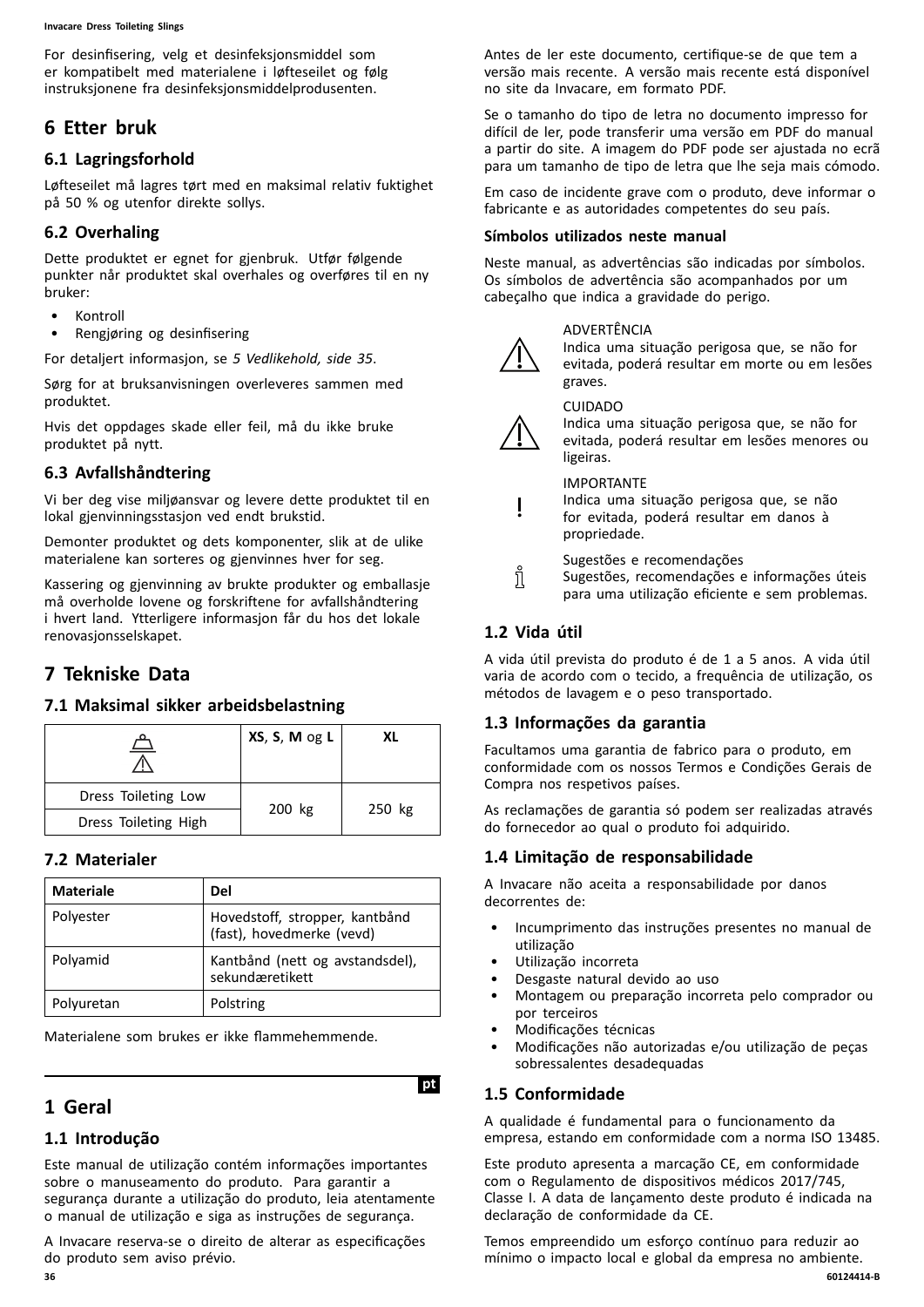Apenas utilizamos materiais <sup>e</sup> componentes que cumprem <sup>a</sup> diretiva REACH.

#### **Normas específicas do produto**

<sup>O</sup> produto foi testado <sup>e</sup> está em conformidade com <sup>a</sup> norma ISO <sup>10535</sup> (Dispositivos de levantamento para <sup>a</sup> transferência de pessoas deficientes) <sup>e</sup> com todas as normas relacionadas.

Para obter informações adicionais sobre as normas <sup>e</sup> os regulamentos locais, contacte <sup>o</sup> representante local da Invacare. Consulte os endereços no final deste documento.

# **<sup>2</sup> Segurança**

# **2.1 Informações gerais de segurança**



#### **ADVERTÊNCIA! Risco de lesão grave ou danos**

<sup>A</sup> utilização incorreta deste produto pode causar lesões ou danos.

- Se não compreender as advertências, avisos ou instruções, contacte um profissional de cuidados de saúde ou <sup>o</sup> fornecedor antes de tentar utilizar este equipamento.
- Não utilize este produto ou qualquer equipamento opcional disponível sem primeiro ler <sup>e</sup> compreender estas instruções <sup>e</sup> todo <sup>o</sup> material de instrução adicional, assim como os manuais de utilização, os manuais de assistência ou os folhetos de instruções fornecidos com este produto ou com equipamento opcional.



# **ADVERTÊNCIA!**

#### **Risco de lesões ou danos** <sup>A</sup> utilização incorreta deste produto pode causar lesões ou danos.

- Não fazer quaisquer modificações nem alterações não autorizadas ao produto.
- Não use <sup>a</sup> cesta para qualquer outro fim que não seja <sup>a</sup> transferência um indivíduo de uma superfície de repouso para outra.

#### **ADVERTÊNCIA!**

#### **<sup>A</sup> carga útil máxima não pode ser ultrapassada.**

- Não exceda <sup>a</sup> carga útil máxima deste produto ou de outros componentes do sistema de elevação. Consulte <sup>a</sup> documentação ou <sup>a</sup> etiquetagem para <sup>a</sup> carga útil máxima indicada.
- <sup>O</sup> componente com <sup>o</sup> limite de carga mais baixo determina <sup>a</sup> carga útil máxima de todo <sup>o</sup> sistema.

#### **Risco de lesões ou danos**

**ADVERTÊNCIA!**

As fontes de ignição podem causar queimaduras ou incêndio.

- <sup>A</sup> transferência do paciente deve ser realizada deixando um espaço de segurança entre <sup>o</sup> elevador de transferência <sup>e</sup> possíveis fontes de ignição (aquecedor, fogão, lareira, etc.).
- <sup>O</sup> paciente <sup>e</sup> os assistentes não devem fumar durante <sup>a</sup> transferência.
- <sup>A</sup> cesta não deve ser colocada sobre fontes de calor (aquecedor, fogão, lareira, etc.).



#### **ATENÇÃO! Compatibilidade das cestas com <sup>o</sup> sistema de fixação**

<sup>A</sup> Invacare utiliza um sistema de fixação comum baseado em ganchos <sup>e</sup> presilhas. As presilhas da cesta são fixadas aos ganchos no elevador de transferência.

- Deve ser sempre efetuada uma avaliação de riscos antes da utilização das cestas Invacare com elevadores de transferência de outros fabricantes.
- Em caso de dúvidas sobre <sup>a</sup> utilização de cestas Invacare com equipamento de outros fabricantes, contacte <sup>o</sup> seu fornecedor da Invacare para obter orientação.

# **2.2 Etiquetas <sup>e</sup> símbolos no produto**

As etiquetas estão situadas na parte traseira superior da cesta.

#### **Símbolos — Fig. <sup>1</sup>**

| @                                                | Ler o manual de utilização                          |
|--------------------------------------------------|-----------------------------------------------------|
| $\circledR$                                      | Conformidade Europeia                               |
| $\circledcirc$                                   | Fabricante                                          |
| (D)                                              | Dispositivo médico                                  |
| $\mathbf{\mathbf{\mathsf{\mathsf{\mathbb{E}}}}}$ | Número de referência                                |
| $^{\circledR}$                                   | Número de série                                     |
| G                                                | Data de fabrico                                     |
| $^{\textcircled{\text{H}}}$                      | Número de lote                                      |
| ⋒                                                | Carga funcional de segurança máxima                 |
| $^\circledR$                                     | Não limpar com lixívia                              |
| ®                                                | Secar à máquina, a baixa temperatura                |
| $\mathbb O$                                      | Não passar a ferro                                  |
| $^\circledR$                                     | Temperatura máxima de lavagem de 90 °C              |
| $^\circledR$                                     | Campo para o nome do paciente                       |
| O)                                               | Código QR com ligação para o vídeo de<br>instruções |
|                                                  |                                                     |

# **<sup>3</sup> Descrição geral do produto**

# **3.1 Utilização prevista**

As cestas Invacare Dress Toileting são unidades de suporte corporal não rígidas utilizadas para <sup>a</sup> transferência de um indivíduo de uma superfície para outra. As cestas destinam-se <sup>a</sup> ser combinadas com um elevador de transferência passivo utilizando um sistema de fixação de presilhas <sup>e</sup> ganchos, com <sup>2</sup> ou <sup>4</sup> pontos de ligação.

As cestas não se destinam <sup>a</sup> ficar por baixo do paciente após <sup>a</sup> transferência.

<sup>O</sup> operador deste produto deve ser um profissional de cuidados de saúde ou um indivíduo que recebeu <sup>a</sup> formação adequada.

#### **Indicações**

As cestas estão indicadas para <sup>a</sup> transferência de pacientes parcialmente imobilizados com os seguintes graus mínimos de controlo corporal: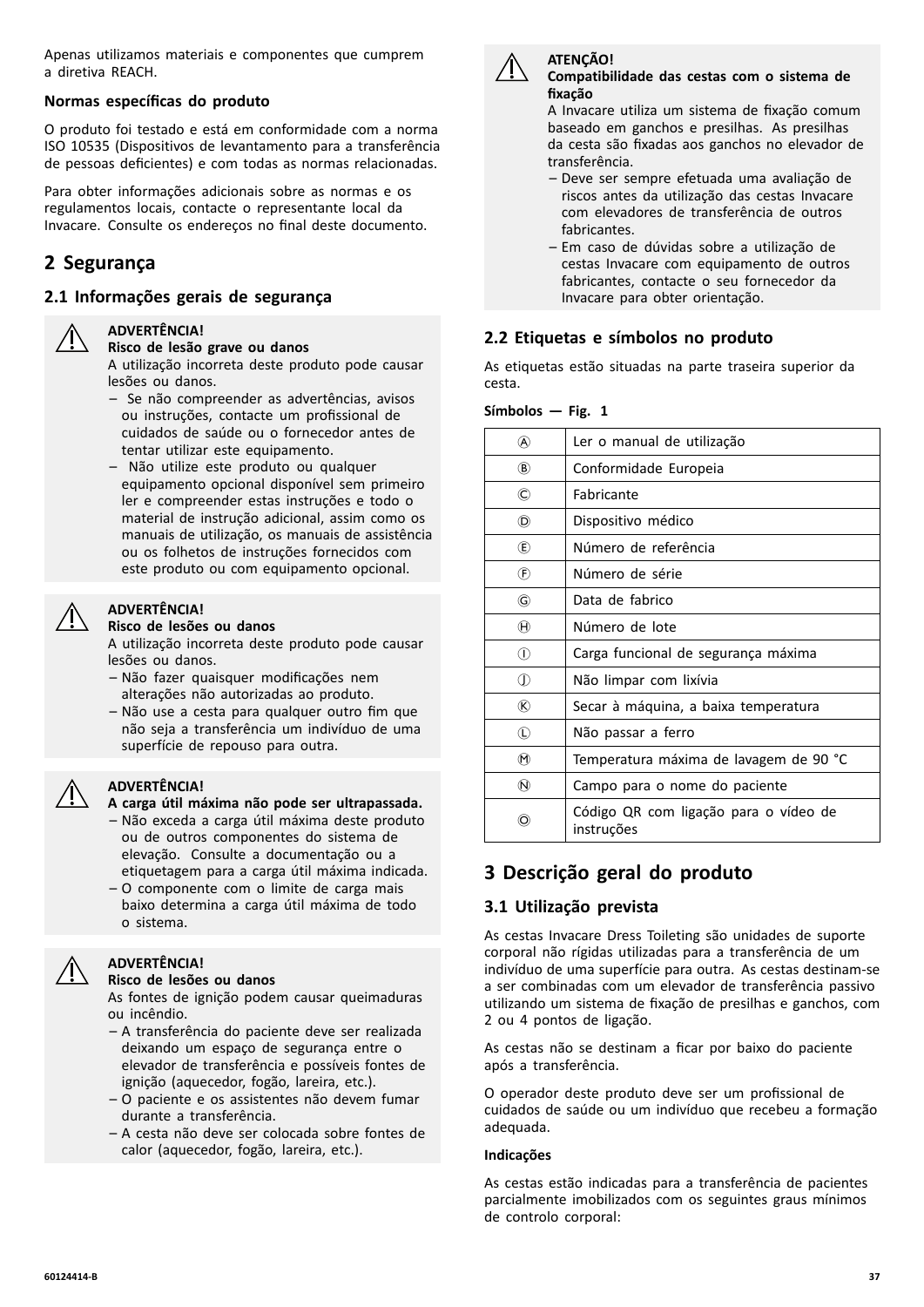<span id="page-37-0"></span>

|                      | da anca    | Controlo   Controlo<br>do<br>tronco | Controlo<br>da<br>cabeça |
|----------------------|------------|-------------------------------------|--------------------------|
| Dress Toileting Low  | <b>Bom</b> | <b>Bom</b>                          | Bom                      |
| Dress Toileting High |            |                                     | Limitado                 |

#### **Contraindicações**

As cestas Dress Toileting estão contraindicadas tanto para indivíduos imobilizados como para indivíduos com amputação bilateral das pernas acima do joelho.

# **3.2 Acessórios**

• Presilhas de extensão – <sup>20</sup> cm ou <sup>30</sup> cm de comprimento Destinam-se <sup>a</sup> ser fixadas às presilhas externas <sup>e</sup> <sup>a</sup> prolongar as correias de suspensão da cesta para aumentar <sup>o</sup> alcance ou as opções de posicionamento.

# **<sup>4</sup> Utilização**

# **4.1 Informações gerais de segurança**

**ADVERTÊNCIA!**



#### **Risco de lesões ou danos**

<sup>A</sup> utilização incorreta deste produto pode causar lesões ou danos.

- Não tente qualquer transferência sem <sup>a</sup> aprovação do profissional de cuidados de saúde do paciente.
- Certifique-se de que <sup>o</sup> paciente não tem tendência <sup>a</sup> sofrer de espasmos ou que foi concluída uma avaliação de riscos para fazer face <sup>à</sup> possibilidade de um balanço para <sup>a</sup> frente.

# **ADVERTÊNCIA!**

#### **Risco de lesão**

As cestas incorretamente fixadas ou ajustadas podem fazer com que <sup>o</sup> paciente caia ou provocar lesões nos assistentes.

- Consequentemente, consulte <sup>o</sup> manual de utilização do elevador de transferência <sup>e</sup> siga as instruções de segurança <sup>e</sup> uso.
- Verifique se <sup>a</sup> cesta está fixada corretamente antes de iniciar <sup>a</sup> transferência.
- Verifique novamente se <sup>a</sup> cesta está fixada corretamente quando as correias estiverem tensionadas antes de levantar <sup>o</sup> paciente da superfície.
- Não utilize qualquer espécie de compressa de incontinência posterior em plástico nem almofada de assento entre <sup>o</sup> paciente <sup>e</sup> <sup>o</sup> material da cesta que possa fazer com que este deslize para fora da cesta durante <sup>a</sup> transferência.
- Certifique-se de que existe apoio de cabeça suficiente ao levantar um paciente.
- Posicione <sup>o</sup> paciente na cesta seguindo as instruções fornecidas com <sup>a</sup> mesma.
- Devem ser realizados ajustes tendo em vista <sup>a</sup> segurança <sup>e</sup> <sup>o</sup> conforto do paciente antes da sua deslocação.



#### **ADVERTÊNCIA! Risco de lesão**

<sup>A</sup> utilização de cestas danificadas pode fazer com que <sup>o</sup> paciente caia ou provocar lesões nos assistentes.

– As cestas branqueadas, rasgadas, cortadas, desfiadas ou danificadas não são seguras <sup>e</sup> podem resultar em lesões. Descarte-as imediatamente.

Para selecionar <sup>a</sup> cesta adequada, deve ser realizada uma avaliação de riscos por um profissional de cuidados de saúde. <sup>A</sup> avaliação de riscos deve considerar:

- <sup>O</sup> peso, <sup>o</sup> tamanho, <sup>a</sup> capacidade física <sup>e</sup> <sup>a</sup> condição médica do paciente.
- <sup>O</sup> tipo de transferência <sup>e</sup> <sup>o</sup> ambiente.
- <sup>A</sup> compatibilidade com <sup>o</sup> equipamento de elevação adicional utilizado.
- Para obter mais informações, consulte <sup>o</sup> *Guia de* ĭ *seleção de cestas Invacare*

# **4.2 Aplicação da cesta**

# **Aplicação da cesta com <sup>o</sup> paciente sentado**

- 1. Incline <sup>o</sup> paciente para <sup>a</sup> frente assegurando que está bem apoiado para reduzir <sup>o</sup> risco de queda.
- 2. Faça deslizar <sup>a</sup> cesta para baixo por detrás das costas do paciente numa posição central. **Fig. 2a**
- 3. Encoste o paciente à cesta.<br>4. Puxe o apoio da perna para
- Puxe o apoio da perna para a frente ao longo da parte exterior de cada coxa. **Fig. 2b**
- 5. Passe cada apoio de perna por baixo da coxa correspondente.
- 6. Feche <sup>o</sup> cinto <sup>à</sup> volta do tórax do paciente <sup>e</sup> certifique-se de que está bem ajustado.

# **Aplicação da cesta com <sup>o</sup> paciente deitado**

- 1. Vire o paciente de lado.<br>2. Dobre a cesta ao meio
- 2. Dobre <sup>a</sup> cesta ao meio <sup>e</sup> coloque-a numa posição centrada ao longo da coluna vertebral. **Fig. 2c**
- 3. Vire <sup>o</sup> paciente para <sup>o</sup> outro lado <sup>e</sup> desdobre <sup>a</sup> cesta.
- 4. Vire <sup>o</sup> paciente de costas para <sup>a</sup> cesta. Certifique-se de que <sup>a</sup> cesta está colocada simetricamente.
- 5. Levante as pernas do paciente dobrando os joelhos <sup>e</sup> aplique <sup>a</sup> cesta por baixo das pernas.
- 6. Feche <sup>o</sup> cinto <sup>à</sup> volta do tórax do paciente <sup>e</sup> certifique-se de que está bem ajustado.
	- Se <sup>o</sup> paciente tiver controlo suficiente do tronco <sup>e</sup> for ĭ capaz de sentar-se na cama ou no chão, isso facilitará <sup>a</sup> aplicação da cesta <sup>e</sup> os passos 1-4 podem ser realizados de forma semelhante <sup>à</sup> aplicação da cesta com <sup>o</sup> paciente sentado.

# **Posicionamento dos braços do paciente**

Os braços do paciente devem ser colocados fora da cesta.

# **4.3 Posicionamento dos apoios das pernas**

Os apoios das pernas podem ser posicionados de diferentes maneiras, dependendo das condições ou preferências do paciente <sup>e</sup> das tarefas <sup>a</sup> serem executadas:

- • **com as correias das pernas cruzadas - Fig. 3a**: As correias das pernas são cruzadas uma através da outra <sup>e</sup> são fixadas ao gancho oposto.
	- Recomendado para segurança máxima, uma vez Ĭ que reduz <sup>o</sup> risco de balanço para <sup>a</sup> frente <sup>e</sup> também mantém um melhor alinhamento das ancas <sup>e</sup> membros inferiores.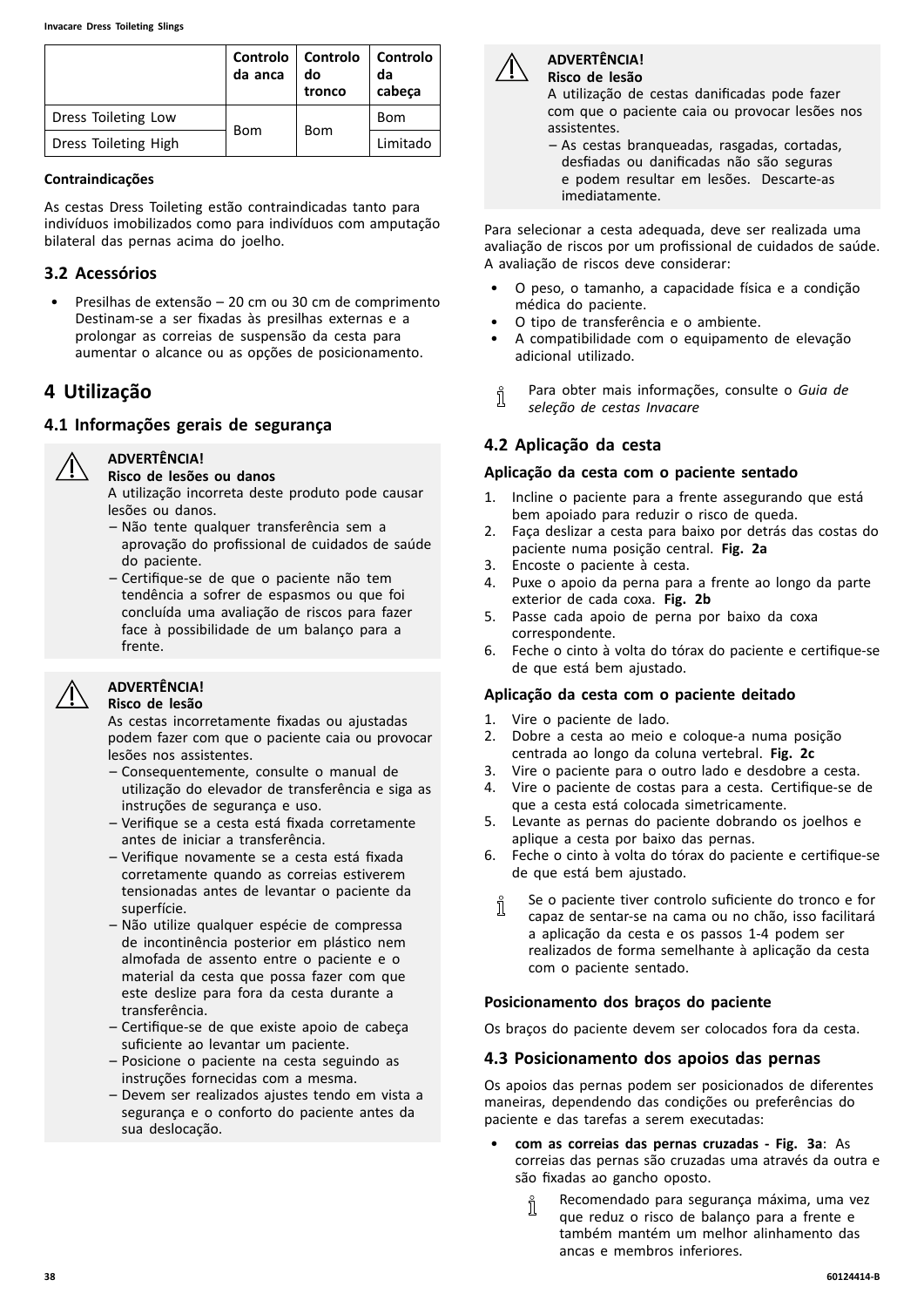- • **com as correias das pernas descruzadas - Fig. 3b**: As correias das pernas não são cruzadas nem fixadas ao gancho no lado correspondente.
	- Recomendado quando <sup>o</sup> paciente tem ĬĬ sensibilidade abdominal ou requer higiene íntima.

# **4.4 Fixação da cesta ao elevador de transferência**

As correias de suspensão da cesta estão equipadas com presilhas codificadas por cores que fornecem diferentes comprimentos para colocar <sup>o</sup> paciente em diferentes posições. Com as correias mais curtas nos ombros <sup>e</sup> mais compridas nas pernas obtém-se uma elevação mais vertical, <sup>o</sup> que contribuirá para uma transferência numa posição sentada. Ao alargar as correias nos ombros <sup>e</sup> encurtar as correias nas pernas, pode ser alcançada uma posição mais reclinada que <sup>é</sup> mais adequada para uma transferência para uma posição deitada. Faça corresponder as cores das presilhas com as correias de cada lado da cesta para efetuar uma elevação nivelada do paciente. **Fig. <sup>4</sup>**

#### **IMPORTANTE!**

Para uma transferência para uma posição sentada, coloque-o <sup>o</sup> mais vertical possível na cesta

- 1. Fixe <sup>a</sup> presilha pretendida de cada correia ao gancho correspondente no elevador de transferência:
	- a. Com <sup>2</sup> pontos de ligação, fixe <sup>a</sup> correia dos ombros antes da correia da perna em cada um dos ganchos. **Fig. 5a**
	- b. Com <sup>4</sup> pontos de ligação, fixe cada uma das correias dos ombros <sup>e</sup> das pernas <sup>a</sup> um gancho individual. **Fig. 5b**
	- Para modelos com apoio de cabeça, fixe as correias Ĭ da cabeça aos mesmos ganchos que as correias dos ombros.

#### **4.5 Remoção da cesta**

- 1. Após <sup>a</sup> conclusão da transferência, retire <sup>a</sup> cesta do elevador de transferência.
- 2. Execute <sup>o</sup> procedimento descrito na secção *4.2 [Aplicação](#page-37-0) da cesta, [página](#page-37-0) [38](#page-37-0)* pela ordem inversa.

# **<sup>5</sup> Manutenção**

# **5.1 Inspeção**

#### **Inspeção diária antes da utilização**

Inspeção <sup>a</sup> ser realizada diariamente, antes da utilização <sup>e</sup> depois de cada lavagem:

Inspecione visualmente a cesta e verifique todas as peças quanto sinais de dano, desgaste ou falha potencial.

#### **Inspeção periódica**

#### **IMPORTANTE!**

As inspeções devem ser realizadas por uma pessoa qualificada que está bem familiarizada com <sup>a</sup> conceção, utilização <sup>e</sup> cuidados com as cestas.

Deve ser realizada uma inspeção de segurança periódica da cesta pelo menos cada <sup>6</sup> meses, salvo indicação em contrário nos requisitos locais.

Uma lista de verificação detalhada da inspeção de Ñ segurança está disponível junto da Invacare como documento separado.

# **5.2 Limpeza <sup>e</sup> desinfeção**



**ADVERTÊNCIA! Risco de lesão**

- <sup>A</sup> utilização de cestas danificadas pode fazer com que <sup>o</sup> paciente caia ou provocar lesões nos assistentes.
- Após cada lavagem, verifique se <sup>a</sup> cesta apresenta sinais de desgaste, rasgões <sup>e</sup> costuras soltas.

#### **IMPORTANTE!**

- <sup>A</sup> limpeza <sup>e</sup> <sup>a</sup> desinfeção regulares evitam <sup>a</sup> contaminação.
	- Limpe <sup>e</sup> desinfete <sup>o</sup> produto
	- regularmente enquanto está <sup>a</sup> ser utilizado,
	- depois de ter estado em contacto com quaisquer fluidos corporais
	- <sup>e</sup> antes da sua utilização por um novo utilizador.

#### **IMPORTANTE!**

Certifique-se sempre de que <sup>o</sup> produto está completamente seco antes de <sup>o</sup> pôr novamente em funcionamento.

#### **Instruções de limpeza**

Lave <sup>e</sup> seque <sup>a</sup> cesta de acordo com as instruções de lavagem incluídas na etiqueta.

<sup>A</sup> utilização frequente de altas temperaturas <sup>e</sup> <sup>a</sup> secagem <sup>à</sup> máquina podem reduzir <sup>a</sup> vida útil do produto.

Recomendamos <sup>a</sup> utilização de um detergente normal para <sup>a</sup> roupa de uso doméstico. Não utilize amaciador.

Para desinfeção, selecione um desinfetante compatível com os materiais da cesta <sup>e</sup> siga as instruções do fabricante do desinfetante.

# **<sup>6</sup> Após <sup>a</sup> utilização**

#### **6.1 Condições de armazenamento**

<sup>A</sup> cesta deve ser armazenada em condições secas com uma humidade relativa máxima de 50% <sup>e</sup> sem estar exposta <sup>a</sup> luz solar direta.

# **6.2 Recondicionamento**

Este produto <sup>é</sup> adequado para reutilização. Para <sup>o</sup> recondicionamento do produto para um novo utilizador, execute as seguintes ações:

- Inspeção
- Limpeza e desinfeção

Para obter informações detalhadas, consulte <sup>a</sup> secção *<sup>5</sup> Manutenção, página <sup>39</sup>*.

Certifique-se de que <sup>o</sup> manual de utilização <sup>é</sup> fornecido com <sup>o</sup> produto.

Se forem detetados danos ou avarias, não reutilize <sup>o</sup> produto.

#### **6.3 Eliminação**

Seja amigo do ambiente <sup>e</sup> recicle este produto no fim da respetiva vida útil através das instalações de reciclagem existentes.

Desmonte <sup>o</sup> produto <sup>e</sup> os seus componentes, para que os diferentes materiais possam ser separados <sup>e</sup> reciclados individualmente.

<sup>A</sup> eliminação <sup>e</sup> <sup>a</sup> reciclagem de produtos utilizados <sup>e</sup> da embalagem devem cumprir as leis <sup>e</sup> os regulamentos relativos <sup>à</sup> gestão de resíduos de cada país. Para obter informações, contacte <sup>a</sup> empresa de gestão de resíduos local.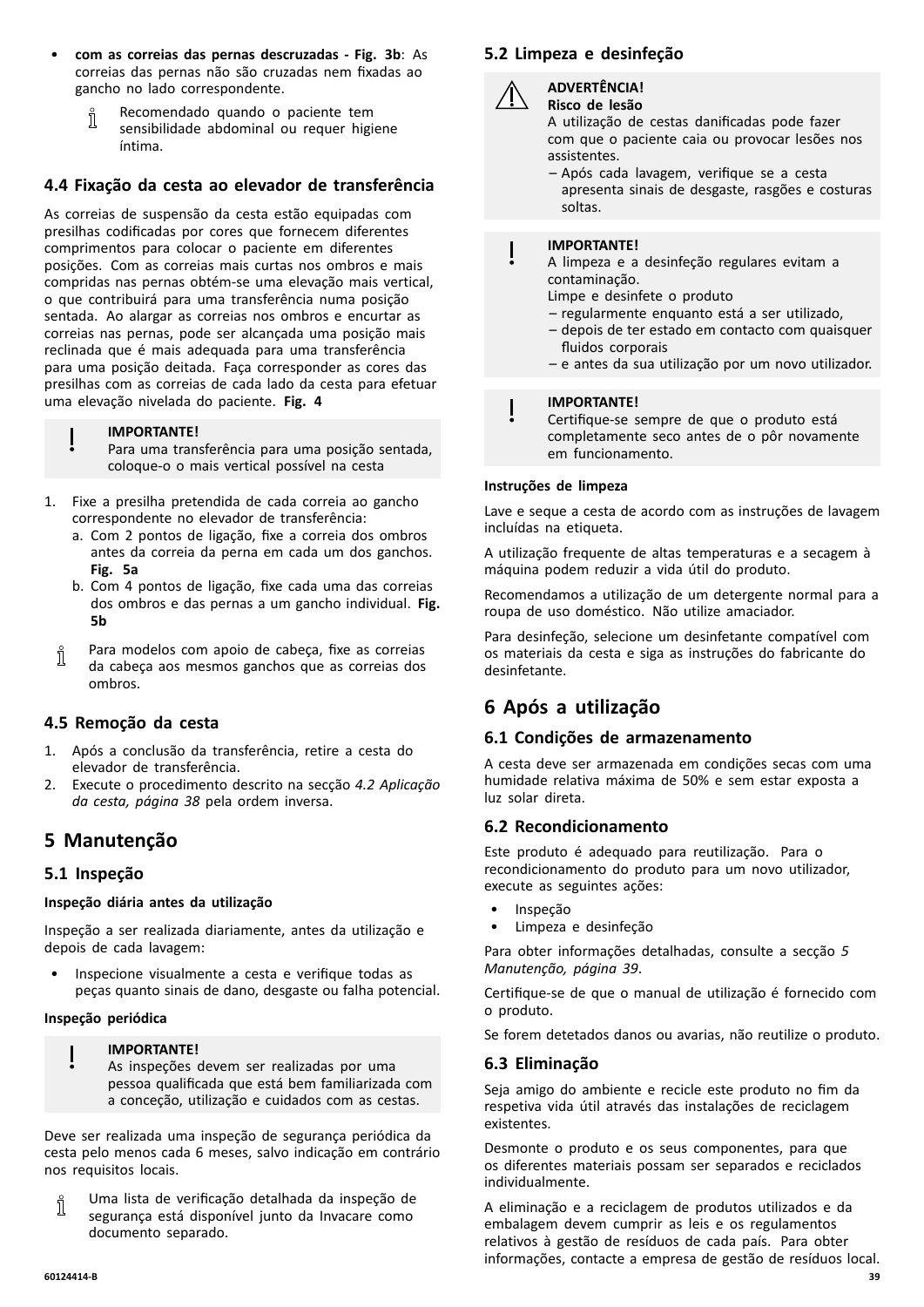# <span id="page-39-0"></span>**<sup>7</sup> Características Técnicas**

# **7.1 Carga útil máxima**

|                      | $XS, S, M \in L$ | XL     |  |
|----------------------|------------------|--------|--|
| Dress Toileting Low  |                  |        |  |
| Dress Toileting High | 200 kg           | 250 kg |  |

# **7.2 Materiais**

| <b>Material</b> | Peca                                                                      |
|-----------------|---------------------------------------------------------------------------|
| Poliéster       | Tecido principal, correias, orla<br>(sólida), etiqueta principal (tecida) |
| Poliamida       | Orla (rede e espaçador), etiqueta<br>secundária                           |
| Poliuretano     | Almofada                                                                  |

Os materiais utilizados não são retardadores de chama.

# **<sup>1</sup> Allmänt**

# **1.1 Inledning**

Den här bruksanvisningen innehåller viktig information om hantering av produkten. Läs igenom bruksanvisningen noga och följ säkerhetsinstruktionerna för att försäkra dig om att du använder produkten på ett säkert sätt.

Invacare förbehåller sig rätten att ändra produktspecifikationerna utan ytterligare meddelande.

Kontrollera att du har den senaste versionen av den här bruksanvisningen innan du läser den. Du hittar den senaste versionen som PDF-fil på Invacares webbplats.

Om du tycker att teckensnittsstorleken <sup>i</sup> den tryckta versionen av bruksanvisningen är svår att läsa kan du ladda ned PDF-versionen från webbplatsen. Du kan sedan förstora PDF-filen på skärmen till en teckensnittsstorlek som passar dig bättre.

Om en allvarlig incident inträffar med produkten bör du informera tillverkaren och den behöriga myndigheten <sup>i</sup> ditt land.

# **Symboler som används <sup>i</sup> det här dokumentet**

Symboler och signalord som används <sup>i</sup> det här dokumentet och gäller för faror eller farliga förfaranden som kan leda till personskador eller skador på egendom. Symbolerna definieras nedan.



# VARNING

Anger en riskfylld situation som kan leda till allvarlig skada eller dödsfall om den inte undviks.



i

# FÖRSIKTIGT

Anger en riskfylld situation som kan leda till lättare skada om den inte undviks.



Anger en riskfylld situation som kan leda till produktskada om den inte undviks.

Tips och rekommendationer

Ger användbara råd, rekommendationer och information för en effektiv och problemfri användning.

# **1.2 Produktens livslängd**

Produktens förväntade livslängd är 1–5 år. Livslängden varierar beroende på material, användningsfrekvens, tvättrutiner och viktbelastning.

# **1.3 Information om garanti**

Vi tillhandahåller en tillverkargaranti för produkten <sup>i</sup> enlighet med våra allmänna affärsvillkor <sup>i</sup> respektive land.

Garantianspråk kan endast göras genom den leverantör som tillhandahöll produkten.

# **1.4 Ansvarsbegränsning**

Invacare ansvarar inte för skador som uppkommer till följd av

- att bruksanvisningen inte följs
- felaktig användning
- normalt slitage
- felaktig montering eller inställning som utförs av köparen eller tredje part
- tekniska ändringar
- obehöriga ändringar och/eller användning av olämpliga reservdelar.

# **1.5 Överensstämmelse**

**IsvI**

Kvalitet är absolut grundläggande för företagets verksamhet, och vi arbetar <sup>i</sup> enlighet med standarden ISO 13485.

Den här produkten är CE-märkt <sup>i</sup> enlighet med den medicintekniska förordningen 2017/745 klass 1. Lanseringsdatum för produkten anges <sup>i</sup> CE:s försäkran om överensstämmelse.

Vi arbetar ständigt på att se till att företaget påverkar lokal och global miljö så lite som möjligt.

Vi använder endast material och komponenter som följer REACH-direktivet.

# **Produktspecifika standarder**

Produkten har testats och överensstämmer med ISO <sup>10535</sup> (Lyftar för personer med funktionshinder) och alla relaterade standarder.

Kontakta en lokal Invacare-representant om du vill ha mer information om lokala standarder och bestämmelser. Adresser finns <sup>i</sup> slutet av det här dokumentet.

# **<sup>2</sup> Säkerhet**

# **2.1 Allmän säkerhetsinformation**

#### **VARNING!**



#### **Risk för allvarliga personskador eller materiella skador**

Felaktig användning av den här produkten kan orsaka person- eller sakskador.

- Om du inte kan förstå varningarna eller instruktionerna ska du kontakta hälso- eller sjukvårdspersonal eller leverantören innan du använder utrustningen.
- Använd inte produkten eller någon tillvalsutrustning innan du har läst och förstått de här instruktionerna och eventuellt ytterligare instruktionsmaterial som bruksanvisning, servicemanualer eller instruktionsblad som medföljer produkten eller tillvalsutrustningen.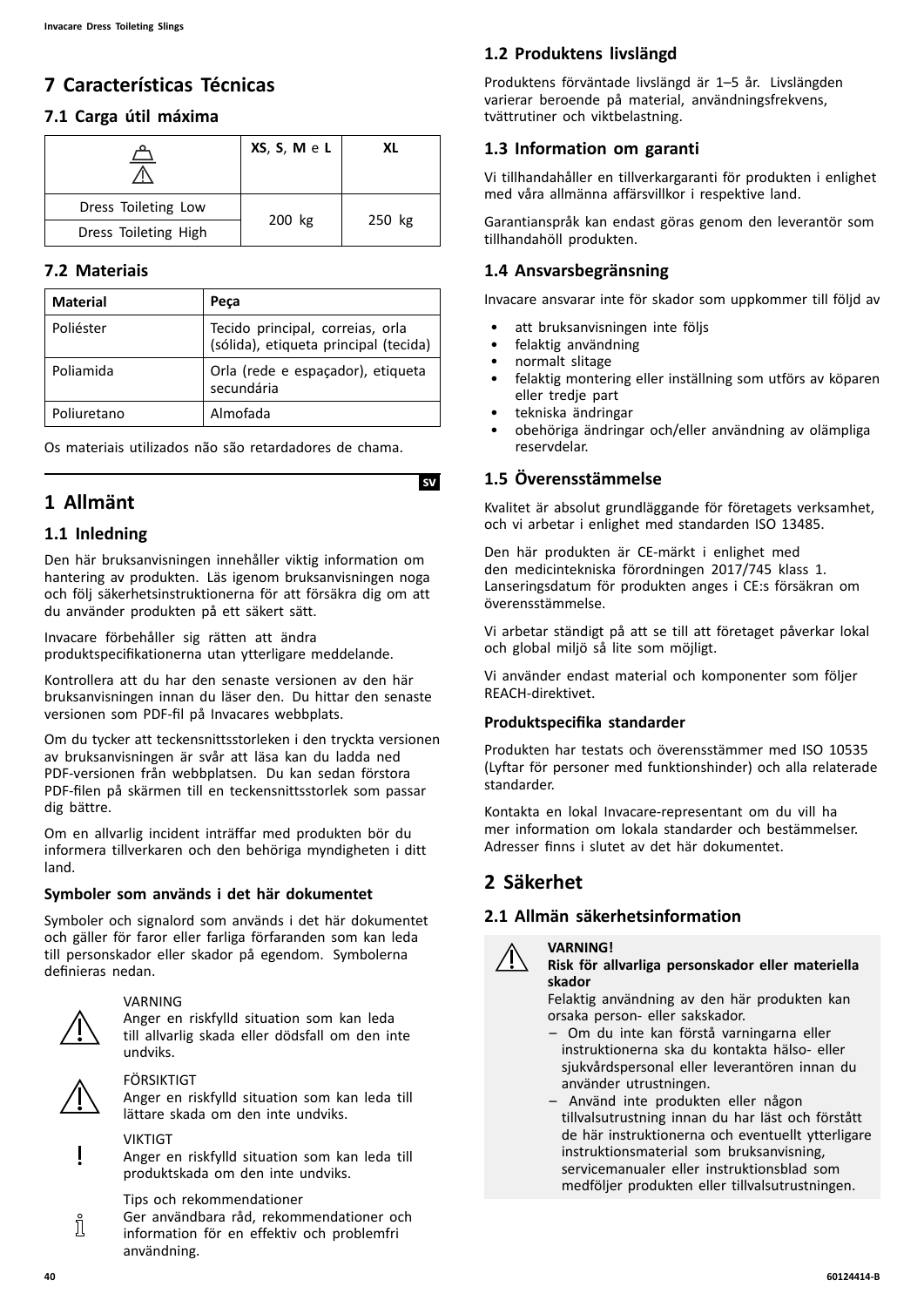#### **VARNING!**

**Risk för personskador eller produktskador** Felaktig användning av den här produkten kan orsaka person- eller sakskador.

- Utför inga obehöriga ändringar eller modifieringar på produkten.
- Använd inte lyftselen för något annat ändamål än att flytta en person från en viloyta till en annan.

#### **VARNING!**

#### **Den maximala tillåtna belastningen får inte överskridas**

- Överskrid inte den maximala tillåtna belastningen för produkten eller andra komponenter <sup>i</sup> lyftsystemet. Se dokumentationen eller märkningen för den angivna maximala tillåtna belastningen.
- Komponenten med den lägsta belastningsgränsen bestämmer den maximala tillåtna belastningen för hela systemet.

# **VARNING!**

**Risk för personskador eller produktskador** Antändningskällor kan orsaka brännskador eller brand.

- Patientförflyttningar måste utföras med ett säkert avstånd mellan personlyften och möjliga antändningskällor (element, spis, eldstad, etc.).
- Patienten och vårdpersonalen får inte röka under förflyttningen.
- Lyftselen får inte placeras över värmekällor (element, spis, eldstad, etc.).



#### **FÖRSIKTIGT!**

**Lyftselars kompatibilitet med fästsystem** Invacare använder ett vanligt fästsystem som baseras på krokar och öglor. Lyftselens öglor fästs på krokarna på personlyften.

- En riskbedömning ska alltid göras av en kvalificerad person före användning av Invacares lyftselar med personlyft från andra tillverkare.
- Kontakta din Invacare-leverantör om du är osäker på hur du använder Invacares lyftselar med utrustning från andra tillverkare.

# **2.2 Etiketter och symboler på produkten**

Etiketterna sitter på lyftselens övre baksida.

#### $Symboler - Fig. 1$

|                            | Läs bruksanvisningen                |
|----------------------------|-------------------------------------|
| ®                          | Europeisk överensstämmelse          |
| C)                         | Tillverkare                         |
| (D)                        | Medicinteknisk produkt              |
| œ)                         | Referensnummer                      |
| $\left(\widehat{F}\right)$ | Serienummer                         |
| G)                         | Tillverkningsdatum                  |
| $^{(\!\! \!\! )}$          | Lotnummer                           |
| O)                         | Max belastning för säker användning |
|                            | Får inte blekas                     |
| (K)                        | Torktumla, låg temperatur           |
|                            | Får inte strykas                    |

| ⋒           | Tvätt max. 90 °C                       |
|-------------|----------------------------------------|
| $\circledR$ | Fält för patientnamn                   |
| O)          | QR-kod med länk till instruktionsvideo |

# **<sup>3</sup> Produktöversikt**

# **3.1 Avsedd användning**

Invacares Dress Toileting-lyftselar är ej rigida enheter för kroppsstöd vid förflyttning av en person från en yta till en annan. Lyftselarna är avsedda att kombineras med en passiv personlyft med hjälp av öglor och hakar som bildar <sup>2</sup> eller <sup>4</sup> kopplingspunkter.

Lyftselarna är inte avsedda att lämnas kvar under patienten efter förflyttningen.

Vårdpersonal och privatpersoner som har fått ordentlig utbildning är avsedda användare av denna produkt.

#### **Indikationer**

Lyftselarna är indicerade för förflyttning av delvist orörliga patienter med följande lägsta nivåer av kroppskontroll:

|                      | Höft-<br>kontroll | Bål-<br>kontroll | Huvud-<br>kontroll |
|----------------------|-------------------|------------------|--------------------|
| Dress Toileting Low  |                   | <b>Bra</b>       | Bra                |
| Dress Toileting High | Bra               |                  | Begränsad          |

#### **Kontraindikationer**

Dress Toileting-lyftselarna är kontraindicerade både för immobila personer och de med högt och bilateralt amputerade ben.

# **3.2 Tillbehör**

• Förlängningsöglor – <sup>20</sup> cm eller <sup>30</sup> cm långa Avsedda att fästas på de yttre öglorna och förlänga lyftselens upphängningsband för större räckvidd eller positioneringsmöjligheter.

# **<sup>4</sup> Användande**

# **4.1 Allmän säkerhetsinformation**

#### **VARNING!**

**Risk för person- eller produktskador**

Felaktig användning av den här produkten kan orsaka person- eller sakskador.

- Försök inte förflytta en patient utan godkännande från patientens vårdpersonal.
- Se till att patienten inte har en benägenhet för spasmer eller att en riskbedömning har slutförts för att förhindra risken för att patienten plötsligt faller framåt.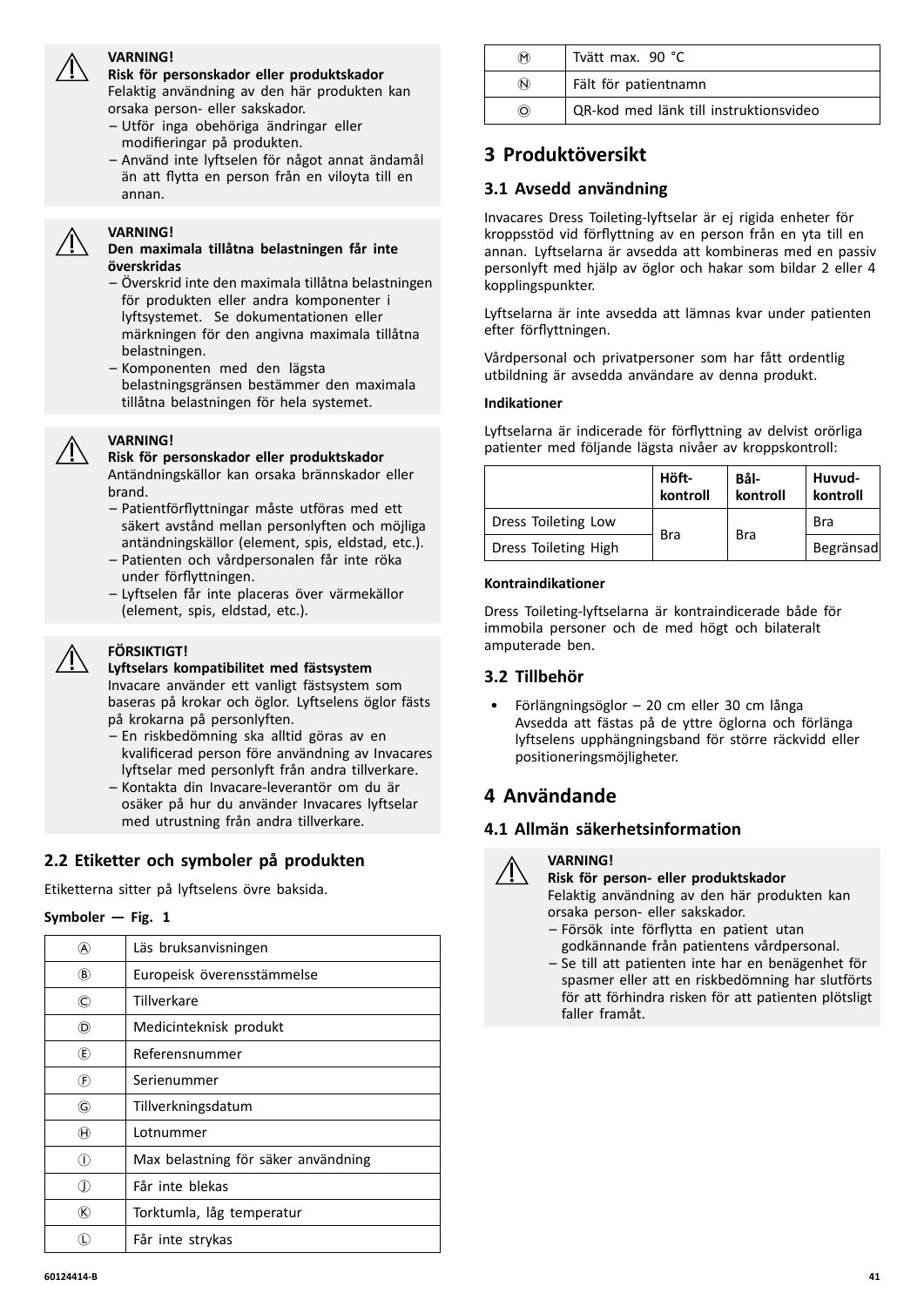<span id="page-41-0"></span>

#### **VARNING! Risk för personskador**

En lyftsele som inte är fäst eller justerad på rätt sätt kan leda till att patienten faller eller att vårdpersonalen skadas.

- Se även personlyftens bruksanvisning och följ instruktionerna för säkerhet och användning.
- Kontrollera att lyftselen är korrekt fastsatt innan du påbörjar överföringen.
- Kontrollera att lyftselen är korrekt fastsatt en gång till när banden är spända innan patienten lyfts upp från ytan.
- Du får inte använda någon typ av inkontinensskydd eller sittdyna med plastöverdrag mellan patienten och lyftselematerialet som kan leda till att patienten glider ur lyftselen under förflyttningen.
- Kontrollera att patienten har tillräckligt stöd för huvudet vid lyft.
- Placera patienten <sup>i</sup> lyftselen <sup>i</sup> enlighet med instruktionerna som följde med lyftselen.
- Justeringar för patientsäkerhet eller patientkomfort bör göras innan patienten flyttas.

#### **Risk för personskador**

**VARNING!**

Om skadade lyftselar används kan det leda till att patienten faller eller att vårdpersonalen skadas.

– En lyftsele som är blekt, sliten, avklippt, fransig eller skadad är inte säker att använda och kan orsaka skador. Kassera den omedelbart.

För att välja lämplig lyftsele måste en riskbedömning göras av hälso-/sjukvårdspersonal. Riskbedömningen måste beakta:

- Patientens vikt, storlek, fysiska förmåga och medicinska tillstånd.
- Typ av förflyttning och omgivningen.
- Kompatibiliteten med övrig lyftutrustning som används.

Mer information finns <sup>i</sup> *Guide för val av* Ĭ *Invacare-lyftsele*

# **4.2 Applicera lyftselen**

# **Använda lyftselen <sup>i</sup> sittande ställning**

- 1. Luta patienten framåt och se till att han/hon har säkert stöd för att minska risken för fall.
- 2. Dra lyftselen ner bakom patientens rygg <sup>i</sup> en central position. **Fig. 2a**
- 3. Luta patienten bakåt mot lyftselen.<br>4. Dra benstödet framåt längs utsidan
- 4. Dra benstödet framåt längs utsidan av låret på båda sidor. **Fig. 2b**
- 5. Trä varje benstöd under motsvarande lår.
- 6. Slut bältet runt patientens bröstkorg och se till att det passar bra på patienten.

# **Använda lyftselen <sup>i</sup> liggande ställning**

- 1. Sväng patienten åt sidan.<br>2. Vik upp hälften av lyftseld
- 2. Vik upp hälften av lyftselen och placera den centralt längs ryggraden. **Fig. 2c**
- 3. Vrid patienten på sidan och vik ut lyftselen.
- 4. Vänd patienten på ryggen till lyftselen. Se till att lyftselen är symmetriskt placerad.
- 5. Lyft benen genom att böja knäna och trä lyftselen under benen.
- 6. Slut bältet runt patientens bröstkorg och se till att det passar bra på patienten.

Om patienten har tillräcklig bålkontroll och kan sätta ĭ sig upp från sängen eller golvet kommer detta att underlätta fastsättningen och steg 1–4 kan utföras på liknande sätt som när lyftselen används <sup>i</sup> sittande ställning.

#### **Placering av patientens armar**

Patientens armar måste placeras utanför lyftselen

# **4.3 Placera benstöden**

Benstöden kan placeras på olika sätt beroende på patientens tillstånd eller önskemål och uppgifter som ska utföras:

- • **med korsade benband - Fig. 3a**: Benbanden korsas genom varandra och fästs på den motsatta kroken.
	- Rekommenderas för maximal säkerhet eftersom det minskar risken för plötsliga fall framåt och även upprätthåller en bättre inriktning av höfterna och benen.
- • **med ej korsade benband - Fig. 3b**: Benbanden korsas inte och fästs på kroken på motsvarande sida.
	- Rekommenderas när patienten har ett känsligt Ñ
	- bukområde eller kräver intim hygien.

# **4.4 Fästa lyftselen <sup>i</sup> personlyften**

Lyftselens upphängningsband är utrustade med färgkodade öglor som tillhandahåller olika längder för att kunna placera patienten <sup>i</sup> olika ställningar. Kortare band vid axlarna och längre band vid benen ger ett mer vertikalt lyft som hjälper dig att genomföra en förflyttning till en sittande ställning. Genom att förlänga banden vid axlarna och förkorta banden vid benen kan en mer bakåtlutad position uppnås som är mer lämplig för förflyttning till liggande ställning. Matcha öglans färger på de motsvarande banden på vardera sida om lyftselen för ett jämnt lyft av patienten. **Fig. <sup>4</sup>**

#### **VIKTIGT!**

- För en förflyttning till en sittande ställning, placera patienten så vertikalt som möjligt <sup>i</sup> lyftselen
- 1. Fäst den önskade öglan på varje lyftband på den motsvarande kroken på personlyften:
	- a. När <sup>2</sup> kopplingspunkter används, anslut axelbandet före benbandet på vardera krok. **Fig. 5a**
	- b. Med <sup>4</sup> kopplingspunkter fäster du var och en av axeloch benbanden på en enskild krok. **Fig. 5b**
	- För modeller med huvudstöd, sätt fast huvudbanden ĭ på samma krokar som axelbanden.

# **4.5 Ta bort lyftselen**

- 1. När förflyttningen har slutförts ska lyftselen tas bort från personlyften.
- 2. Utför proceduren som beskrivs <sup>i</sup> *4.2 Applicera lyftselen, Sida <sup>42</sup>* <sup>i</sup> omvänd ordning.

# **<sup>5</sup> Underhåll**

# **5.1 Inspektion**

#### **Daglig inspektion före användning**

Inspektion som ska utföras varje dag före användning och efter varje tvätt:

• Inspektera lyftselen visuellt och kontrollera alla delar beträffande tecken på skada, slitage eller eventuellt fel.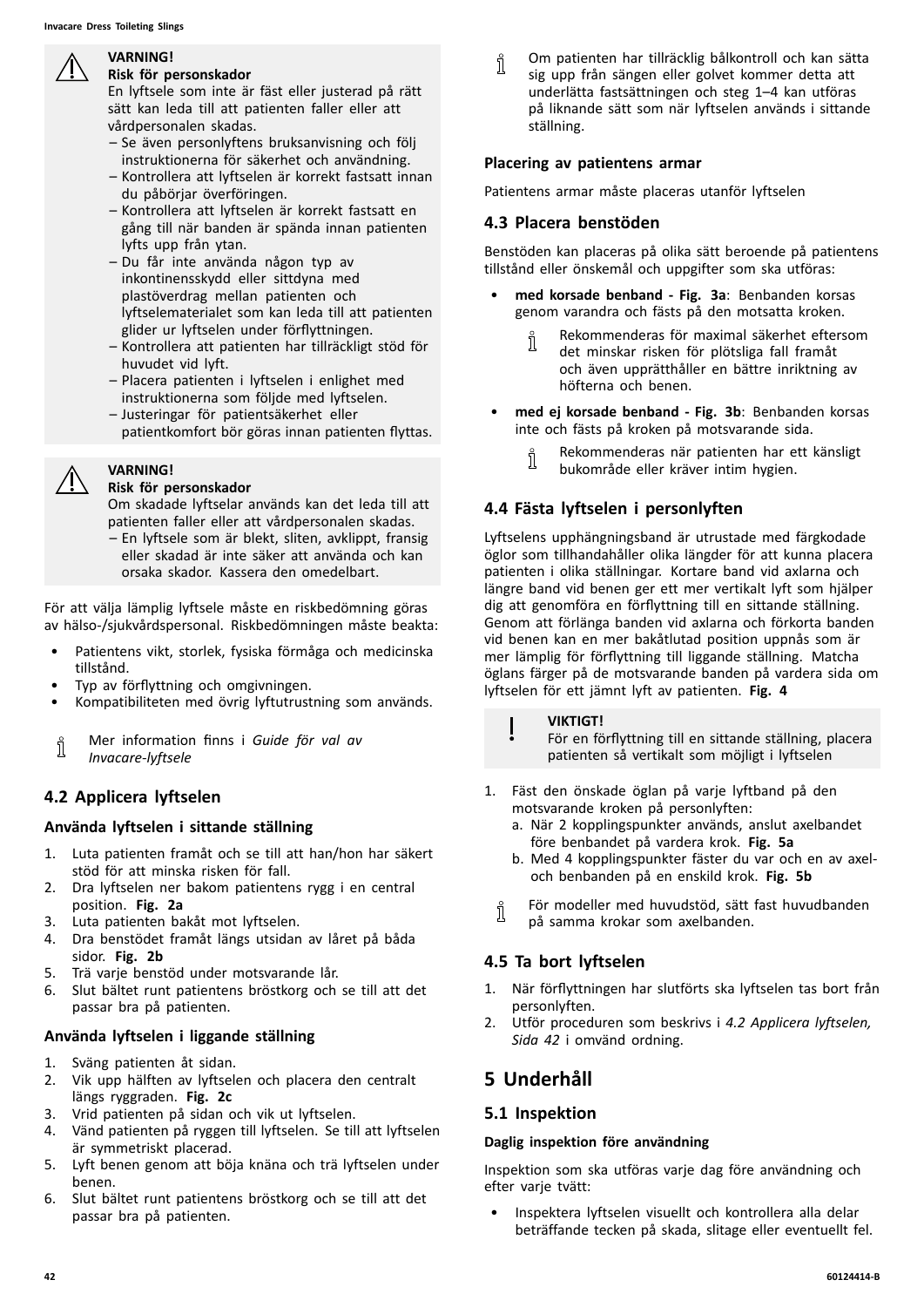#### **Regelbunden inspektion**

#### **VIKTIGT!**

Besiktningar måste utföras av en behörig person som är väl insatt <sup>i</sup> konstruktionen, användningen och skötseln av lyftselarna.

En regelbunden säkerhetsbesiktning av lyftselen måste utföras åtminstone var 6:e månad, om inte något annat anges <sup>i</sup> lokala krav.

En detaljerad checklista för säkerhetsbesiktning finns า tillgänglig från Invacare som ett separat dokument.

# **5.2 Rengöring och desinfektion**

# **VARNING!**

**Risk för personskador**

Om skadade lyftselar används kan det leda till att patienten faller eller att vårdpersonalen skadas. – Efter varje tvätt ska lyftselen inspekteras för

slitage, brott och lösa sömmar.

#### **VIKTIGT!**

Regelbunden rengöring och desinfektion förhindrar kontaminering.

Rengör och desinficera produkten

– regelbundet då den är <sup>i</sup> bruk,

- när den har kommit kontakt med kroppsvätskor,
- innan den används med en ny brukare.

#### **VIKTIGT!**

Se alltid till att produkten är helt torr innan den tas <sup>i</sup> bruk igen.

#### **Instruktioner för rengöring**

Tvätta och torka lyftselen enligt tvättanvisningarna på etiketten.

Frekvent användning av höga temperaturer och torktumlare kan förkorta produktens livslängd.

Vi rekommenderar att du använder ett vanligt tvättmedel för hemmabruk. Använd inte mjukmedel.

För desinfektion, välj ett desinfektionsmedel som är kompatibelt med lyftselens material och följ de anvisningar som tillverkaren av desinfektionsmedlet tillhandahåller.

# **<sup>6</sup> Återanvändning**

# **6.1 Förvaringsförhållanden**

Selen måste förvaras <sup>i</sup> torr miljö med en högsta relativ luftfuktighet på 50% och skyddad från direkt solljus.

# **6.2 Rekonditionering**

Den här produkten kan återanvändas. Gör följande när produkten ska rekonditioneras för en ny användare:

- **Inspektion**
- Rengöring och desinfektion

För ingående information, se *<sup>5</sup> [Underhåll,](#page-41-0) Sida [42](#page-41-0)*.

Se till att bruksanvisningen överlämnas tillsammans med produkten.

Om skador eller fel upptäcks ska produkten inte återanvändas.

#### **6.3 Kassering**

Tänk på miljön och återvinn produkten genom att lämna in den på en återvinningscentral när den inte längre kan användas. **60124414-B 43**

Ta isär produkten och dess komponenter så att de olika materialen kan separeras och återvinnas individuellt.

Kassering och återvinning av begagnade produkter och förpackningar måste följa de lagar och föreskrifter som gäller för avfallshantering <sup>i</sup> respektive land. Kontakta det företag som sköter den lokala avfallshanteringen för att få information.

# **<sup>7</sup> Teknisk Data**

# **7.1 Maximal tillåten belastning**

| 2                    | XS, S, M<br>och L | ΧI |
|----------------------|-------------------|----|
| Dress Toileting Low  | 250 kg<br>200 kg  |    |
| Dress Toileting High |                   |    |

# **7.2 Material**

| <b>Material</b> | Del                                                      |
|-----------------|----------------------------------------------------------|
| Polyester       | Huvudtyg, band, kantband (fast),<br>huvudetikett (vävd)  |
| Polyamid        | Kantband (nät och spacer<br>polyester), sekundär etikett |
| Polyuretan      | Stoppning                                                |

Det material som används är inte flamskyddat.